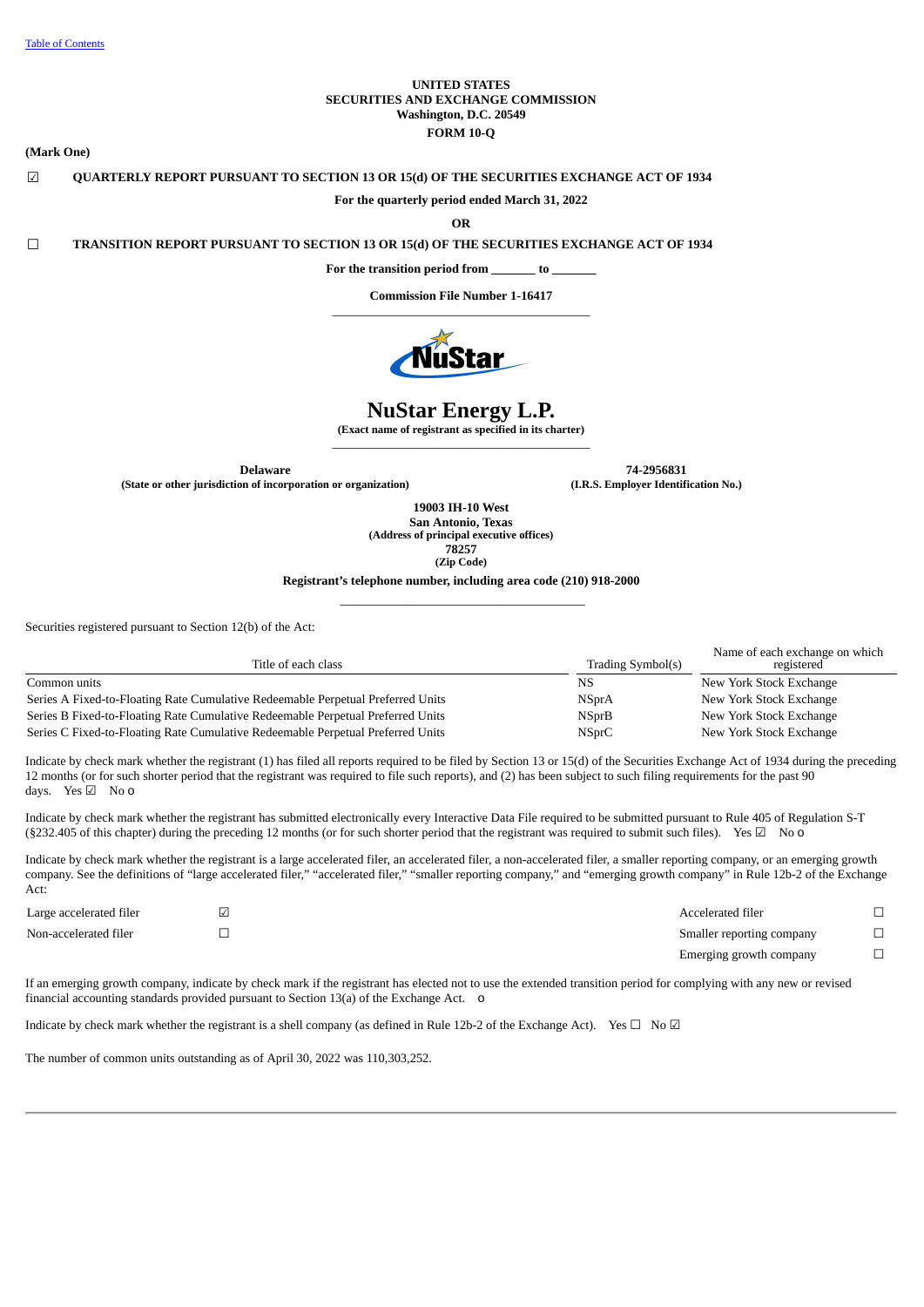# **NUSTAR ENERGY L.P. FORM 10-Q**

## **TABLE OF CONTENTS**

## **PART I – FINANCIAL [INFORMATION](#page-1-0)**

<span id="page-1-0"></span>

| Item 1.           | <b>Financial Statements:</b>                                                                                           |                 |
|-------------------|------------------------------------------------------------------------------------------------------------------------|-----------------|
|                   | Consolidated Balance Sheets as of March 31, 2022 and December 31, 2021                                                 | $\overline{3}$  |
|                   | Condensed Consolidated Statements of Comprehensive Income for the Three Months Ended March 31, 2022 and 2021           | $\overline{4}$  |
|                   | Consolidated Statements of Cash Flows for the Three Months Ended March 31, 2022 and 2021                               | $\overline{5}$  |
|                   | Consolidated Statements of Partners' Equity and Mezzanine Equity for the Three Months Ended March 31, 2022 and<br>2021 | $6\overline{6}$ |
|                   | <b>Condensed Notes to Consolidated Financial Statements</b>                                                            | $\overline{Z}$  |
| Item 2.           | <b>Management's Discussion and Analysis of Financial Condition and Results of Operations</b>                           | <u>18</u>       |
| Item 3.           | <b>Quantitative and Qualitative Disclosures About Market Risk</b>                                                      | 31              |
| Item 4.           | <b>Controls and Procedures</b>                                                                                         | 32              |
|                   | <b>PART II - OTHER INFORMATION</b>                                                                                     |                 |
| Item 6.           | <b>Exhibits</b>                                                                                                        | 33              |
| <b>SIGNATURES</b> |                                                                                                                        | 34              |
|                   |                                                                                                                        |                 |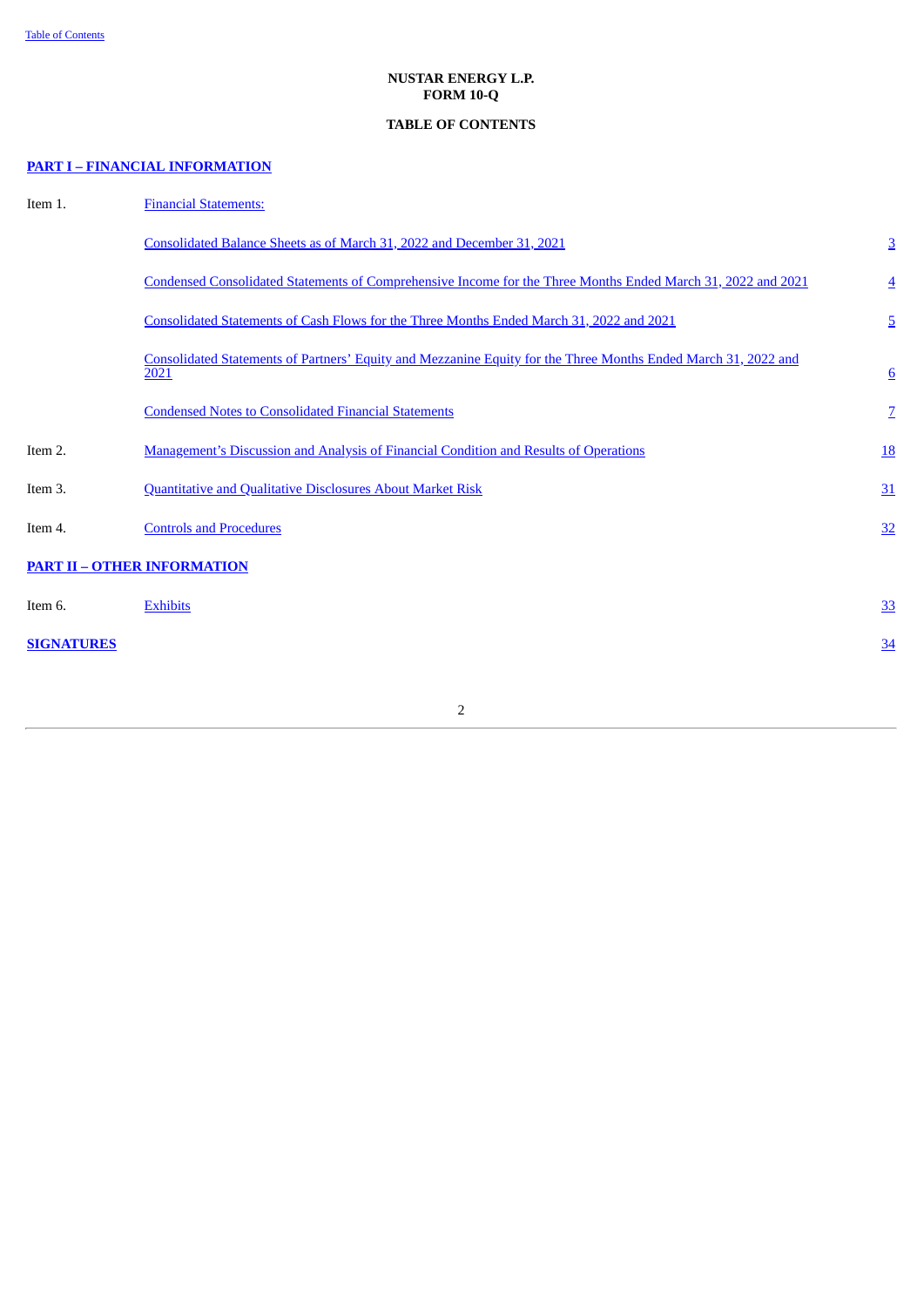## **PART I – FINANCIAL INFORMATION**

## <span id="page-2-1"></span><span id="page-2-0"></span>**Item 1. Financial Statements**

## **NUSTAR ENERGY L.P. AND SUBSIDIARIES CONSOLIDATED BALANCE SHEETS (Unaudited, Thousands of Dollars, Except Unit Data)**

|                                                                                                                                            | March 31,<br>2022 |             |                           | December 31,<br>2021 |
|--------------------------------------------------------------------------------------------------------------------------------------------|-------------------|-------------|---------------------------|----------------------|
| <b>Assets</b>                                                                                                                              |                   |             |                           |                      |
| Current assets:                                                                                                                            |                   |             |                           |                      |
| Cash and cash equivalents                                                                                                                  | \$                | 8,398       | $\mathfrak{s}$            | 5,637                |
| Accounts receivable, net                                                                                                                   |                   | 142,527     |                           | 135,126              |
| Inventories                                                                                                                                |                   | 19,310      |                           | 16,644               |
| Prepaid and other current assets                                                                                                           |                   | 15,079      |                           | 27,135               |
| Assets held for sale                                                                                                                       |                   | 86,458      |                           |                      |
| Total current assets                                                                                                                       |                   | 271,772     |                           | 184,542              |
| Property, plant and equipment, at cost                                                                                                     |                   | 5.625.080   |                           | 5,728,848            |
| Accumulated depreciation and amortization                                                                                                  |                   | (2,171,692) |                           | (2, 187, 206)        |
| Property, plant and equipment, net                                                                                                         |                   | 3,453,388   |                           | 3,541,642            |
| Intangible assets, net                                                                                                                     |                   | 546,679     |                           | 557,785              |
| Goodwill                                                                                                                                   |                   | 732,356     |                           | 732,356              |
| Other long-term assets, net                                                                                                                |                   | 125,730     |                           | 140,007              |
| <b>Total assets</b>                                                                                                                        | \$                | 5,129,925   | $\boldsymbol{\mathsf{S}}$ | 5,156,332            |
| Liabilities, Mezzanine Equity and Partners' Equity                                                                                         |                   |             |                           |                      |
| <b>Current liabilities:</b>                                                                                                                |                   |             |                           |                      |
| Accounts payable                                                                                                                           | \$                | 70,360      | \$                        | 82,446               |
| Current portion of finance lease obligations                                                                                               |                   | 4,000       |                           | 3,848                |
| Accrued interest payable                                                                                                                   |                   | 72,107      |                           | 34,139               |
| <b>Accrued liabilities</b>                                                                                                                 |                   | 54,447      |                           | 79,818               |
| Taxes other than income tax                                                                                                                |                   | 10,196      |                           | 14,475               |
| Liabilities held for sale                                                                                                                  |                   | 66,496      |                           |                      |
| Total current liabilities                                                                                                                  |                   | 277,606     |                           | 214.726              |
| Long-term debt, less current portion                                                                                                       |                   | 3,168,425   |                           | 3,183,555            |
| Deferred income tax liability                                                                                                              |                   | 2,848       |                           | 11,831               |
| Other long-term liabilities                                                                                                                |                   | 137,763     |                           | 147,956              |
| <b>Total liabilities</b>                                                                                                                   |                   | 3,586,642   |                           | 3,558,068            |
| Commitments and contingencies (Note 6)                                                                                                     |                   |             |                           |                      |
|                                                                                                                                            |                   |             |                           |                      |
| Series D preferred limited partners (23,246,650 preferred units outstanding as of<br>March 31, 2022 and December 31, 2021) (Note 8)        |                   | 621,018     |                           | 616,439              |
| Partners' equity (Note 9):                                                                                                                 |                   |             |                           |                      |
| Preferred limited partners                                                                                                                 |                   |             |                           |                      |
| Series A (9,060,000 units outstanding as of March 31, 2022 and December 31, 2021)                                                          |                   | 218,307     |                           | 218,307              |
| Series B (15,400,000 units outstanding as of March 31, 2022 and December 31, 2021)                                                         |                   | 371,476     |                           | 371,476              |
| Series C (6,900,000 units outstanding as of March 31, 2022 and December 31, 2021)                                                          |                   | 166,518     |                           | 166,518              |
| Common limited partners (110,297,849 and 109,986,273 common units outstanding<br>as of March 31, 2022 and December 31, 2021, respectively) |                   | 239,010     |                           | 299,502              |
| Accumulated other comprehensive loss                                                                                                       |                   | (73, 046)   |                           | (73, 978)            |
| Total partners' equity                                                                                                                     |                   | 922,265     |                           | 981,825              |
| Total liabilities, mezzanine equity and partners' equity                                                                                   | \$                | 5,129,925   | \$                        | 5,156,332            |

<span id="page-2-2"></span>See Condensed Notes to Consolidated Financial Statements.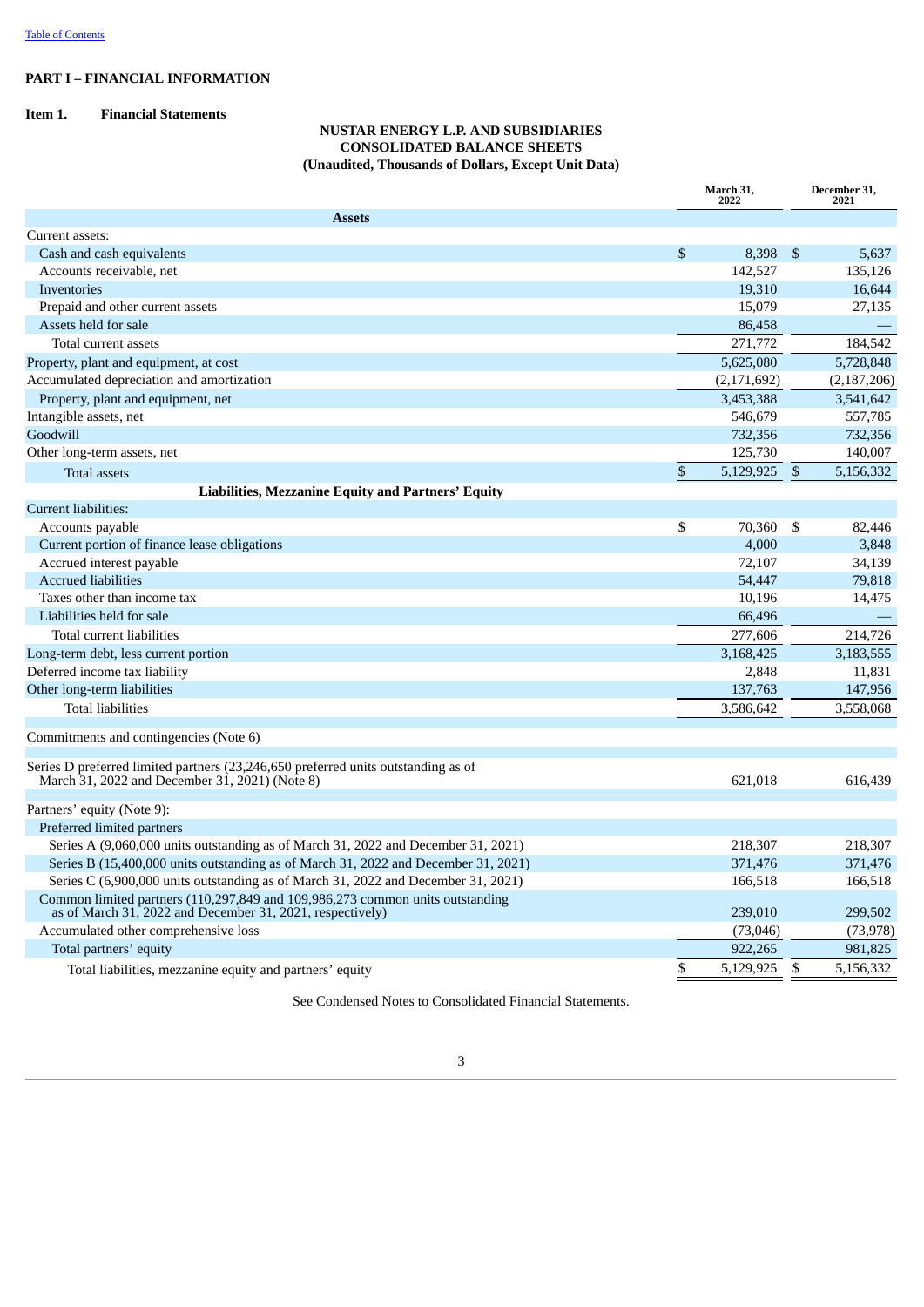## **NUSTAR ENERGY L.P. AND SUBSIDIARIES CONDENSED CONSOLIDATED STATEMENTS OF COMPREHENSIVE INCOME (Unaudited, Thousands of Dollars, Except Unit and Per Unit Data)**

|                                                                                       | Three Months Ended March 31, |             |      |             |
|---------------------------------------------------------------------------------------|------------------------------|-------------|------|-------------|
|                                                                                       |                              | 2022        |      | 2021        |
| <b>Revenues:</b>                                                                      |                              |             |      |             |
| Service revenues                                                                      | \$                           | 265,305     | - \$ | 271,883     |
| Product sales                                                                         |                              | 144,558     |      | 89,763      |
| <b>Total revenues</b>                                                                 |                              | 409,863     |      | 361,646     |
| <b>Costs and expenses:</b>                                                            |                              |             |      |             |
| Costs associated with service revenues:                                               |                              |             |      |             |
| Operating expenses (excluding depreciation and amortization expense)                  |                              | 86,402      |      | 87,287      |
| Depreciation and amortization expense                                                 |                              | 63,303      |      | 68,418      |
| Total costs associated with service revenues                                          |                              | 149,705     |      | 155,705     |
| Costs associated with product sales                                                   |                              | 126,715     |      | 81,113      |
| <b>Impairment</b> loss                                                                |                              | 46.122      |      |             |
| General and administrative expenses (excluding depreciation and amortization expense) |                              | 27,071      |      | 24,492      |
| Other depreciation and amortization expense                                           |                              | 1,824       |      | 2,047       |
| <b>Total costs and expenses</b>                                                       |                              | 351,437     |      | 263,357     |
| <b>Operating income</b>                                                               |                              | 58,426      |      | 98,289      |
| Interest expense, net                                                                 |                              | (49, 818)   |      | (54, 918)   |
| Other income, net                                                                     |                              | 3,671       |      | 398         |
| Income before income tax (benefit) expense                                            |                              | 12,279      |      | 43,769      |
| Income tax (benefit) expense                                                          |                              | (33)        |      | 1,512       |
| <b>Net income</b>                                                                     | \$                           | 12,312      | \$   | 42,257      |
|                                                                                       |                              |             |      |             |
| Basic and diluted net (loss) income per common unit (Note 10)                         | \$                           | $(0.22)$ \$ |      | 0.05        |
| Basic and diluted weighted-average common units outstanding                           |                              | 110,177,045 |      | 109,506,222 |
|                                                                                       |                              |             |      |             |
| <b>Comprehensive income</b>                                                           | \$                           | 13,244      | - \$ | 44,377      |
|                                                                                       |                              |             |      |             |

<span id="page-3-0"></span>See Condensed Notes to Consolidated Financial Statements.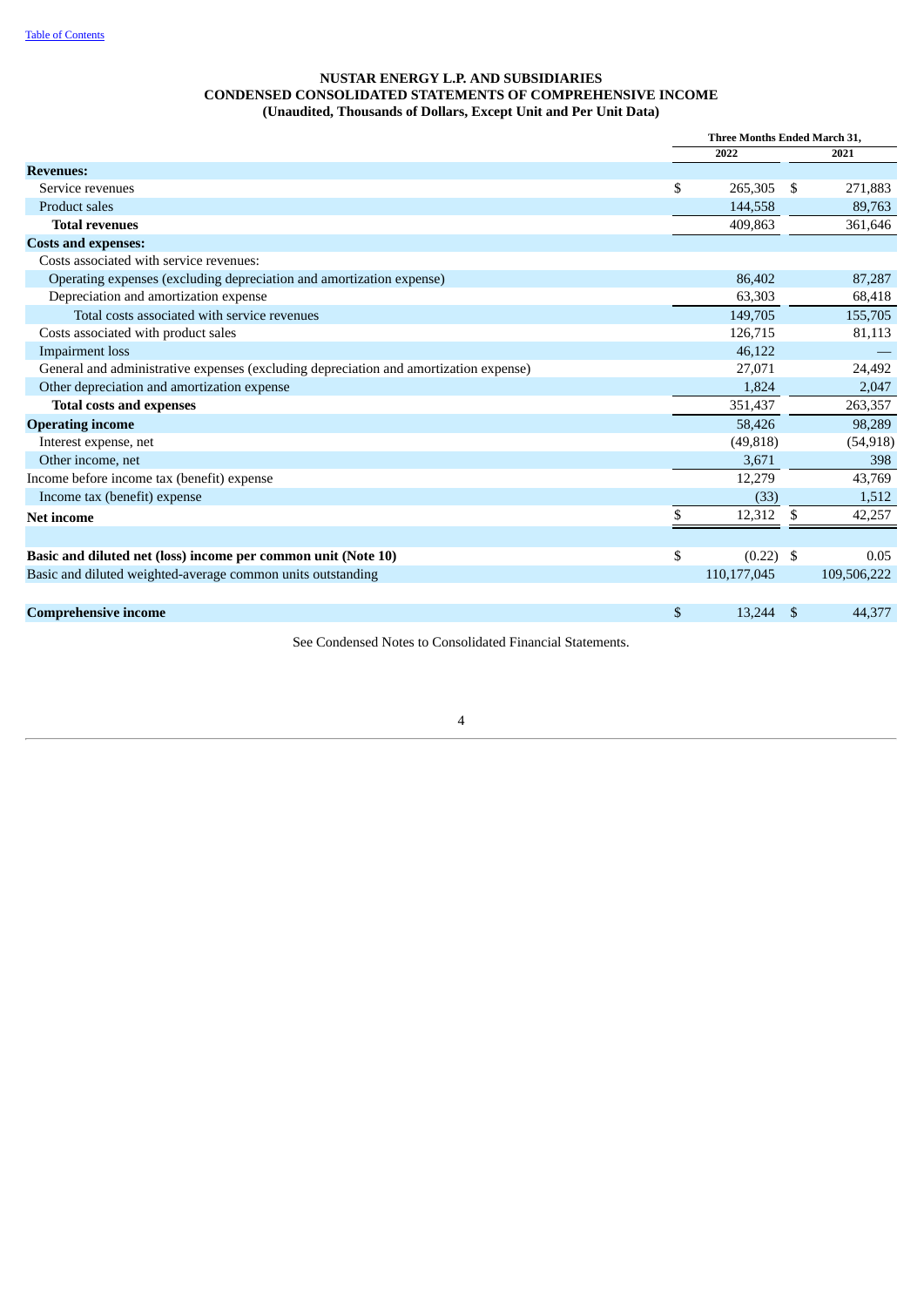## **NUSTAR ENERGY L.P. AND SUBSIDIARIES CONSOLIDATED STATEMENTS OF CASH FLOWS (Unaudited, Thousands of Dollars)**

|                                                                                   | Three Months Ended March 31, |    |            |
|-----------------------------------------------------------------------------------|------------------------------|----|------------|
|                                                                                   | 2022                         |    | 2021       |
| <b>Cash Flows from Operating Activities:</b>                                      |                              |    |            |
| Net income                                                                        | \$<br>12,312                 | -S | 42,257     |
| Adjustments to reconcile net income to net cash provided by operating activities: |                              |    |            |
| Depreciation and amortization expense                                             | 65,127                       |    | 70,465     |
| Amortization of unit-based compensation                                           | 3,412                        |    | 3,871      |
| Amortization of debt related items                                                | 2,532                        |    | 3,042      |
| <b>Impairment</b> loss                                                            | 46,122                       |    |            |
| Changes in current assets and current liabilities (Note 11)                       | 17,512                       |    | 24,397     |
| Decrease in other long-term assets                                                | 3,644                        |    | 2,381      |
| Decrease in other long-term liabilities                                           | (662)                        |    | (1,678)    |
| Other, net                                                                        | (4,169)                      |    | 922        |
| Net cash provided by operating activities                                         | 145,830                      |    | 145,657    |
| <b>Cash Flows from Investing Activities:</b>                                      |                              |    |            |
| Capital expenditures                                                              | (32,750)                     |    | (40, 463)  |
| Change in accounts payable related to capital expenditures                        | (14, 498)                    |    | (5, 449)   |
| Proceeds from insurance recoveries                                                | 5,805                        |    |            |
| Proceeds from sale or disposition of assets                                       | 341                          |    | 130        |
| Net cash used in investing activities                                             | (41, 102)                    |    | (45, 782)  |
| <b>Cash Flows from Financing Activities:</b>                                      |                              |    |            |
| Proceeds from long-term debt borrowings                                           | 253,000                      |    | 270,400    |
| Long-term debt repayments                                                         | (268, 800)                   |    | (418, 100) |
| Distributions to preferred unitholders                                            | (31,025)                     |    | (31, 887)  |
| Distributions to common unitholders                                               | (44, 041)                    |    | (43, 811)  |
| Other, net                                                                        | (8, 848)                     |    | (2, 331)   |
| Net cash used in financing activities                                             | (99, 714)                    |    | (225, 729) |
| Effect of foreign exchange rate changes on cash                                   | 176                          |    | 475        |
| Net increase (decrease) in cash, cash equivalents and restricted cash             | 5,190                        |    | (125, 379) |
| Cash, cash equivalents and restricted cash as of the beginning of the period      | 14,439                       |    | 162,426    |
| Cash, cash equivalents and restricted cash as of the end of the period            | \$<br>19,629                 | \$ | 37,047     |

<span id="page-4-0"></span>See Condensed Notes to Consolidated Financial Statements.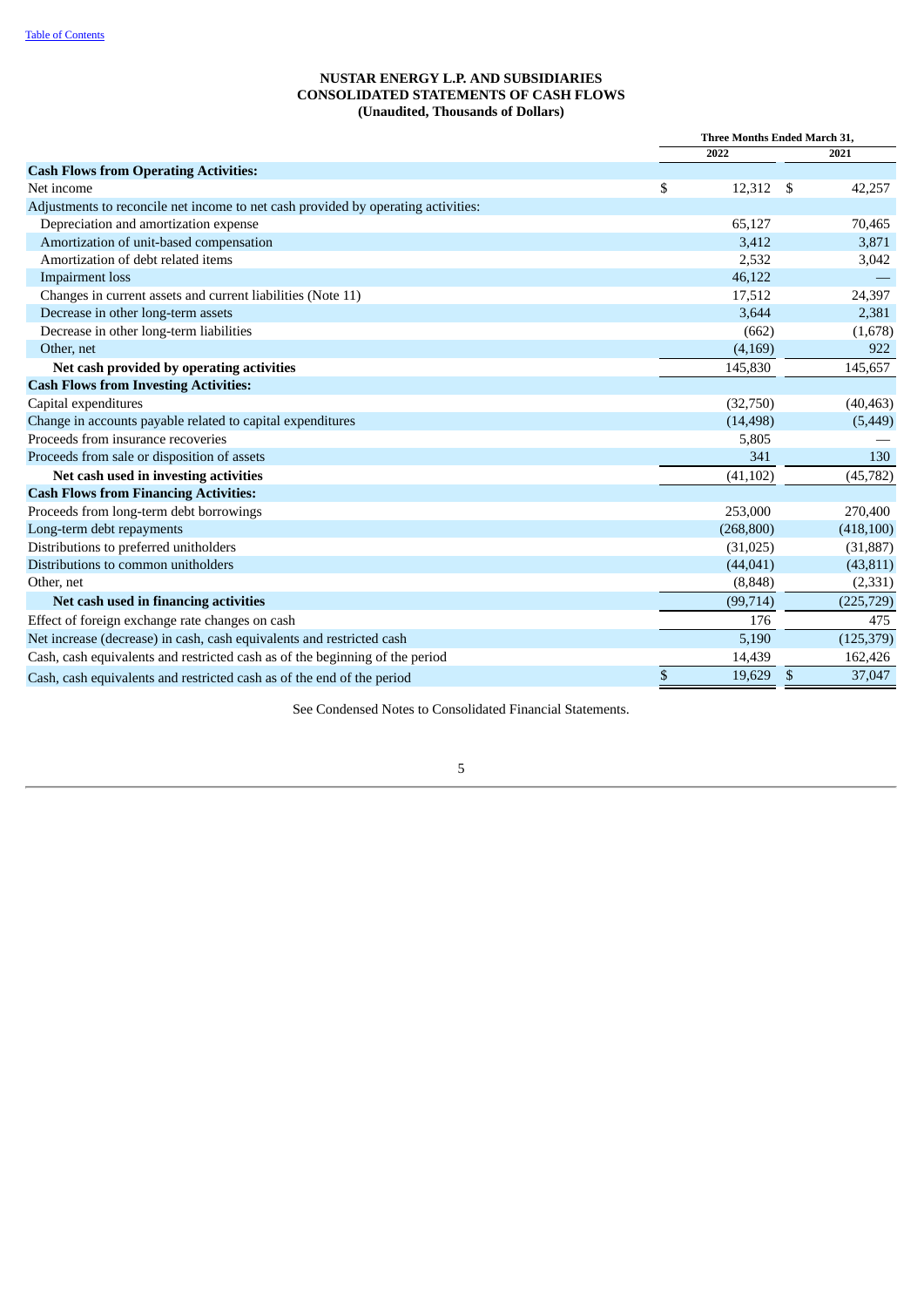## **NUSTAR ENERGY L.P. AND SUBSIDIARIES CONSOLIDATED STATEMENTS OF PARTNERS' EQUITY AND MEZZANINE EQUITY Three Months Ended March 31, 2022 and 2021 (Unaudited, Thousands of Dollars, Except Per Unit Data)**

|                                      | <b>Limited Partners</b> |           |                |           |                        |                                                      |            |                                                                              | <b>Mezzanine Equity</b> |                                                                  |                    |              |
|--------------------------------------|-------------------------|-----------|----------------|-----------|------------------------|------------------------------------------------------|------------|------------------------------------------------------------------------------|-------------------------|------------------------------------------------------------------|--------------------|--------------|
|                                      |                         | Preferred |                | Common    |                        | <b>Accumulated</b><br>Other<br>Comprehensive<br>Loss |            | <b>Total Partners'</b><br><b>Equity</b><br>(N <sub>o</sub> te <sub>9</sub> ) |                         | <b>Series D Preferred</b><br><b>Limited Partners</b><br>(Note 8) |                    | <b>Total</b> |
| <b>Balance as of January 1, 2022</b> | $\mathbb{S}$            | 756,301   | $\mathfrak{S}$ | 299,502   | \$                     | $(73,978)$ \$                                        |            | 981,825                                                                      | $\mathbb{S}$            | 616,439                                                          | \$                 | 1,598,264    |
| Net income (loss)                    |                         | 15,238    |                | (18,780)  |                        |                                                      |            | (3,542)                                                                      |                         | 15,854                                                           |                    | 12,312       |
| Other comprehensive income           |                         |           |                |           |                        | 932                                                  |            | 932                                                                          |                         |                                                                  |                    | 932          |
| Distributions to partners:           |                         |           |                |           |                        |                                                      |            |                                                                              |                         |                                                                  |                    |              |
| Series A, B and C preferred          |                         | (15,238)  |                |           |                        |                                                      |            | (15,238)                                                                     |                         |                                                                  |                    | (15,238)     |
| Common (\$0.40 per unit)             |                         |           |                | (44, 041) |                        |                                                      |            | (44, 041)                                                                    |                         |                                                                  |                    | (44, 041)    |
| Series D preferred                   |                         |           |                |           |                        |                                                      |            |                                                                              |                         | (15, 854)                                                        |                    | (15, 854)    |
| Unit-based compensation              |                         |           |                | 6,910     |                        |                                                      |            | 6,910                                                                        |                         |                                                                  |                    | 6,910        |
| Series D preferred unit accretion    |                         |           |                | (4,581)   |                        |                                                      |            | (4,581)                                                                      |                         | 4,581                                                            |                    |              |
| Other                                |                         |           |                |           |                        |                                                      |            |                                                                              |                         | (2)                                                              |                    | (2)          |
| <b>Balance as of March 31, 2022</b>  | S.                      | 756,301   | \$             | 239,010   | \$                     | (73, 046)                                            | $\sqrt{5}$ | 922,265                                                                      | $\mathfrak{S}$          | 621,018                                                          | $\mathfrak{F}$     | 1,543,283    |
|                                      |                         |           |                |           |                        |                                                      |            |                                                                              |                         |                                                                  |                    |              |
| <b>Balance as of January 1, 2021</b> | \$                      | 756,301   | \$             | 572,314   | $\mathbf{\mathcal{S}}$ | $(96,656)$ \$                                        |            | 1,231,959                                                                    | \$                      | 599,542                                                          | $\mathbf{\hat{S}}$ | 1,831,501    |
| Net income                           |                         | 16,033    |                | 10,370    |                        |                                                      |            | 26,403                                                                       |                         | 15,854                                                           |                    | 42,257       |
| Other comprehensive income           |                         |           |                |           |                        | 2,120                                                |            | 2,120                                                                        |                         |                                                                  |                    | 2,120        |
| Distributions to partners:           |                         |           |                |           |                        |                                                      |            |                                                                              |                         |                                                                  |                    |              |
| Series A, B and C preferred          |                         | (16, 033) |                |           |                        |                                                      |            | (16, 033)                                                                    |                         |                                                                  |                    | (16,033)     |
| Common (\$0.40 per unit)             |                         |           |                | (43, 811) |                        |                                                      |            | (43, 811)                                                                    |                         |                                                                  |                    | (43, 811)    |
| Series D preferred                   |                         |           |                |           |                        |                                                      |            |                                                                              |                         | (15, 854)                                                        |                    | (15, 854)    |
| Unit-based compensation              |                         |           |                | 2,678     |                        |                                                      |            | 2,678                                                                        |                         |                                                                  |                    | 2,678        |
| Series D Preferred Unit accretion    |                         |           |                | (4,021)   |                        |                                                      |            | (4,021)                                                                      |                         | 4,021                                                            |                    |              |
| Other                                |                         |           |                | 7         |                        |                                                      |            | 7                                                                            |                         |                                                                  |                    | 7            |
| <b>Balance as of March 31, 2021</b>  | \$                      | 756,301   | $\mathfrak{F}$ | 537,537   | \$                     | (94, 536)                                            | \$         | 1,199,302                                                                    | \$                      | 603,563                                                          | \$                 | 1,802,865    |

<span id="page-5-0"></span>See Condensed Notes to Consolidated Financial Statements.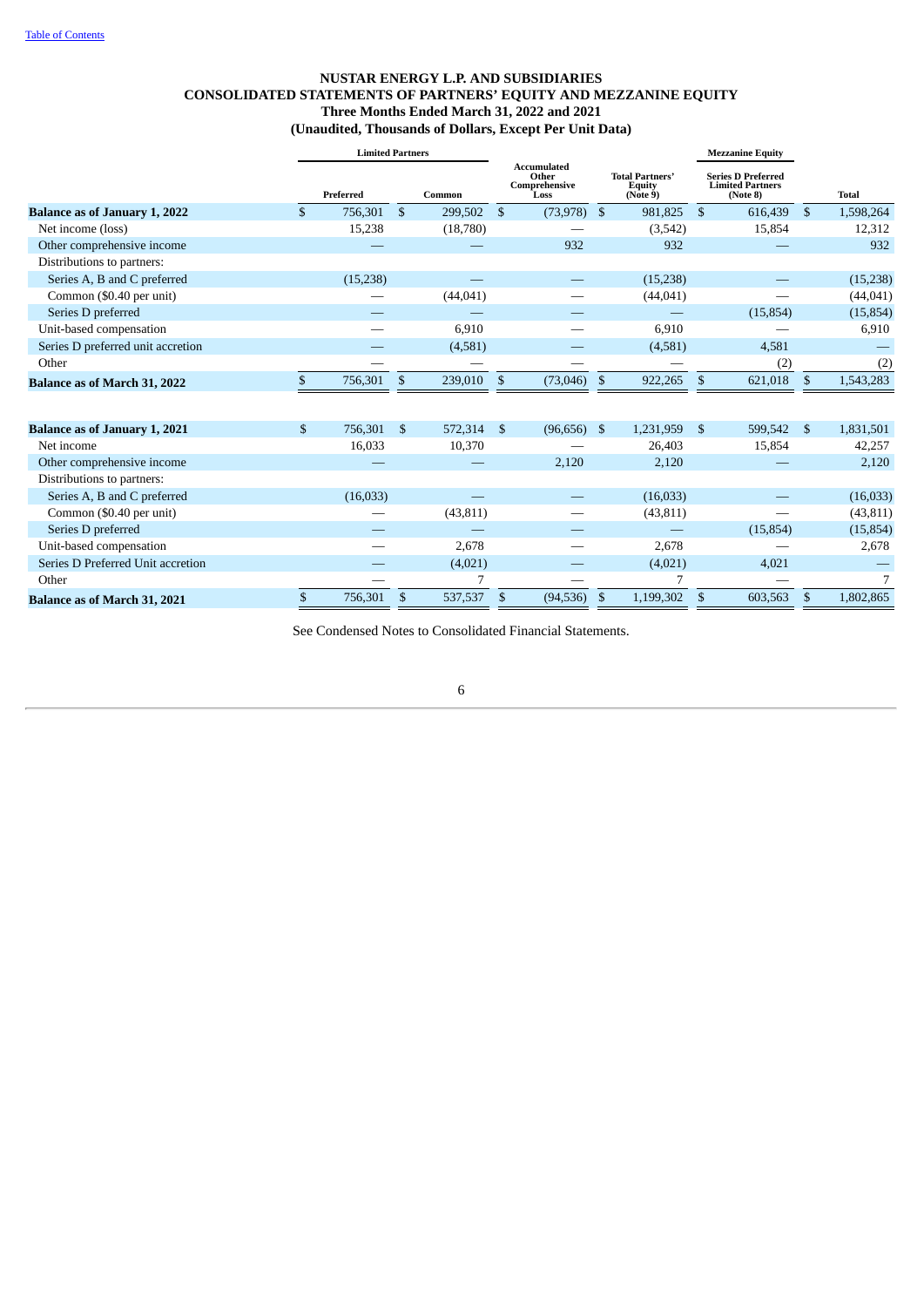### **1. ORGANIZATION AND BASIS OF PRESENTATION**

#### *Organization and Operations*

NuStar Energy L.P. (NYSE: NS) is a Delaware limited partnership primarily engaged in the transportation, terminalling and storage of petroleum products and renewable fuels and the transportation of anhydrous ammonia. Unless otherwise indicated, the terms "NuStar Energy," "NS," "the Partnership," "we," "our" and "us" are used in this report to refer to NuStar Energy L.P., to one or more of our consolidated subsidiaries or to all of them taken as a whole. Our business is managed under the direction of the board of directors of NuStar GP, LLC, the general partner of our general partner, Riverwalk Logistics, L.P., both of which are indirectly wholly owned subsidiaries of ours.

We conduct our operations through our subsidiaries, primarily NuStar Logistics, L.P. (NuStar Logistics) and NuStar Pipeline Operating Partnership L.P. (NuPOP). We have three business segments: pipeline, storage and fuels marketing.

#### *Recent Developments*

*Sale of Point Tupper Terminal.* On April 29, 2022, we sold the equity interests in our wholly owned subsidiaries that own our Point Tupper terminal facility to EverWind Fuels for \$60.0 million, plus working capital, which is subject to adjustment. The terminal facility has a storage capacity of 7.8 million barrels and has been included in the storage segment. We recognized a pre-tax impairment loss of \$46.1 million in the first quarter of 2022 and expect to utilize the sales proceeds to reduce debt and thereby improve our debt metrics. Please refer to Note 3 for more information.

*Debt Amendments.* On January 28, 2022, we amended and restated our \$1.0 billion unsecured revolving credit agreement to extend the maturity to April 27, 2025, replace the LIBOR-based interest rate and modify other terms. Also on January 28, 2022, we amended our \$100.0 million receivables financing agreement to extend the scheduled termination date to January 31, 2025, replace the LIBOR-based interest rate and modify other terms. Please refer to Note 5 for more information.

#### *Other Event*

*Selby Terminal Fire.* On October 15, 2019, our terminal facility in Selby, California experienced a fire that destroyed two storage tanks and temporarily shut down the terminal. We received insurance proceeds of \$5.8 million and \$20.5 million for the three months ended March 31, 2022 and 2021, respectively. We recorded a gain from business interruption insurance of \$4.0 million for the three months ended March 31, 2021, which is included in "Operating expenses" in the condensed consolidated statements of comprehensive income. Insurance proceeds for cleanup costs and business interruption are included in "Cash flows from operating activities" in the consolidated statements of cash flows. We believe we have adequate insurance to offset additional costs.

#### *Basis of Presentation*

These unaudited condensed consolidated financial statements include the accounts of the Partnership and subsidiaries in which the Partnership has a controlling interest. Inter-partnership balances and transactions have been eliminated in consolidation.

These unaudited condensed consolidated financial statements have been prepared in accordance with U.S. generally accepted accounting principles (GAAP) for interim financial information and with the instructions to the Quarterly Report on Form 10-Q and Article 10 of Regulation S-X of the Securities Exchange Act of 1934. Accordingly, they do not include all of the information and notes required by GAAP for complete consolidated financial statements. In the opinion of management, all adjustments considered necessary for a fair presentation have been included, and all disclosures are adequate. All such adjustments are of a normal recurring nature unless disclosed otherwise. Operating results for the three months ended March 31, 2022 are not necessarily indicative of the results that may be expected for the year ending December 31, 2022. These unaudited condensed consolidated financial statements should be read in conjunction with the audited consolidated financial statements and notes thereto included in our Annual Report on Form 10-K for the year ended December 31, 2021.

We have reclassified certain previously reported amounts in the consolidated financial statements and notes to conform to current-period presentation.

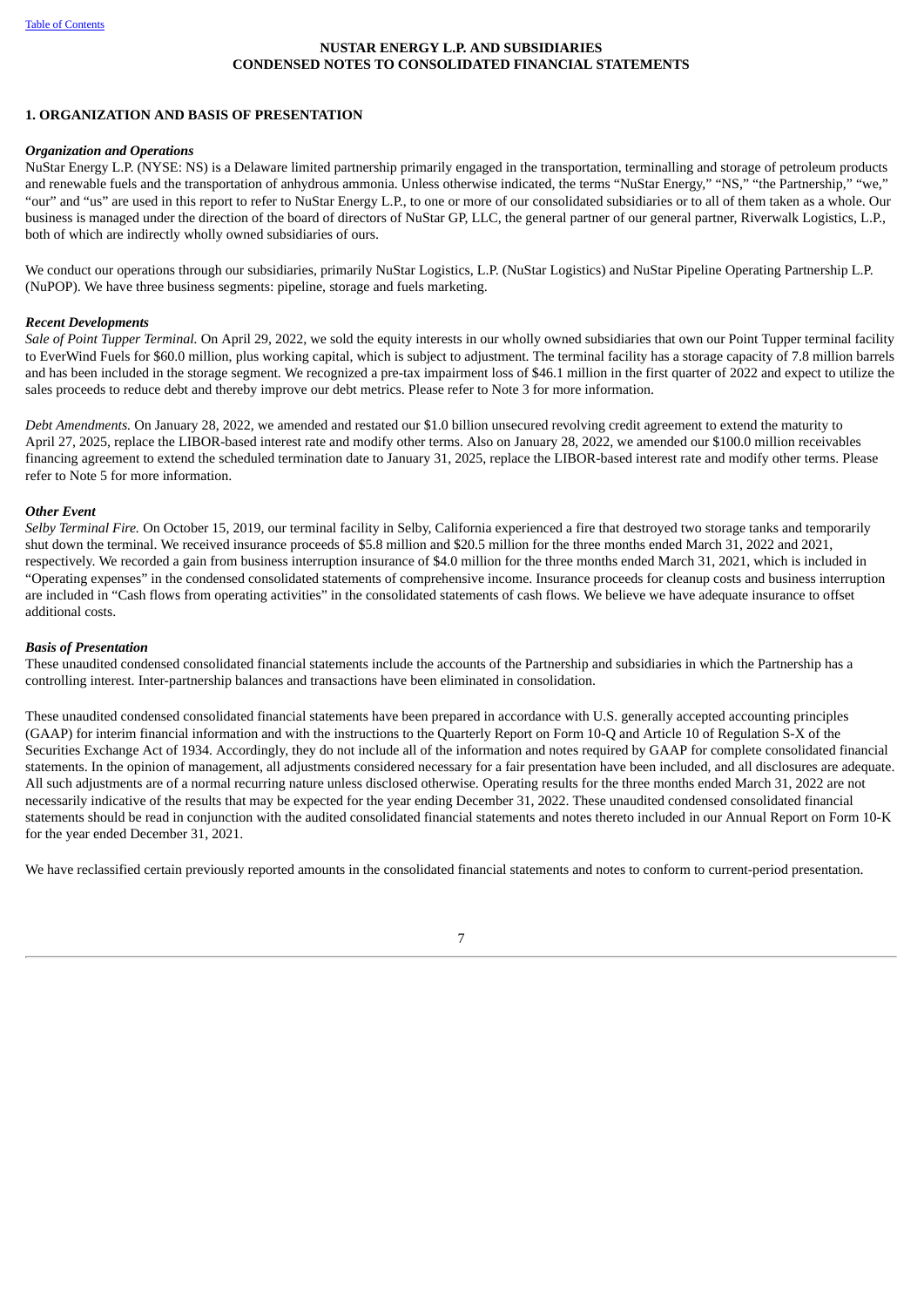#### **2. NEW ACCOUNTING PRONOUNCEMENT**

#### *Accounting for Convertible Instruments and Contracts in an Entity's Own Equity*

In August 2020, the Financial Accounting Standards Board (FASB) issued guidance intended to simplify the accounting for convertible instruments by eliminating certain accounting models for convertible debt instruments and convertible preferred stock, requiring the calculation of diluted earnings per unit to include the effect of potential unit settlement for any convertible instruments that may be settled in either cash or units, and amending the disclosure requirements for convertible instruments. The guidance is effective for annual periods beginning after December 15, 2021. Amendments may be applied using either a modified retrospective approach or a fully retrospective approach. We adopted the amended guidance on January 1, 2022 using the modified retrospective approach. While the amended guidance did not have a material impact on our financial position, results of operations, or disclosures at adoption, changes to the earnings per unit guidance could result in changes to our diluted net income (loss) per common unit. Please refer to Note 10 for additional information.

#### *Reference Rate Reform*

In March 2020, the FASB issued guidance intended to provide relief to companies impacted by reference rate reform. The amended guidance provides optional expedients and exceptions for applying GAAP to contracts, hedging relationships and other transactions affected by reference rate reform if certain criteria are met. The publication of U.S. dollar LIBOR rates for the most common tenors is expected to cease after publication on June 30, 2023, and, pursuant to the Adjustable Interest Rate (LIBOR) Act signed into law in the U.S. on March 15, 2022, the Board of Governors of the Federal Reserve System has been directed to select a benchmark replacement rate to automatically replace LIBOR in LIBOR-based contracts that lack adequate fallback provisions upon cessation. As of March 31, 2022, \$402.5 million of our variable-rate debt uses LIBOR as a benchmark for establishing the interest rate. In addition, the distribution rate on our 8.50% Series A Fixed-to-Floating Rate Cumulative Redeemable Perpetual Preferred Units is a floating rate based on LIBOR, and the distribution rates on our 7.625% Series B and 9.00% Series C Fixed-to-Floating Rate Cumulative Redeemable Perpetual Preferred Units convert from fixed rates to floating rates based on LIBOR in June 2022 and December 2022, respectively. The FASB's guidance is effective as of March 12, 2020 through December 31, 2022. We adopted the guidance on a prospective basis. The guidance did not have an impact on our financial position, results of operations or disclosures at transition, but we will continue to evaluate its impact on contracts modified on or before December 31, 2022.

#### **3. DISPOSITION AND IMPAIRMENT**

*Sale of Point Tupper Terminal.* On February 11, 2022, we entered into an agreement to sell the equity interests in our wholly owned subsidiaries that own our Point Tupper terminal facility in Nova Scotia, Canada (the Point Tupper Terminal Operations) to EverWind Fuels for \$60.0 million, plus working capital, which is subject to adjustment. The terminal facility has a storage capacity of 7.8 million barrels and has been included in the storage segment. We completed the sale on April 29, 2022 and expect to utilize the sales proceeds to reduce debt and thereby improve our debt metrics as part of our strategic plan to strengthen our balance sheet. We compared the carrying value of the Point Tupper Terminal Operations, which includes \$42.2 million in cumulative foreign currency translation losses accumulated since our acquisition of the Point Tupper terminal facility in 2005, to its fair value less costs to sell, and we recognized a pre-tax impairment loss of \$46.1 million in the first quarter of 2022, which is presented in "Impairment loss" on the consolidated statement of comprehensive income. We believe that the sales price of \$60.0 million provides a reasonable indication of the fair value of the Point Tupper Terminal Operations as it represents an exit price in an orderly transaction between market participants. The sales price is a quoted price for identical assets and liabilities in a market that is not active and, thus, our fair value estimate falls within Level 2 of the fair value hierarchy.

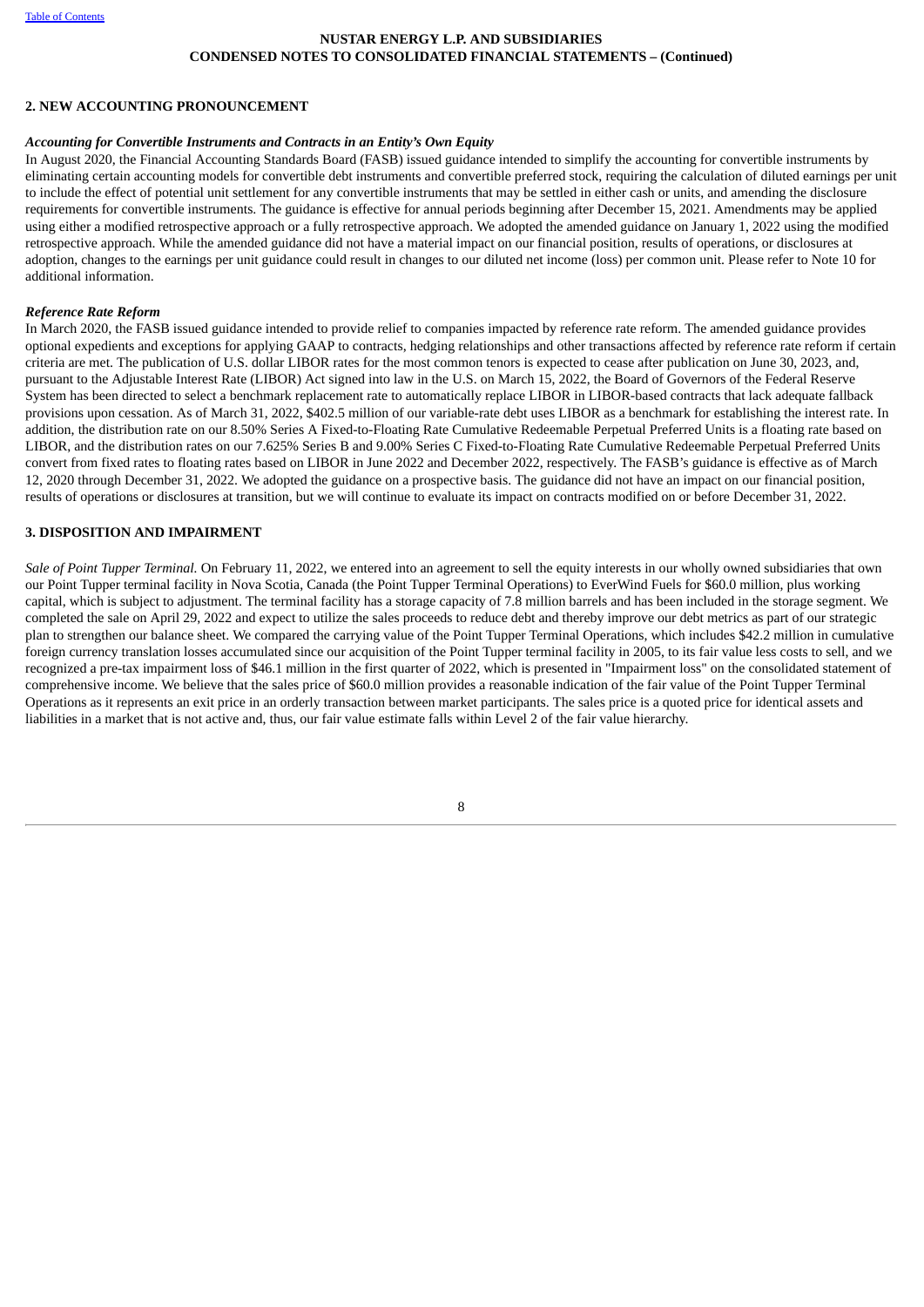During the first quarter of 2022, we determined the Point Tupper Terminal Operations met the criteria to be classified as held for sale. Accordingly, the consolidated balance sheet reflects the assets and liabilities of the Point Tupper Terminal Operations as held for sale as of March 31, 2022. The following table provides the carrying amounts of the major classes of assets and liabilities included in "Assets held for sale" and "Liabilities held for sale" on the consolidated balance sheet:

|                                                                                    |              | March 31, 2022         |
|------------------------------------------------------------------------------------|--------------|------------------------|
|                                                                                    |              | (Thousands of Dollars) |
| Cash                                                                               | \$           | 2,429                  |
| Accounts receivable                                                                |              | 1,138                  |
| <b>Inventories</b>                                                                 |              | 399                    |
| Prepaid and other current assets                                                   |              | 1,792                  |
| Property, plant and equipment, net of accumulated depreciation and impairment loss |              | 65,716                 |
| Other long-term assets, net                                                        |              | 14,984                 |
| Assets held for sale                                                               |              | 86,458                 |
|                                                                                    |              |                        |
| Accounts payable                                                                   | $\mathbb{S}$ | 2,636                  |
| Deferred income tax liability                                                      |              | 7,638                  |
| <b>Accrued liabilities</b>                                                         |              | 4,355                  |
| Other long-term liabilities                                                        |              | 9,640                  |
| Impairment reserve (cumulative translation losses)                                 |              | 42,227                 |
| Liabilities held for sale                                                          | \$           | 66,496                 |

## **4. REVENUE FROM CONTRACTS WITH CUSTOMERS**

## *Contract Assets and Contract Liabilities*

The following table provides information about contract assets and contract liabilities from contracts with customers:

| 2022 |                        |  |                             |                  | 2021                   |                                          |                             |  |  |
|------|------------------------|--|-----------------------------|------------------|------------------------|------------------------------------------|-----------------------------|--|--|
|      | <b>Contract Assets</b> |  | <b>Contract Liabilities</b> |                  | <b>Contract Assets</b> |                                          | <b>Contract Liabilities</b> |  |  |
|      |                        |  |                             |                  |                        |                                          |                             |  |  |
|      |                        |  |                             |                  |                        |                                          |                             |  |  |
| \$   |                        |  |                             |                  |                        |                                          | (22,019)                    |  |  |
|      | 504                    |  | (46,027)                    |                  | 932                    |                                          | (47,537)                    |  |  |
|      | 2,840                  |  | (61, 470)                   |                  | 3,626                  |                                          | (69, 556)                   |  |  |
|      |                        |  |                             |                  |                        |                                          |                             |  |  |
|      |                        |  |                             |                  |                        |                                          |                             |  |  |
|      | 71                     |  | (9,645)                     |                  | 92                     |                                          | (9,658)                     |  |  |
|      | (2,037)                |  |                             |                  | (1,990)                |                                          |                             |  |  |
|      | (83)                   |  | 12,117                      |                  | (125)                  |                                          | 15,877                      |  |  |
|      | (2,049)                |  | 2,472                       |                  | (2,023)                |                                          | 6,219                       |  |  |
|      |                        |  |                             |                  |                        |                                          |                             |  |  |
|      |                        |  |                             |                  |                        |                                          |                             |  |  |
|      | 277                    |  | (13, 454)                   |                  | 733                    |                                          | (16, 524)                   |  |  |
|      | 448                    |  | (45, 544)                   |                  | 870                    |                                          | (46, 813)                   |  |  |
|      | 66                     |  |                             |                  |                        |                                          |                             |  |  |
|      | 791                    |  | (58,998)                    |                  | 1,603                  |                                          | (63, 337)                   |  |  |
|      |                        |  |                             | $2,336$ \$<br>\$ |                        | (Thousands of Dollars)<br>$(15, 443)$ \$ | $2,694$ \$                  |  |  |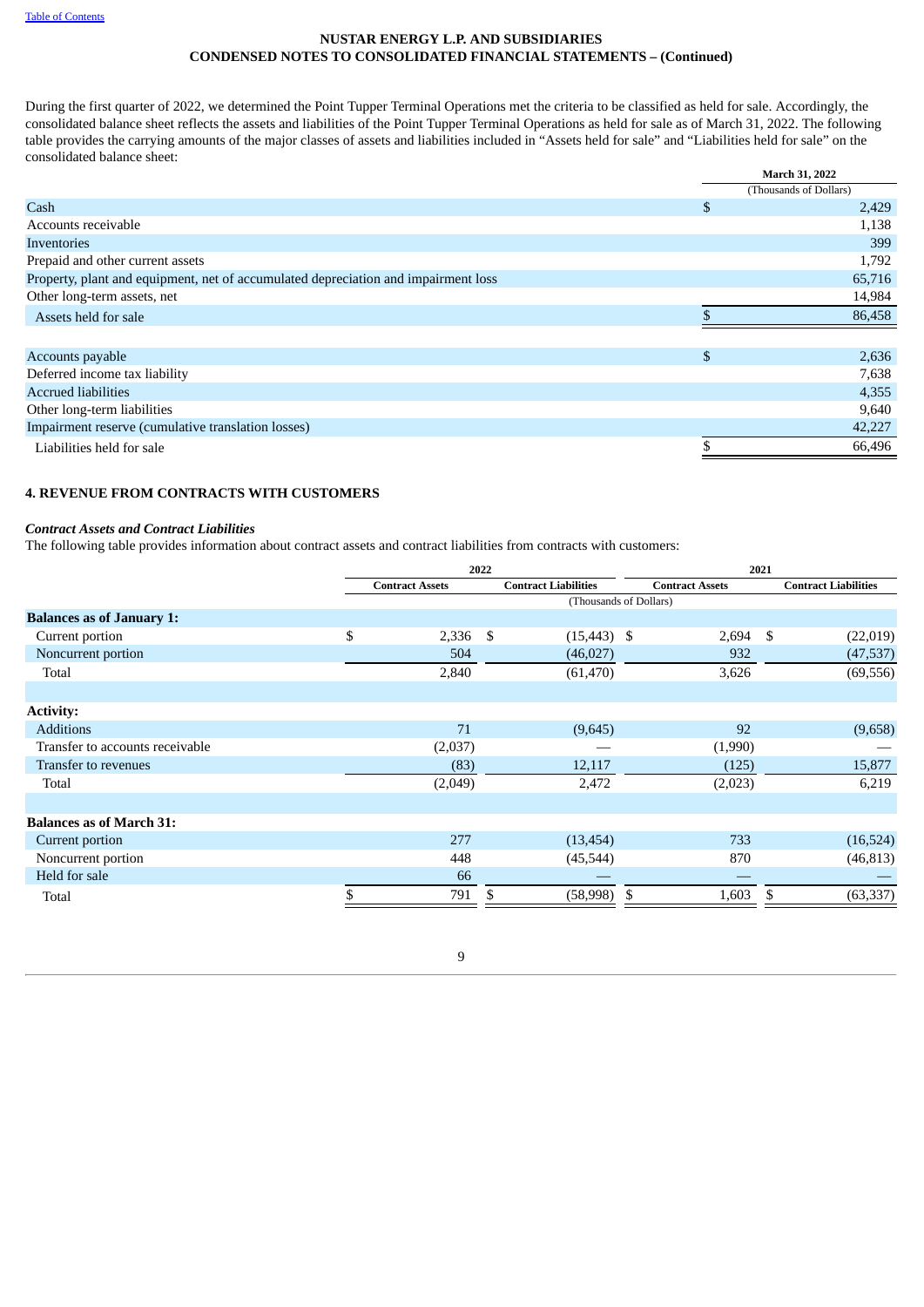## *Remaining Performance Obligations*

The following table presents our estimated revenue from contracts with customers for remaining performance obligations that has not yet been recognized, representing our contractually committed revenue as of March 31, 2022 (in thousands of dollars):

| 2022 (remaining) | D | 315,545   |
|------------------|---|-----------|
| 2023             |   | 283,526   |
| 2024             |   | 189,426   |
| 2025             |   | 132,497   |
| 2026             |   | 90,396    |
| Thereafter       |   | 93,490    |
| Total            |   | 1,104,880 |
|                  |   |           |

Our contractually committed revenue, for purposes of the tabular presentation above, is limited to customer service contracts that have fixed pricing and fixed volume terms and conditions. The revenue shown above includes \$19.2 million relating to our Point Tupper Terminal Operations that was held for sale as of March 31, 2022.

#### *Disaggregation of Revenues*

The following table disaggregates our revenues:

|                                                               | Three Months Ended March 31, |    |         |  |
|---------------------------------------------------------------|------------------------------|----|---------|--|
|                                                               | 2022                         |    | 2021    |  |
|                                                               | (Thousands of Dollars)       |    |         |  |
| <b>Pipeline segment:</b>                                      |                              |    |         |  |
| Crude oil pipelines                                           | \$<br>86,124                 | \$ | 74,588  |  |
| Refined products and ammonia pipelines                        | 102,559                      |    | 94,640  |  |
| Total pipeline segment revenues from contracts with customers | 188,683                      |    | 169,228 |  |
|                                                               |                              |    |         |  |
| Storage segment:                                              |                              |    |         |  |
| Throughput terminals                                          | 26,441                       |    | 24,794  |  |
| Storage terminals (excluding lessor revenues)                 | 50,719                       |    | 73,416  |  |
| Total storage segment revenues from contracts with customers  | 77,160                       |    | 98,210  |  |
| Lessor revenues                                               | 10,761                       |    | 10,364  |  |
| Total storage segment revenues                                | 87,921                       |    | 108,574 |  |
|                                                               |                              |    |         |  |
| <b>Fuels marketing segment:</b>                               |                              |    |         |  |
| Revenues from contracts with customers                        | 133,260                      |    | 83,855  |  |
|                                                               |                              |    |         |  |
| Consolidation and intersegment eliminations                   | (1)                          |    | (11)    |  |
|                                                               |                              |    |         |  |
| Total revenues                                                | \$<br>409,863                | \$ | 361,646 |  |

#### **5. DEBT**

#### *Revolving Credit Agreement*

On January 28, 2022, NuStar Logistics amended and restated its \$1.0 billion unsecured revolving credit agreement (the Revolving Credit Agreement) to, among other things: (i) extend the maturity date from October 27, 2023 to April 27, 2025; (ii) increase the maximum amount of letters of credit capable of being issued from \$400.0 million to \$500.0 million; (iii) replace LIBOR benchmark provisions with customary secured overnight financing rate, or SOFR, benchmark provisions; (iv) remove the 0.50x increase permitted in our consolidated debt coverage ratio for certain rolling periods in which an acquisition for aggregate net consideration of at least \$50.0 million occurs; and (v) add baskets and exceptions to certain negative covenants.

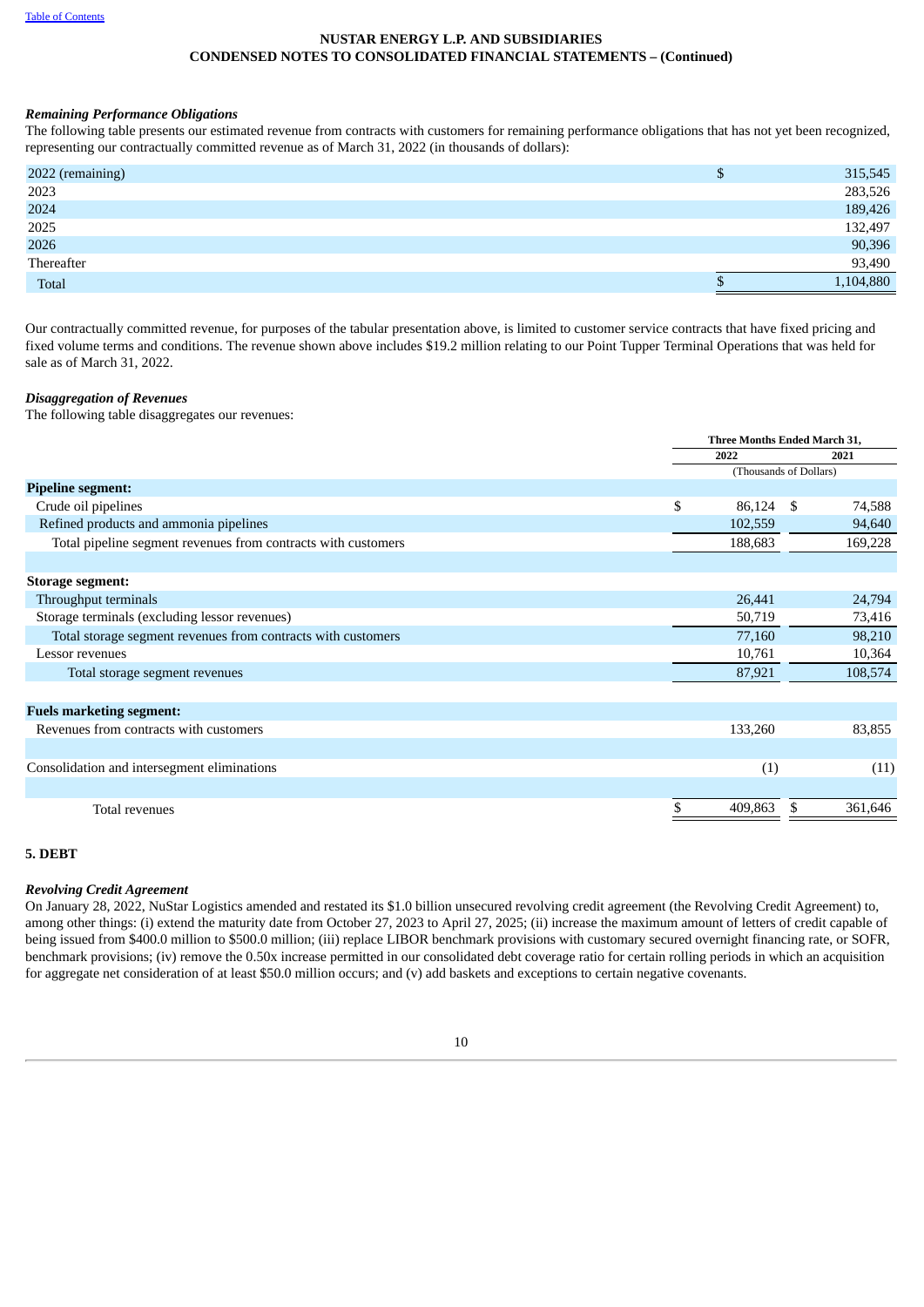As of March 31, 2022, we had \$106.5 million of borrowings outstanding and \$888.7 million available for borrowing under the Revolving Credit Agreement. Letters of credit issued under the Revolving Credit Agreement totaled \$4.8 million as of March 31, 2022 and limit the amount we can borrow under the Revolving Credit Agreement. Obligations under the Revolving Credit Agreement are guaranteed by NuStar Energy and NuPOP. The Revolving Credit Agreement provides for U.S. dollar borrowings, which bear interest, at our option, based on an alternative base rate or a SOFR-based rate. The Revolving Credit Agreement and certain fees under the Receivables Financing Agreement, defined below, are the only debt arrangements with interest rates that are subject to adjustment if our debt rating is downgraded (or upgraded) by certain credit rating agencies. As of March 31, 2022, our weightedaverage interest rate related to borrowings under the Revolving Credit Agreement was 3.0%.

The Revolving Credit Agreement is subject to maximum consolidated debt coverage ratio and minimum consolidated interest coverage ratio requirements, which may limit the amount we can borrow to an amount that is less than the total amount available for borrowing. For a rolling period of four quarters, the consolidated debt coverage ratio (as defined in the Revolving Credit Agreement) cannot exceed 5.00-to-1.00, and the consolidated interest coverage ratio (as defined in the Revolving Credit Agreement) must not be less than 1.75-to-1.00. As of March 31, 2022, we believe that we are in compliance with the covenants in the Revolving Credit Agreement.

#### *Receivables Financing Agreement*

NuStar Energy and NuStar Finance LLC (NuStar Finance), a special purpose entity and wholly owned subsidiary of NuStar Energy, are parties to a \$100.0 million receivables financing agreement with a third-party lender, with a scheduled termination date of January 31, 2025, (the Receivables Financing Agreement) and agreements with certain of NuStar Energy's wholly owned subsidiaries (collectively with the Receivables Financing Agreement, the Securitization Program). NuStar Energy provides a performance guarantee in connection with the Securitization Program. Under the Securitization Program, certain of NuStar Energy's wholly owned subsidiaries sell their accounts receivable to NuStar Finance on an ongoing basis, and NuStar Finance provides the newly acquired accounts receivable as collateral for its revolving borrowings under the Receivables Financing Agreement. NuStar Finance is a separate legal entity and the assets of NuStar Finance, including these accounts receivable, are not available to satisfy the claims of creditors of NuStar Energy, its subsidiaries selling receivables under the Securitization Program or their affiliates. The amount available for borrowing is based on the availability of eligible receivables and other customary factors and conditions. On January 28, 2022, the Receivables Financing Agreement was amended to, among other things: (i) extend the scheduled termination date from September 20, 2023 to January 31, 2025; (ii) reduce the floor rate in the calculation of our borrowing rates; and (iii) replace provisions related to the LIBOR rate of interest with references to SOFR rates of interest.

Borrowings under the Receivables Financing Agreement bear interest, at NuStar Finance's option, at a base rate or a SOFR rate, each as defined in the Receivables Financing Agreement. As of March 31, 2022, the amount of borrowings outstanding under the Receivables Financing Agreement totaled \$72.0 million, the weighted-average interest rate related to outstanding borrowings was 1.9% and \$132.2 million of our accounts receivable was included in the Securitization Program.

#### *Fair Value of Long-Term Debt*

The estimated fair values and carrying amounts of long-term debt, excluding finance leases, were as follows:

|                 | <b>March 31, 2022</b>  | <b>December 31, 2021</b> |           |  |  |
|-----------------|------------------------|--------------------------|-----------|--|--|
|                 | (Thousands of Dollars) |                          |           |  |  |
| Fair value      | 3,222,517              |                          | 3,459,153 |  |  |
| Carrying amount | 3,115,915              |                          | 3,130,625 |  |  |

We have estimated the fair value of our publicly traded notes based upon quoted prices in active markets; therefore, we determined that the fair value of our publicly traded notes falls in Level 1 of the fair value hierarchy. With regard to our other debt, for which a quoted market price is not available, we have estimated the fair value using a discounted cash flow analysis using current incremental borrowing rates for similar types of borrowing arrangements and determined that the fair value falls in Level 2 of the fair value hierarchy. The carrying amount includes net fair value adjustments, unamortized discounts and unamortized debt issuance costs.

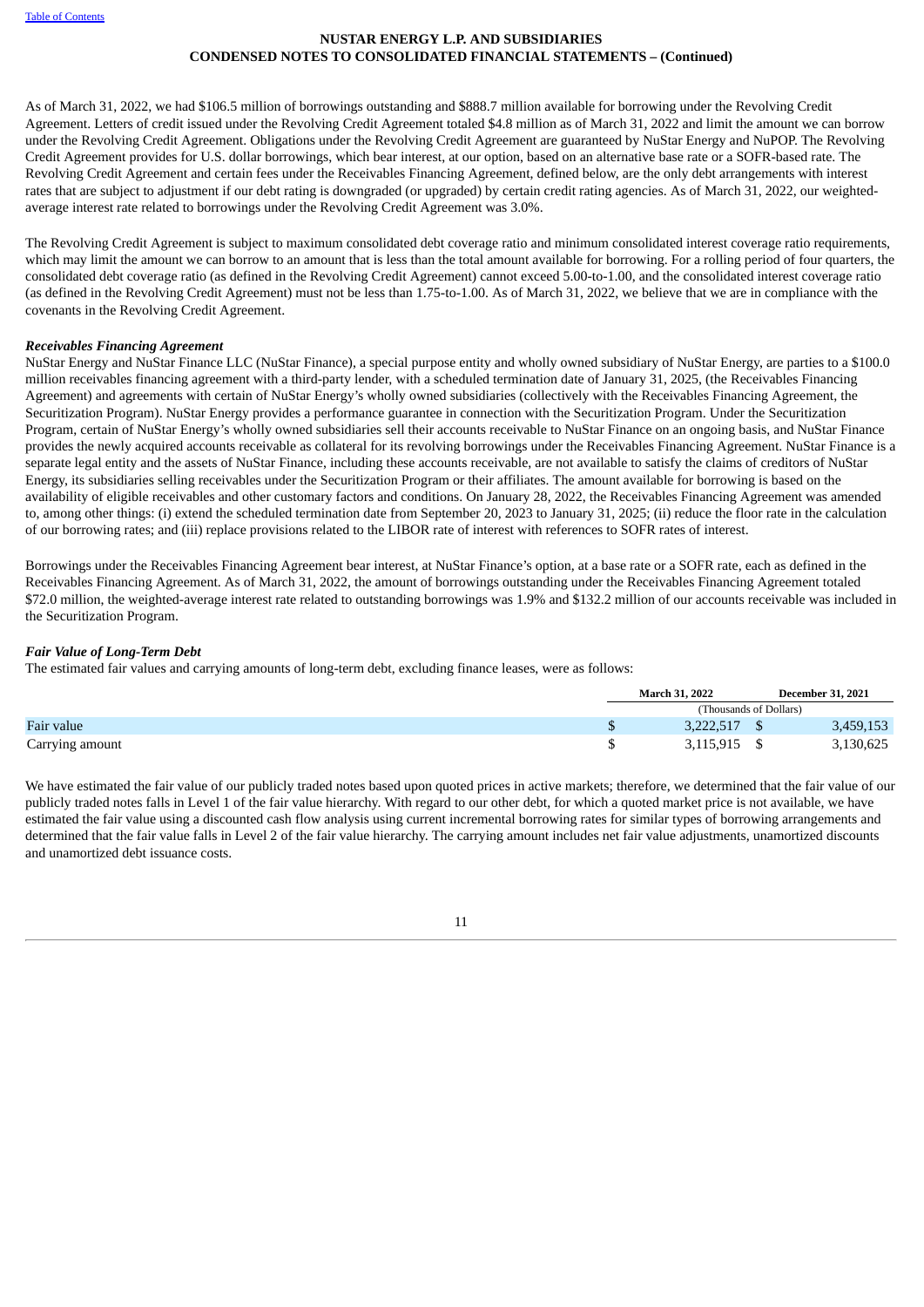### **6. COMMITMENTS, CONTINGENCIES AND UNCERTAINTIES**

We have contingent liabilities resulting from various litigation, claims and commitments. We record accruals for loss contingencies when losses are considered probable and can be reasonably estimated. Legal fees associated with defending the Partnership in legal matters are expensed as incurred. We accrued \$0.9 million and \$0.1 million for contingent losses as of March 31, 2022 and December 31, 2021, respectively. The amount that will ultimately be paid related to such matters may differ from the recorded accruals, and the timing of such payments is uncertain. We evaluate each contingent loss at least quarterly, and more frequently as each matter progresses and develops over time, and we do not believe that the resolution of any particular claim or proceeding, or all matters in the aggregate, would have a material adverse effect on our results of operations, financial position or liquidity.

*COVID-19.* Ongoing uncertainty surrounding the COVID-19 pandemic has caused and may continue to cause volatility and could have a significant impact on management's estimates and assumptions in 2022 and beyond.

## **7. DERIVATIVES**

We utilize various derivative instruments to manage our exposure to interest rate risk and commodity price risk. Our risk management policies and procedures are designed to monitor interest rates, futures and swap positions and over-the-counter positions, as well as physical commodity volumes, grades, locations and delivery schedules, to help ensure that our hedging activities address our market risks. Derivative financial instruments associated with commodity price risk with respect to our petroleum product inventories and related firm commitments to purchase and/or sell such inventories were not material for any periods presented.

We were a party to certain interest rate swap agreements to manage our exposure to changes in interest rates, which included forward-starting interest rate swap agreements that qualified as cash flow hedges prior to their termination. We reclassify the mark-to-market adjustments related to these cash flows hedges that were recorded in "Accumulated other comprehensive loss" (AOCI) into "Interest expense, net" as the underlying forecasted interest payments occur or if the interest payments are probable not to occur. We reclassified losses on cash flow hedges to "Interest expense, net" of \$0.5 million and \$1.3 million for the three months ended March 31, 2022 and 2021, respectively. As of March 31, 2022, we expect to reclassify a loss of \$2.1 million to "Interest expense, net" within the next twelve months associated with unwound forward-starting interest rate swaps.

## **8. SERIES D CUMULATIVE CONVERTIBLE PREFERRED UNITS**

Distributions on the Series D Cumulative Convertible Preferred Units (Series D Preferred Units) are payable out of any legally available funds, accrue and are cumulative from the original issuance dates, and are payable on the 15th day (or next business day) of each of March, June, September and December, to holders of record on the first business day of each payment month. The number of Series D Preferred Units issued and outstanding as of March 31, 2022 and December 31, 2021 totaled 23,246,650. The distribution rates on the Series D Preferred Units are as follows: (i) 9.75%, or \$57.6 million, per annum (\$0.619 per unit per distribution period) for the first two years (beginning with the September 17, 2018 distribution); (ii) 10.75%, or \$63.4 million, per annum (\$0.682 per unit per distribution period) for years three through five; and (iii) the greater of 13.75%, or \$81.1 million, per annum (\$0.872 per unit per distribution period) or the distribution per common unit thereafter. While the Series D Preferred Units are outstanding, the Partnership will be prohibited from paying distributions on any junior securities, including the common units, unless full cumulative distributions on the Series D Preferred Units (and any parity securities) have been, or contemporaneously are being, paid or set aside for payment through the most recent Series D Preferred Unit distribution payment date. Any Series D Preferred Unit distributions in excess of \$0.635 per unit may be paid, in the Partnership's sole discretion, in additional Series D Preferred Units, with the remainder paid in cash.

In April 2022, our board of directors declared distributions of \$0.682 per Series D Preferred Unit to be paid on June 15, 2022.

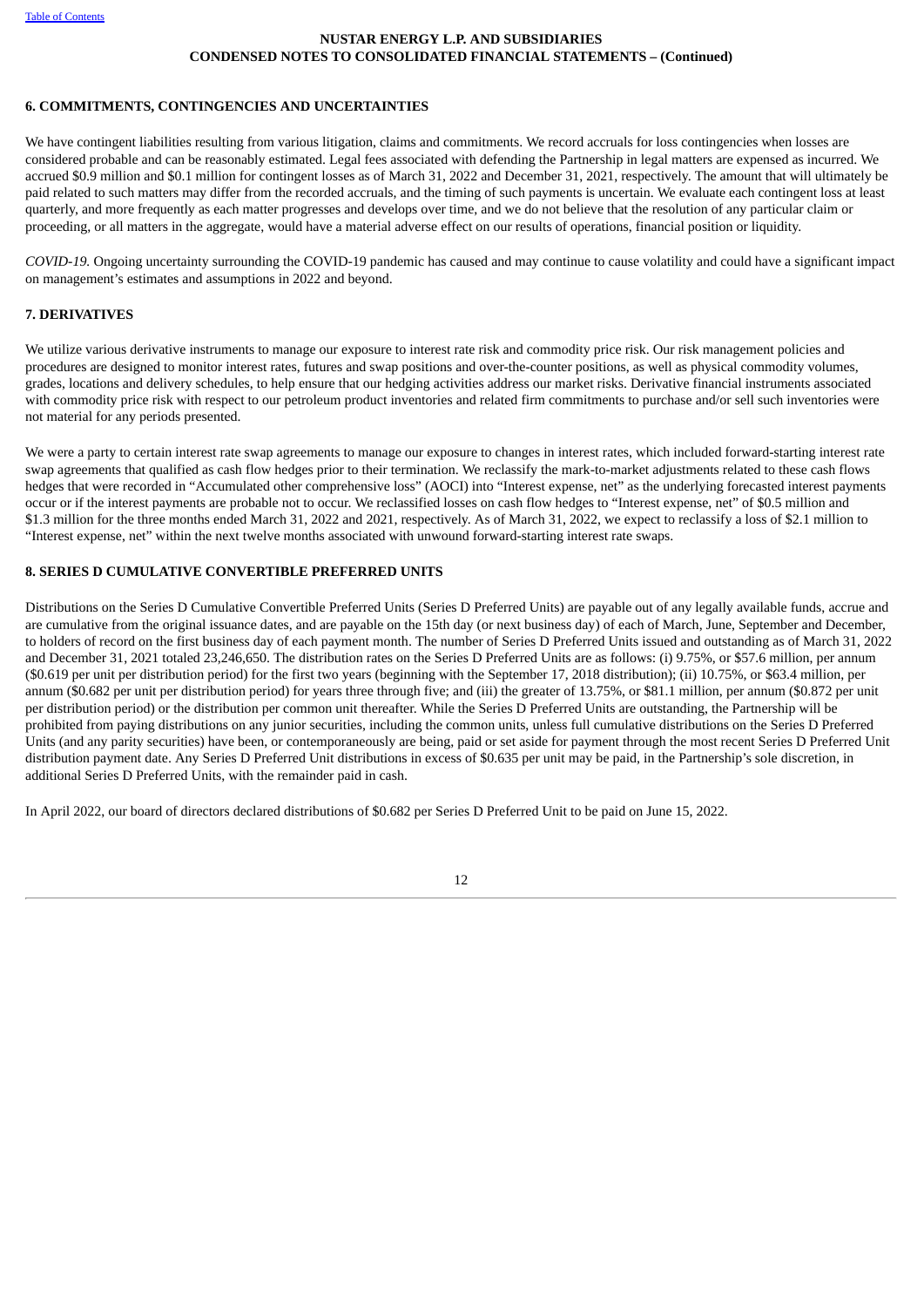### **9. PARTNERS' EQUITY**

#### *Series A, B and C Preferred Units*

We allocate net income to our 8.50% Series A, 7.625% Series B and 9.00% Series C Fixed-to-Floating Rate Cumulative Redeemable Perpetual Preferred Units (collectively, the Series A, B and C Preferred Units) equal to the amount of distributions earned during the period. Distributions on our Series A, B and C Preferred Units are payable out of any legally available funds, accrue and are cumulative from the original issuance dates, and are payable on the 15th day (or next business day) of each of March, June, September and December of each year to holders of record on the first business day of each payment month.

Distribution information for our Series B and C Preferred Units is as follows:

| Units                           | <b>Fixed Distribution Rate Per Unit</b><br>Per Ouarter |         | <b>Fixed Distribution</b><br>Per Ouarter | Date at Which Distribution<br><b>Rate Becomes Floating</b> | <b>Floating Annual Rate (as a</b><br>Percentage of the \$25.00<br><b>Liquidation Preference per Unit)</b> |
|---------------------------------|--------------------------------------------------------|---------|------------------------------------------|------------------------------------------------------------|-----------------------------------------------------------------------------------------------------------|
|                                 |                                                        |         | (Thousands of Dollars)                   |                                                            |                                                                                                           |
| <b>Series B Preferred Units</b> |                                                        | 0.47657 | 7,339                                    | June 15, 2022                                              | Three-month LIBOR plus<br>5.643%                                                                          |
| Series C Preferred Units        |                                                        | 0.56250 | 3,881                                    | December 15, 2022                                          | Three-month LIBOR plus<br>6.88%                                                                           |

The distribution rate on our Series A Preferred Units converted from a fixed rate to a floating rate of the three-month LIBOR plus 6.766% on December 15, 2021. Distribution information for our Series A Preferred Units is as follows:

| Period                             |  | Distribution Rate per Unit | <b>Total Distribution</b> |
|------------------------------------|--|----------------------------|---------------------------|
|                                    |  |                            | (Thousands of Dollars)    |
| March 15, 2022 - June 14, 2022     |  | 0.47817                    | 4.332                     |
| December 15, 2021 - March 14, 2022 |  | 0.43606                    | 3,951                     |

In April 2022, our board of directors declared distributions with respect to the Series A, B and C Preferred Units to be paid on June 15, 2022.

#### *Common Limited Partners*

We make quarterly distributions to common unitholders of 100% of our "Available Cash," generally defined as cash receipts less cash disbursements, including distributions to our preferred units, and cash reserves established by the general partner, in its sole discretion. These quarterly distributions are declared and paid within 45 days subsequent to each quarter-end. The common unitholders receive a distribution each quarter as determined by the board of directors, subject to limitation by the distributions in arrears, if any, on our preferred units. In April 2022, our board of directors declared distributions with respect to our common units for the quarter ended March 31, 2022.

The following table summarizes information about cash distributions to our common limited partners applicable to the period in which the distributions were earned:

| Ouarter Ended     | <b>Cash Distributions</b><br>Per Unit |          | <b>Total Cash</b><br><b>Distributions</b> | <b>Record Date</b> | <b>Payment Date</b> |
|-------------------|---------------------------------------|----------|-------------------------------------------|--------------------|---------------------|
|                   |                                       |          | (Thousands of Dollars)                    |                    |                     |
| March 31, 2022    |                                       | $0.40\,$ | 44.165                                    | May 9, 2022        | May 13, 2022        |
| December 31, 2021 |                                       | 0.40     | 44,008                                    | February 8, 2022   | February 14, 2022   |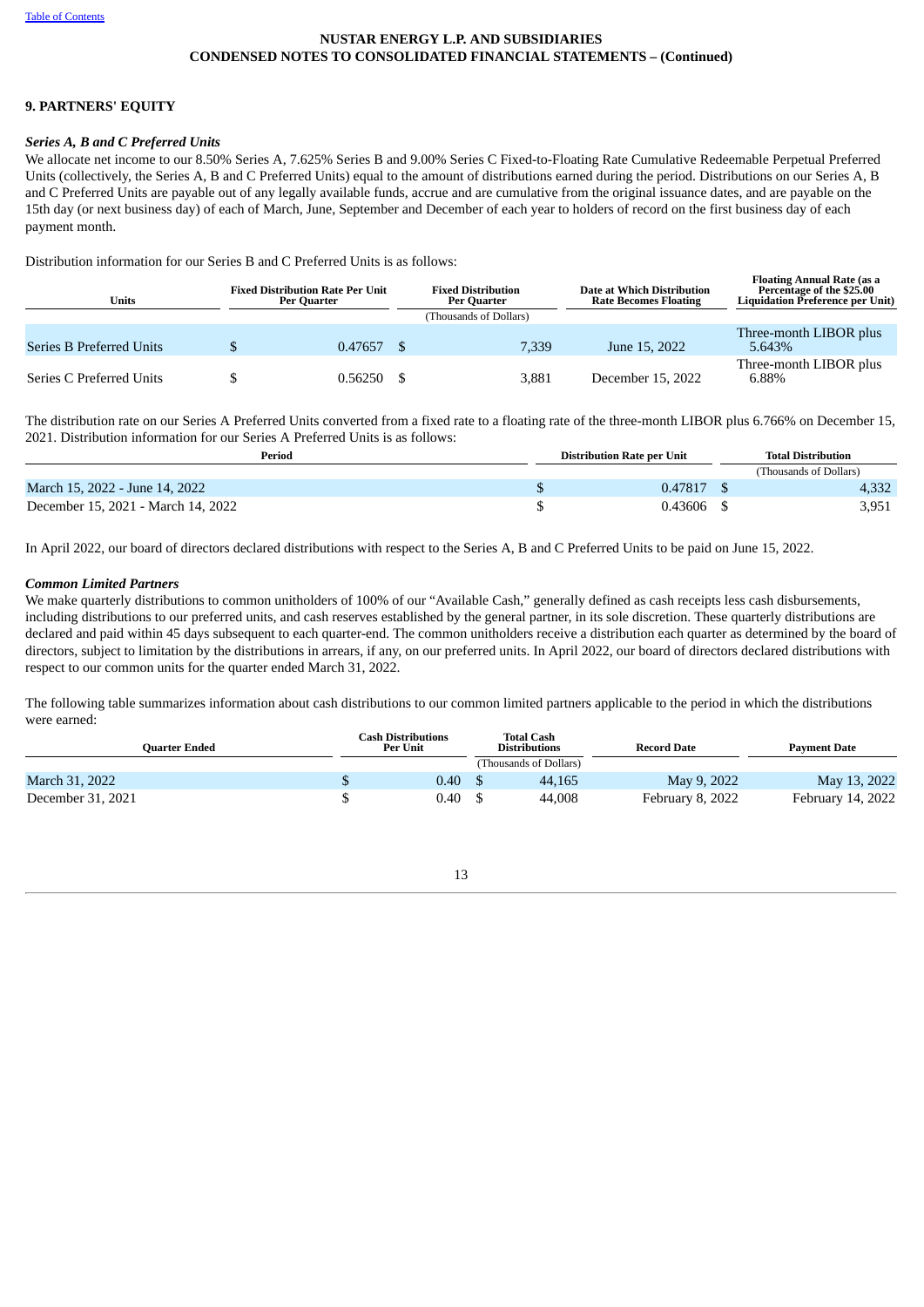## *Accumulated Other Comprehensive Income (Loss)*

The balance of and changes in the components included in AOCI were as follows:

|                                                                            | <b>Three Months Ended March 31,</b> |                                    |      |                |      |       |              |                        |      |           |     |               |     |                |  |                |  |  |  |  |  |  |  |  |  |  |  |  |  |  |  |  |  |  |  |  |  |  |  |  |  |  |  |  |  |  |  |  |  |  |  |  |  |  |  |  |  |  |  |  |  |  |  |  |  |  |  |  |  |  |  |  |  |  |  |                                   |  |                                                               |  |              |  |                                           |  |                                   |  |                                                               |  |              |
|----------------------------------------------------------------------------|-------------------------------------|------------------------------------|------|----------------|------|-------|--------------|------------------------|------|-----------|-----|---------------|-----|----------------|--|----------------|--|--|--|--|--|--|--|--|--|--|--|--|--|--|--|--|--|--|--|--|--|--|--|--|--|--|--|--|--|--|--|--|--|--|--|--|--|--|--|--|--|--|--|--|--|--|--|--|--|--|--|--|--|--|--|--|--|--|--|-----------------------------------|--|---------------------------------------------------------------|--|--------------|--|-------------------------------------------|--|-----------------------------------|--|---------------------------------------------------------------|--|--------------|
|                                                                            |                                     |                                    |      |                | 2022 |       |              |                        | 2021 |           |     |               |     |                |  |                |  |  |  |  |  |  |  |  |  |  |  |  |  |  |  |  |  |  |  |  |  |  |  |  |  |  |  |  |  |  |  |  |  |  |  |  |  |  |  |  |  |  |  |  |  |  |  |  |  |  |  |  |  |  |  |  |  |  |  |                                   |  |                                                               |  |              |  |                                           |  |                                   |  |                                                               |  |              |
|                                                                            |                                     | Foreign<br>Currency<br>Translation |      |                |      |       |              |                        |      |           |     |               |     |                |  |                |  |  |  |  |  |  |  |  |  |  |  |  |  |  |  |  |  |  |  |  |  |  |  |  |  |  |  |  |  |  |  |  |  |  |  |  |  |  |  |  |  |  |  |  |  |  |  |  |  |  |  |  |  |  |  |  |  |  |  | <b>Cash Flow</b><br><b>Hedges</b> |  | <b>Pension and Other</b><br>Postretirement<br><b>Benefits</b> |  | <b>Total</b> |  | Foreign<br>Currency<br><b>Translation</b> |  | <b>Cash Flow</b><br><b>Hedges</b> |  | <b>Pension and Other</b><br>Postretirement<br><b>Benefits</b> |  | <b>Total</b> |
|                                                                            |                                     |                                    |      |                |      |       |              | (Thousands of Dollars) |      |           |     |               |     |                |  |                |  |  |  |  |  |  |  |  |  |  |  |  |  |  |  |  |  |  |  |  |  |  |  |  |  |  |  |  |  |  |  |  |  |  |  |  |  |  |  |  |  |  |  |  |  |  |  |  |  |  |  |  |  |  |  |  |  |  |  |                                   |  |                                                               |  |              |  |                                           |  |                                   |  |                                                               |  |              |
| <b>Balance as of January 1</b>                                             | S.                                  | (41,761)                           | - \$ | $(36, 486)$ \$ |      | 4,269 | <sup>S</sup> | (73, 978)              | S    | (42, 362) | \$. | $(42,150)$ \$ |     | $(12, 144)$ \$ |  | (96, 656)      |  |  |  |  |  |  |  |  |  |  |  |  |  |  |  |  |  |  |  |  |  |  |  |  |  |  |  |  |  |  |  |  |  |  |  |  |  |  |  |  |  |  |  |  |  |  |  |  |  |  |  |  |  |  |  |  |  |  |  |                                   |  |                                                               |  |              |  |                                           |  |                                   |  |                                                               |  |              |
| Other comprehensive income<br>before reclassification<br>adjustments       |                                     | 829                                |      |                |      |       |              | 829                    |      | 957       |     |               |     |                |  | 957            |  |  |  |  |  |  |  |  |  |  |  |  |  |  |  |  |  |  |  |  |  |  |  |  |  |  |  |  |  |  |  |  |  |  |  |  |  |  |  |  |  |  |  |  |  |  |  |  |  |  |  |  |  |  |  |  |  |  |  |                                   |  |                                                               |  |              |  |                                           |  |                                   |  |                                                               |  |              |
| Net gain on pension costs<br>reclassified into other income,<br>net        |                                     |                                    |      |                |      | (420) |              | (420)                  |      |           |     |               |     | (187)          |  | (187)          |  |  |  |  |  |  |  |  |  |  |  |  |  |  |  |  |  |  |  |  |  |  |  |  |  |  |  |  |  |  |  |  |  |  |  |  |  |  |  |  |  |  |  |  |  |  |  |  |  |  |  |  |  |  |  |  |  |  |  |                                   |  |                                                               |  |              |  |                                           |  |                                   |  |                                                               |  |              |
| Net loss on cash flow hedges<br>reclassified into interest<br>expense, net |                                     |                                    |      | 529            |      |       |              | 529                    |      |           |     | 1,348         |     |                |  | 1,348          |  |  |  |  |  |  |  |  |  |  |  |  |  |  |  |  |  |  |  |  |  |  |  |  |  |  |  |  |  |  |  |  |  |  |  |  |  |  |  |  |  |  |  |  |  |  |  |  |  |  |  |  |  |  |  |  |  |  |  |                                   |  |                                                               |  |              |  |                                           |  |                                   |  |                                                               |  |              |
| Other                                                                      |                                     |                                    |      |                |      | (6)   |              | (6)                    |      |           |     |               |     | 2              |  | $\overline{2}$ |  |  |  |  |  |  |  |  |  |  |  |  |  |  |  |  |  |  |  |  |  |  |  |  |  |  |  |  |  |  |  |  |  |  |  |  |  |  |  |  |  |  |  |  |  |  |  |  |  |  |  |  |  |  |  |  |  |  |  |                                   |  |                                                               |  |              |  |                                           |  |                                   |  |                                                               |  |              |
| Other comprehensive<br>income (loss)                                       |                                     | 829                                |      | 529            |      | (426) |              | 932                    |      | 957       |     | 1,348         |     | (185)          |  | 2,120          |  |  |  |  |  |  |  |  |  |  |  |  |  |  |  |  |  |  |  |  |  |  |  |  |  |  |  |  |  |  |  |  |  |  |  |  |  |  |  |  |  |  |  |  |  |  |  |  |  |  |  |  |  |  |  |  |  |  |  |                                   |  |                                                               |  |              |  |                                           |  |                                   |  |                                                               |  |              |
| <b>Balance as of March 31</b>                                              |                                     | (40, 932)                          | S    | $(35,957)$ \$  |      | 3,843 |              | (73,046)               |      | (41, 405) | -S  | (40, 802)     | \$. | (12, 329)      |  | (94, 536)      |  |  |  |  |  |  |  |  |  |  |  |  |  |  |  |  |  |  |  |  |  |  |  |  |  |  |  |  |  |  |  |  |  |  |  |  |  |  |  |  |  |  |  |  |  |  |  |  |  |  |  |  |  |  |  |  |  |  |  |                                   |  |                                                               |  |              |  |                                           |  |                                   |  |                                                               |  |              |

#### **10. NET INCOME (LOSS) PER COMMON UNIT**

Basic net income (loss) per common unit is determined pursuant to the two-class method. Under this method, all earnings are allocated to our limited partners and participating securities based on their respective rights to receive distributions earned during the period. Participating securities include restricted units awarded under our long-term incentive plans. We compute basic net income (loss) per common unit by dividing net income (loss) attributable to common units by the weighted-average number of common units outstanding during the period.

We compute diluted net income (loss) per common unit by dividing net income (loss) attributable to common units by the sum of (i) the weighted average number of common units outstanding during the period and (ii) the effect of dilutive potential common units outstanding during the period. Dilutive potential common units may include the Series D Preferred Units and contingently issuable performance unit awards.

The Series D Preferred Units contain certain unitholder conversion and redemption features, and we use the if-converted method to calculate the dilutive effect of the conversion or redemption feature that is most advantageous to our Series D preferred unitholders. The effect of the assumed conversion or redemption of the Series D Preferred Units outstanding was antidilutive for each of the three months ended March 31, 2022 and 2021; therefore, we did not include such conversion in the computation of diluted net (loss) income per common unit.

Contingently issuable performance units are included as dilutive potential common units if it is probable that performance measures will be achieved, unless to do so would be antidilutive.

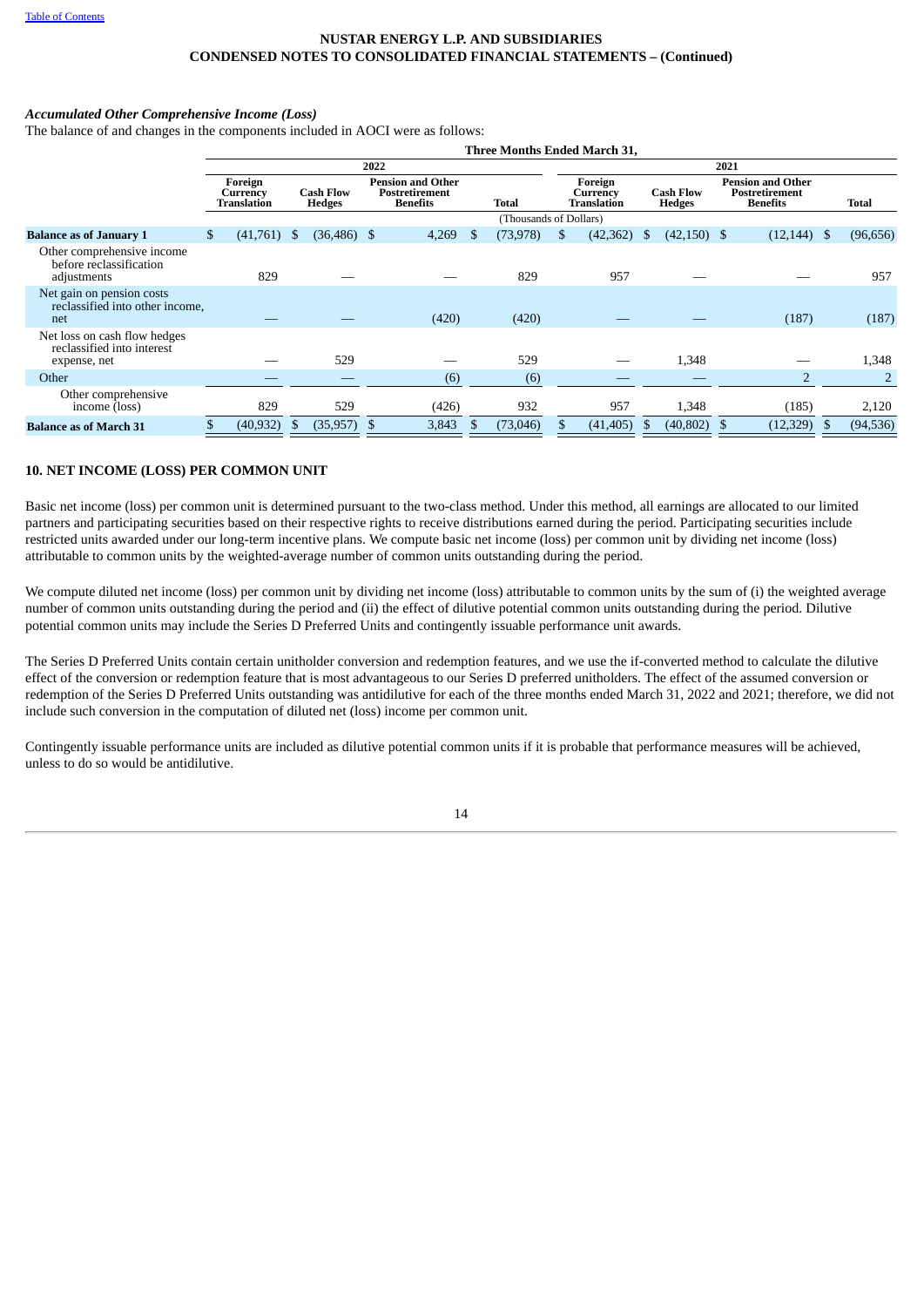The following table details the calculation of basic and diluted net (loss) income per common unit:

|                                                             | Three Months Ended March 31, |                                                 |       |             |  |
|-------------------------------------------------------------|------------------------------|-------------------------------------------------|-------|-------------|--|
|                                                             |                              | 2022                                            |       | 2021        |  |
|                                                             |                              | (Thousands of Dollars, Except Unit and Per Unit | Data) |             |  |
| Net income                                                  | \$                           | $12,312$ \$                                     |       | 42,257      |  |
| Distributions to preferred limited partners                 |                              | (31,092)                                        |       | (31, 887)   |  |
| Distributions to common limited partners                    |                              | (44, 165)                                       |       | (43, 834)   |  |
| Distribution equivalent rights to restricted units          |                              | (633)                                           |       | (598)       |  |
| Distributions in excess of income                           |                              | $(63,578)$ \$                                   |       | (34,062)    |  |
|                                                             |                              |                                                 |       |             |  |
| Distributions to common limited partners                    | \$                           | $44,165$ \$                                     |       | 43,834      |  |
| Allocation of distributions in excess of income             |                              | (63, 578)                                       |       | (34,062)    |  |
| Series D Preferred Unit accretion                           |                              | (4,581)                                         |       | (4,021)     |  |
| Net (loss) income attributable to common units              |                              | $(23,994)$ \$                                   |       | 5,751       |  |
|                                                             |                              |                                                 |       |             |  |
| Basic and diluted weighted-average common units outstanding |                              | 110,177,045                                     |       | 109,506,222 |  |
|                                                             |                              |                                                 |       |             |  |
| Basic and diluted net (loss) income per common unit         | \$                           | $(0.22)$ \$                                     |       | 0.05        |  |

## **11. SUPPLEMENTAL CASH FLOW INFORMATION**

Changes in current assets and current liabilities were as follows:

| Three Months Ended March 31, |  |                                         |  |  |
|------------------------------|--|-----------------------------------------|--|--|
| 2022                         |  | 2021                                    |  |  |
|                              |  |                                         |  |  |
|                              |  |                                         |  |  |
| \$                           |  | 12,232                                  |  |  |
| (3,062)                      |  | (6, 471)                                |  |  |
| 10,289                       |  | 9,689                                   |  |  |
|                              |  |                                         |  |  |
| 4.284                        |  | 5,067                                   |  |  |
| 37,968                       |  | 27,149                                  |  |  |
| (14, 178)                    |  | (19,082)                                |  |  |
| (4,085)                      |  | (4,187)                                 |  |  |
| 17,512                       |  | 24,397                                  |  |  |
|                              |  | (Thousands of Dollars)<br>$(13,704)$ \$ |  |  |

The above changes in current assets and current liabilities differ from changes between amounts reflected in the applicable consolidated balance sheets due to:

- the change in the amount accrued for capital expenditures;
- the effect of foreign currency translation;
- the reclassification of certain assets and liabilities to "Assets held for sale" and "Liabilities held for sale" on the consolidated balance sheet (please refer to Note 3 for additional discussion); and
- the effect of accrued compensation expense paid with fully vested common unit awards.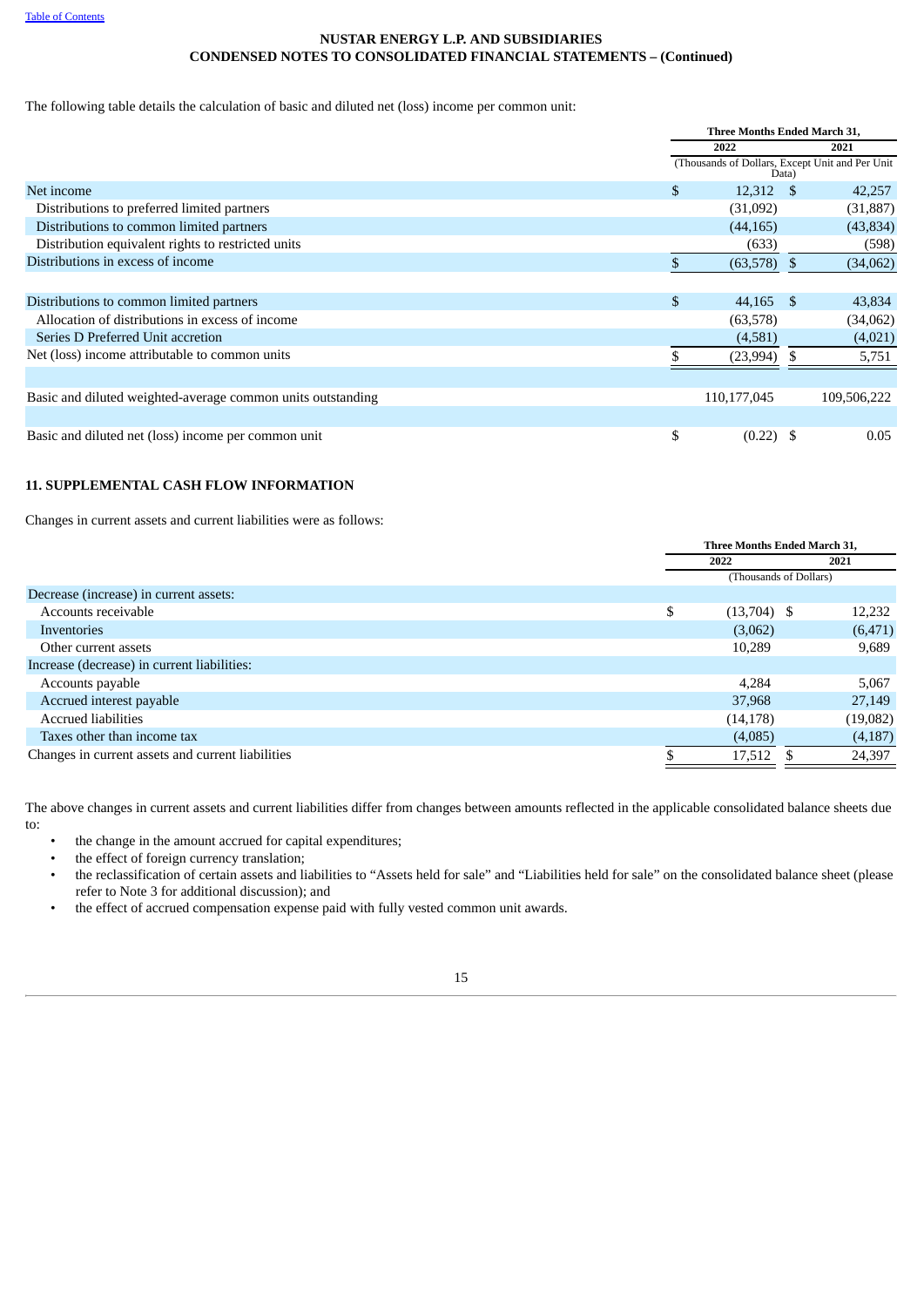Cash flows related to interest and income taxes were as follows:

|                                                         | <b>Three Months Ended March 31.</b> |  |        |  |
|---------------------------------------------------------|-------------------------------------|--|--------|--|
|                                                         | 2022                                |  | 2021   |  |
|                                                         | (Thousands of Dollars)              |  |        |  |
| Cash paid for interest, net of amount capitalized       | 9.320                               |  | 24.737 |  |
| Cash paid for income taxes, net of tax refunds received | 185                                 |  | 554    |  |

As of March 31, 2022 and December 31, 2021, restricted cash, representing legally restricted funds that are unavailable for general use, is included in "Other long-term assets, net" on the consolidated balance sheets. "Cash, cash equivalents and restricted cash" on the consolidated statements of cash flows is included in the consolidated balance sheets as follows:

|                                            | <b>March 31, 2022</b>  | <b>December 31, 2021</b> |
|--------------------------------------------|------------------------|--------------------------|
|                                            | (Thousands of Dollars) |                          |
| Cash and cash equivalents                  | 8,398                  | 5,637                    |
| Assets held for sale                       | 2,429                  |                          |
| Other long-term assets, net                | 8,802                  | 8,802                    |
| Cash, cash equivalents and restricted cash | 19.629                 | 14.439                   |

## **12. SEGMENT INFORMATION**

Our reportable business segments consist of the pipeline, storage and fuels marketing segments. Our segments represent strategic business units that offer different services and products. We evaluate the performance of each segment based on its respective operating income, before general and administrative expenses and certain non-segmental depreciation and amortization expense. General and administrative expenses are not allocated to the operating segments since those expenses relate primarily to the overall management at the entity level.

Results of operations for the reportable segments were as follows:

| <b>Three Months Ended March 31,</b> |           |    |                                     |  |
|-------------------------------------|-----------|----|-------------------------------------|--|
|                                     | 2022      |    | 2021                                |  |
|                                     |           |    |                                     |  |
|                                     |           |    |                                     |  |
| \$                                  | 188,683   | \$ | 169,228                             |  |
|                                     | 87,921    |    | 108,574                             |  |
|                                     | 133,260   |    | 83,855                              |  |
|                                     | (1)       |    | (11)                                |  |
|                                     | 409,863   | \$ | 361,646                             |  |
|                                     |           |    |                                     |  |
|                                     |           |    |                                     |  |
| $\mathbb{S}$                        |           |    | 79,379                              |  |
|                                     | (14, 975) |    | 42,718                              |  |
|                                     | 6,544     |    | 2,731                               |  |
|                                     | 87,321    |    | 124,828                             |  |
|                                     | 27,071    |    | 24,492                              |  |
|                                     | 1,824     |    | 2,047                               |  |
| \$                                  | 58,426    | \$ | 98,289                              |  |
|                                     |           |    | (Thousands of Dollars)<br>95,752 \$ |  |

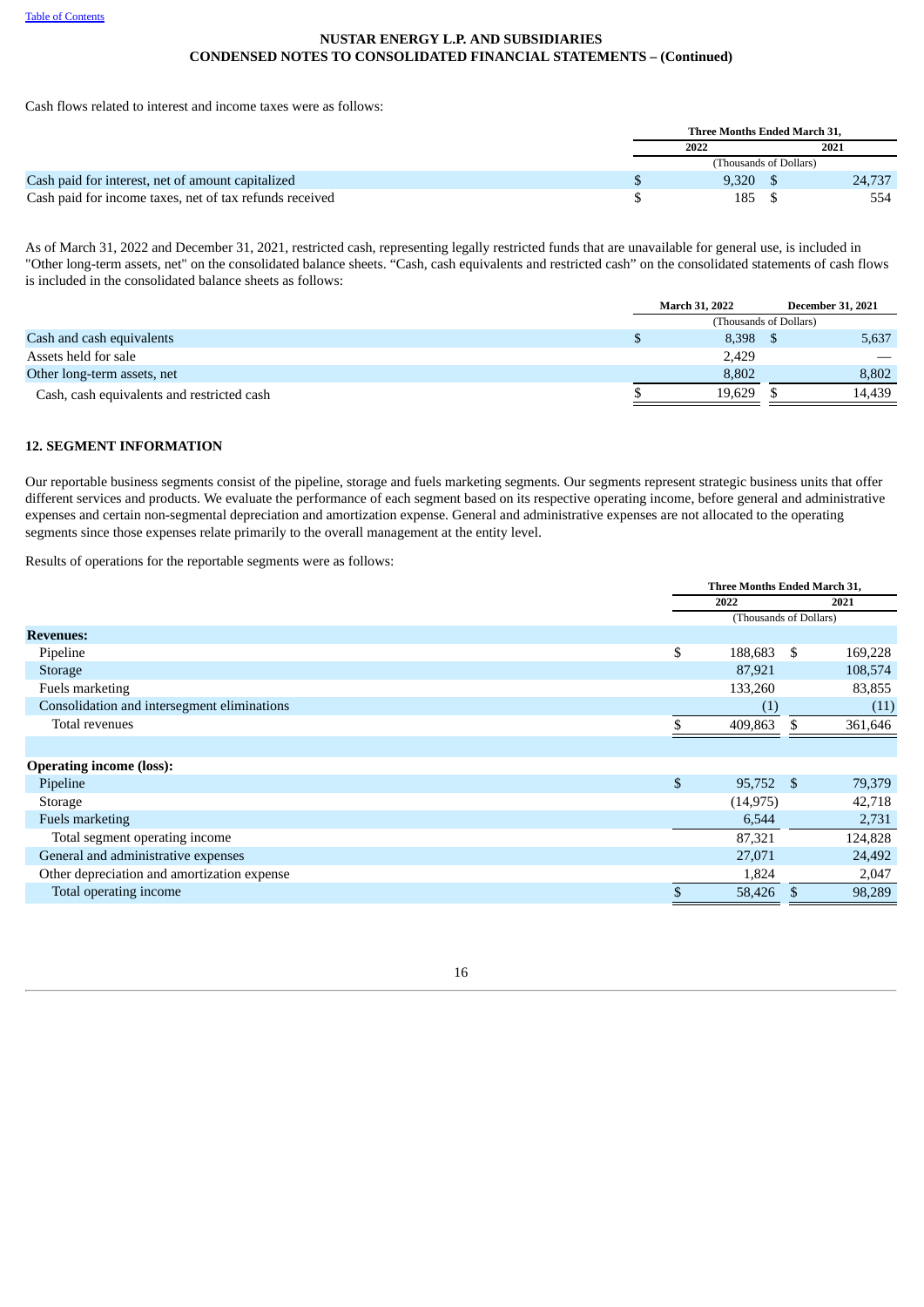Total assets by reportable segment were as follows:

<span id="page-16-0"></span>

|                           |     | <b>March 31, 2022</b>  | <b>December 31, 2021</b> |
|---------------------------|-----|------------------------|--------------------------|
|                           |     | (Thousands of Dollars) |                          |
| Pipeline                  | \$. | 3,405,703 \$           | 3,441,272                |
| Storage                   |     | 1,518,082              | 1,537,037                |
| <b>Fuels marketing</b>    |     | 66,006                 | 41,562                   |
| Total segment assets      |     | 4,989,791              | 5,019,871                |
| Other partnership assets  |     | 140,134                | 136,461                  |
| Total consolidated assets |     | 5,129,925              | 5,156,332                |
|                           |     |                        |                          |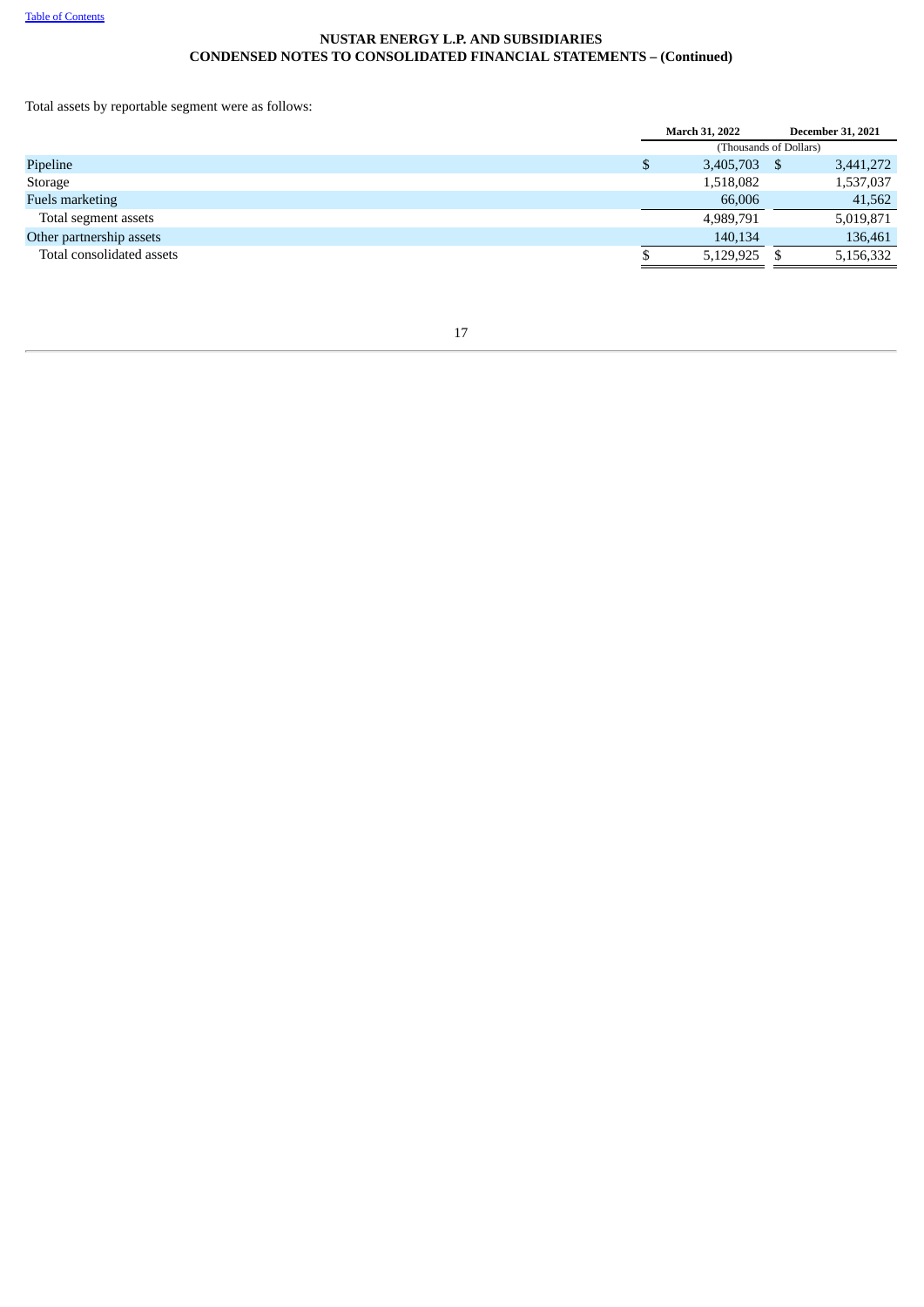### **Item 2. Management's Discussion and Analysis of Financial Condition and Results of Operations**

Unless otherwise indicated, the terms "NuStar Energy," "NS," "the Partnership," "we," "our" and "us" are used in this report to refer to NuStar Energy L.P., to one or more of our consolidated subsidiaries or to all of them taken as a whole.

## *CAUTIONARY STATEMENT REGARDING FORWARD-LOOKING INFORMATION*

In this Form 10-Q, we make certain forward-looking statements, such as statements regarding our plans, strategies, objectives, expectations, estimates, predictions, projections, assumptions, intentions, resources and the future impact of the coronavirus, or COVID-19, the responses thereto, the Russia-Ukraine conflict, economic activity and the actions by oil producing nations on our business. While these forward-looking statements, and any assumptions upon which they are based, are made in good faith and reflect our current judgment regarding the direction of our business, actual results will almost always vary, sometimes materially, from any estimates, predictions, projections, assumptions or other future performance suggested in this report. These forward-looking statements can generally be identified by the words "anticipates," "believes," "expects," "plans," "intends," "estimates," "forecasts," "budgets," "projects," "will," "could," "should," "may" and similar expressions. These statements reflect our current views with regard to future events and are subject to various risks, uncertainties and assumptions, which may cause actual results to differ materially. Please read Item 1A. "Risk Factors" contained in our Annual Report on Form 10-K for the year ended December 31, 2021, as well as additional information provided from time to time in our subsequent filings with the Securities and Exchange Commission, for a discussion of certain of those risks, uncertainties and assumptions.

If one or more of these risks or uncertainties materialize, or if the underlying assumptions prove incorrect, our actual results may vary materially from those described in any forward-looking statement. Other unknown or unpredictable factors could also have material adverse effects on our future results. Readers are cautioned not to place undue reliance on this forward-looking information, which is as of the date of this Form 10-Q. We do not intend to update these statements unless we are required by the securities laws to do so, and we undertake no obligation to publicly release the result of any revisions to any such forward-looking statements that may be made to reflect events or circumstances after the date of this report or to reflect the occurrence of unanticipated events.

Our Management's Discussion and Analysis of Financial Condition and Results of Operations is presented in five sections:

- Overview, including Trends and Outlook
- Results of Operations
- Liquidity and Capital Resources
- Critical Accounting Policies
- New Accounting Pronouncements

#### **OVERVIEW**

NuStar Energy L.P. (NYSE: NS) is primarily engaged in the transportation, terminalling and storage of petroleum products and renewable fuels and the transportation of anhydrous ammonia. Our business is managed under the direction of the board of directors of NuStar GP, LLC, the general partner of our general partner, Riverwalk Logistics, L.P., both of which are indirectly wholly owned subsidiaries of ours.

Our operations consist of three reportable business segments: pipeline, storage and fuels marketing. As of March 31, 2022, our assets included 9,940 miles of pipeline and 64 terminal and storage facilities, which provided approximately 57 million barrels of storage capacity. As described below, on April 29, 2022 we sold our Point Tupper terminal facility with a storage capacity of 7.8 million barrels. We conduct our operations through our subsidiaries, primarily NuStar Logistics, L.P. (NuStar Logistics) and NuStar Pipeline Operating Partnership L.P. (NuPOP). We generate revenue primarily from:

- tariffs for transportation through our pipelines:
- fees for the use of our terminal and storage facilities and related ancillary services; and
- sales of petroleum products.

The following factors affect the results of our operations:

- economic factors and price volatility;
- industry factors, such as changes in the prices of petroleum products that affect demand or production, or regulatory changes that could increase costs or impose restrictions on operations;
- factors that affect our customers and the markets they serve, such as utilization rates and maintenance turnaround schedules of our refining company customers and drilling activity by our crude oil production customers;

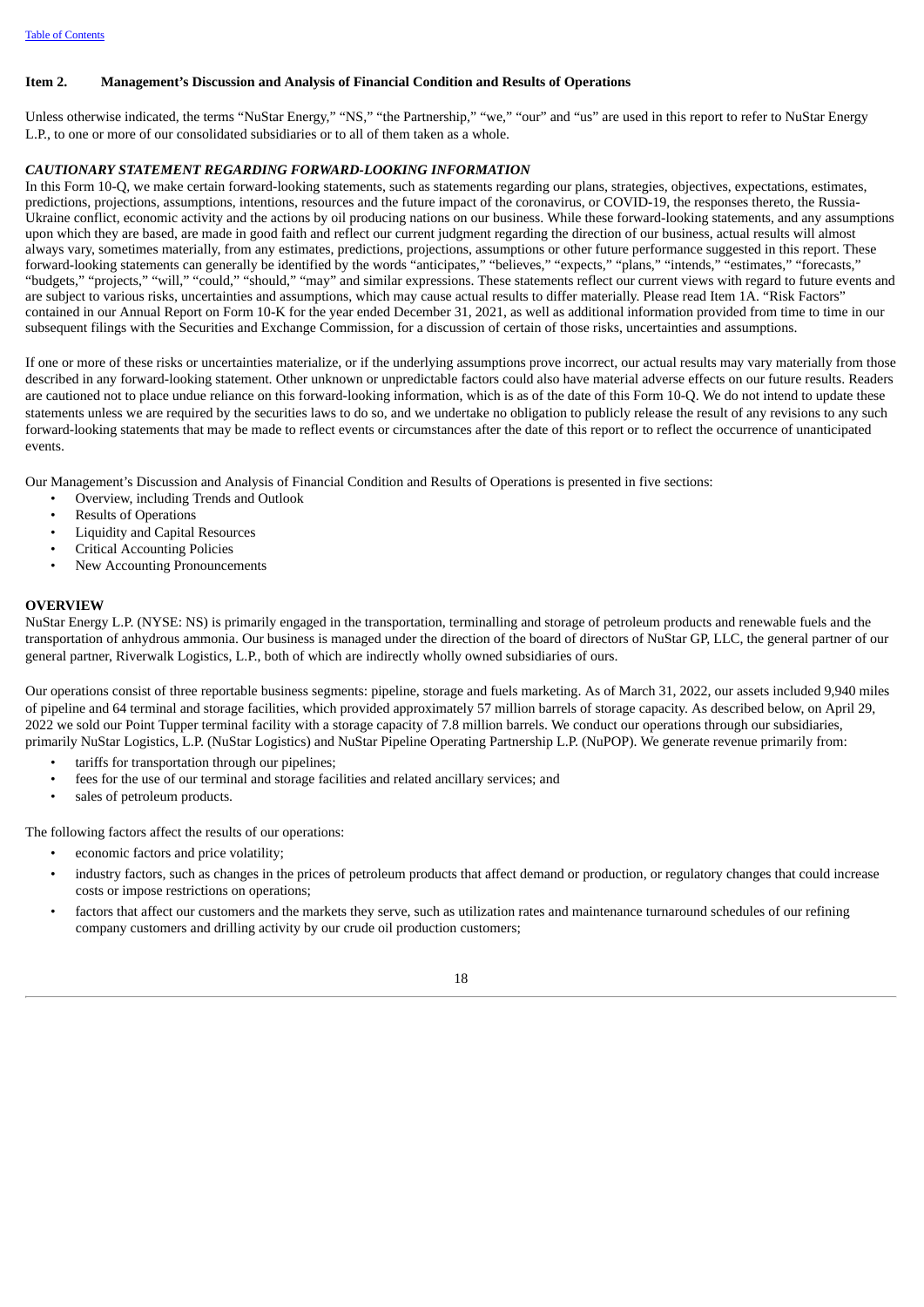- company-specific factors, such as facility integrity issues, maintenance requirements and outages that impact the throughput rates of our assets; and
- seasonal factors that affect the demand for products transported by and/or stored in our assets and the demand for products we sell.

#### *Recent Developments*

*Sale of Point Tupper Terminal.* On April 29, 2022, we sold the equity interests in our wholly owned subsidiaries that own our Point Tupper terminal facility (the Point Tupper Terminal Operations) to EverWind Fuels for \$60.0 million, plus working capital, which is subject to adjustment. The terminal facility has a storage capacity of 7.8 million barrels and has been included in the storage segment. We recognized a non-cash pre-tax impairment loss of \$46.1 million in the first quarter of 2022 and expect to utilize the sales proceeds to reduce debt and thereby improve our debt metrics. Please refer to Note 3 of the Condensed Notes to Consolidated Financial Statements in Item 1. "Financial Statements" for additional information.

*Debt Amendments*. On January 28, 2022, we amended and restated our \$1.0 billion unsecured revolving credit agreement to extend the maturity to April 27, 2025, replace the LIBOR-based interest rate and modify other terms. Also on January 28, 2022, we amended our \$100.0 million receivables financing agreement to extend the scheduled termination date to January 31, 2025, replace the LIBOR-based interest rate and modify other terms.

#### *Other Events*

*Eastern U.S. Terminals Disposition.* On October 8, 2021, we completed the sale of nine U.S. terminal and storage facilities, including all our North East Terminals and one terminal in Florida (the Eastern U.S. Terminal Operations) to Sunoco LP for \$250.0 million in cash (the Eastern U.S. Terminals Disposition). The terminals had an aggregate storage capacity of 14.8 million barrels and were included in the storage segment. We utilized the proceeds from the sale to reduce debt and improve our debt metrics.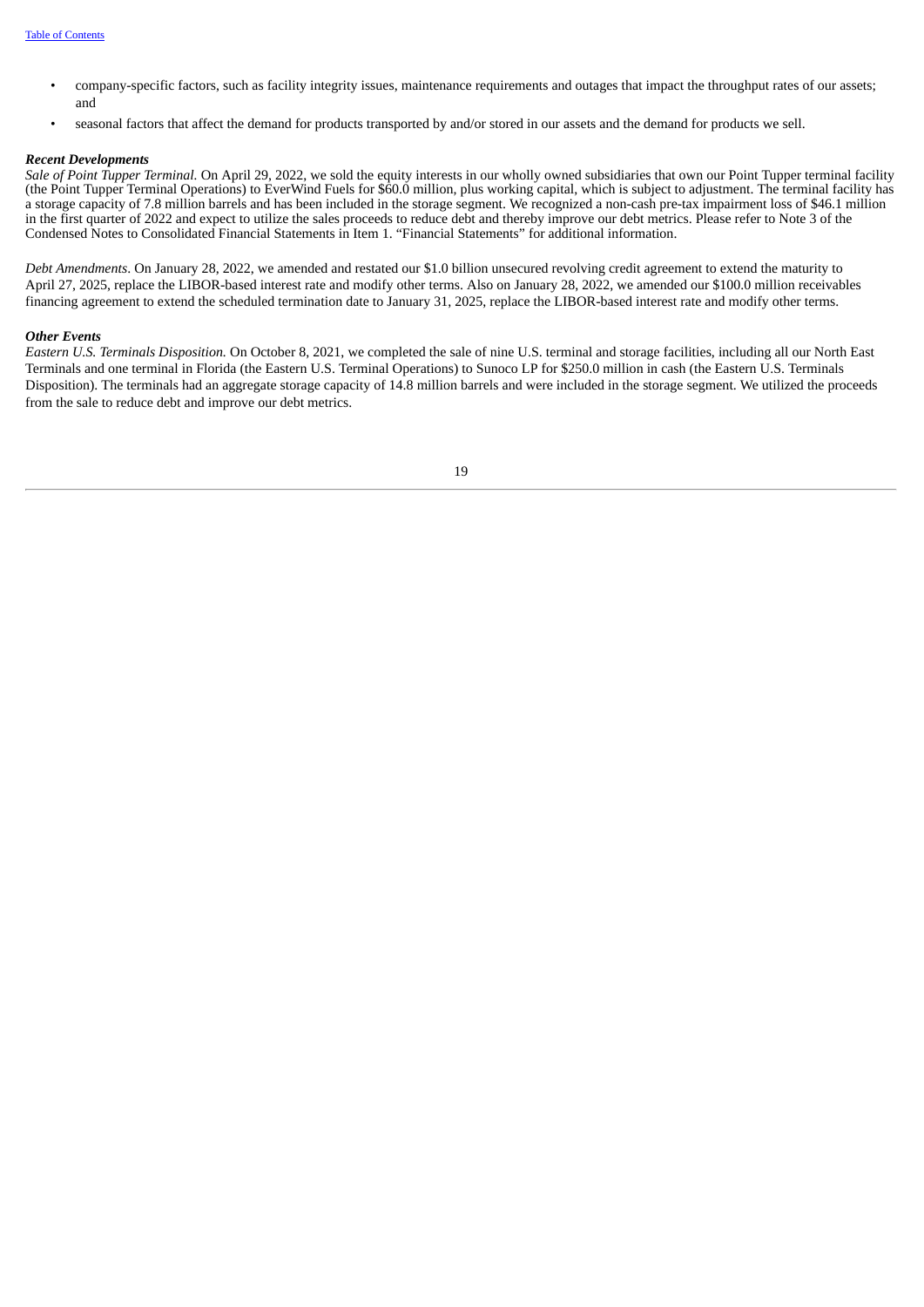#### *Trends and Outlook*

While 2022 marks the third year of the COVID-19 pandemic in the U.S., we continue to see signs of stabilization and improvement, across the U.S. and in NuStar's footprint. U.S. refined product demand outlook has seen some sustained improvement, as COVID-19 vaccinations have continued to allow more people go about normal day-to-day activities and traveling. However, variants may emerge that could significantly increase COVID-19 case counts, which may further impact the overall demand recovery in 2022.

Since Russia's military invasion of Ukraine in late February 2022, prices for a number of the commodities produced in those countries, including oil and gas, rose sharply and have been volatile, on market concerns about worldwide supply constraints. The long-term impact of the ongoing Russia-Ukraine conflict, along with the lingering impact of COVID-19, on the global and U.S. economy remains uncertain; however, at this time, we do not expect a significant impact to our operations or financial position.

Although U.S. oil production has been slow to respond to the recent increase in crude oil prices due to a variety of factors, including supply chain challenges, we expect sustained healthy U.S. shale production growth in 2022 from improving global demand as well as supply constraints from the Russia-Ukraine conflict. We expect our Permian system volumes to see healthy growth in 2022. Refined product demand on NuStar's pipeline systems rebounded in 2021 to pre-pandemic levels or higher, and we expect our refined products pipeline systems to perform at or above 100% of our pre-pandemic levels through 2022; however, if prices for motor fuels continue to rise and remain at those levels for a sustained period, consumer demand could fall, which would reduce demand for the transportation and storage services we provide. So far this year, the sustained recovery in refined product demand has increased U.S. refiners' utilization and demand for crude oil, which has contributed to increased throughputs on certain of our crude oil pipelines, which we expect to continue through 2022. In addition, we continue to expect to benefit from the growth of our renewable fuels distribution system on the West Coast, where we expect to provide an increasing share of California's renewable fuels as we complete our planned tank conversion projects.

The lingering impact of the COVID-19 pandemic continues to ripple through the U.S. economy, notably in the form of rising inflation and supply chain issues, which affected certain industries and geographic areas to varying degrees during 2021; the Russia-Ukraine conflict seems to have only amplified inflation and supply chain constraints so far in 2022. The U.S. Federal Reserve has raised interest rates and is expected to implement several more increases in 2022, which will increase the cost of our variable-rate debt. In addition, the distribution rates of our Series A, B and C Preferred Units have converted, or will convert in 2022, from fixed rates to floating rates that increase or decrease with prevailing interest rates. On the other hand, our ability to pass along rate increases reflecting changes in producer and/or consumer price indices to our customers, under our tariffs and contracts, should counterbalance the impact of inflation on our costs. We plan to continue to manage our operations with fiscal discipline and to evaluate our capital expenditures as we remain committed to improving our debt metrics and strengthening our balance sheet. We expect to continue to fund all of our expenses, distribution requirements and capital expenditures for the full-year 2022 using internally generated cash flows.

Our outlook for the partnership, both overall and for any of our segments, may change, as we base our expectations on our continuing evaluation of several factors, many of which are outside our control. These factors include, but are not limited to, uncertainty surrounding the COVID-19 pandemic and the Russia-Ukraine conflict; uncertainty surrounding future production decisions by the Organization of Petroleum Exporting Countries and other oilproducing nations (OPEC+); the state of the economy and the capital markets; changes to our customers' refinery maintenance schedules and unplanned refinery downtime; crude oil prices; the supply of and demand for petroleum products, renewable fuels and anhydrous ammonia; demand for our transportation and storage services; the availability and costs of personnel, equipment, supplies and services essential to our operations; the ability to obtain timely permitting approvals; and changes in laws and regulations affecting our operations.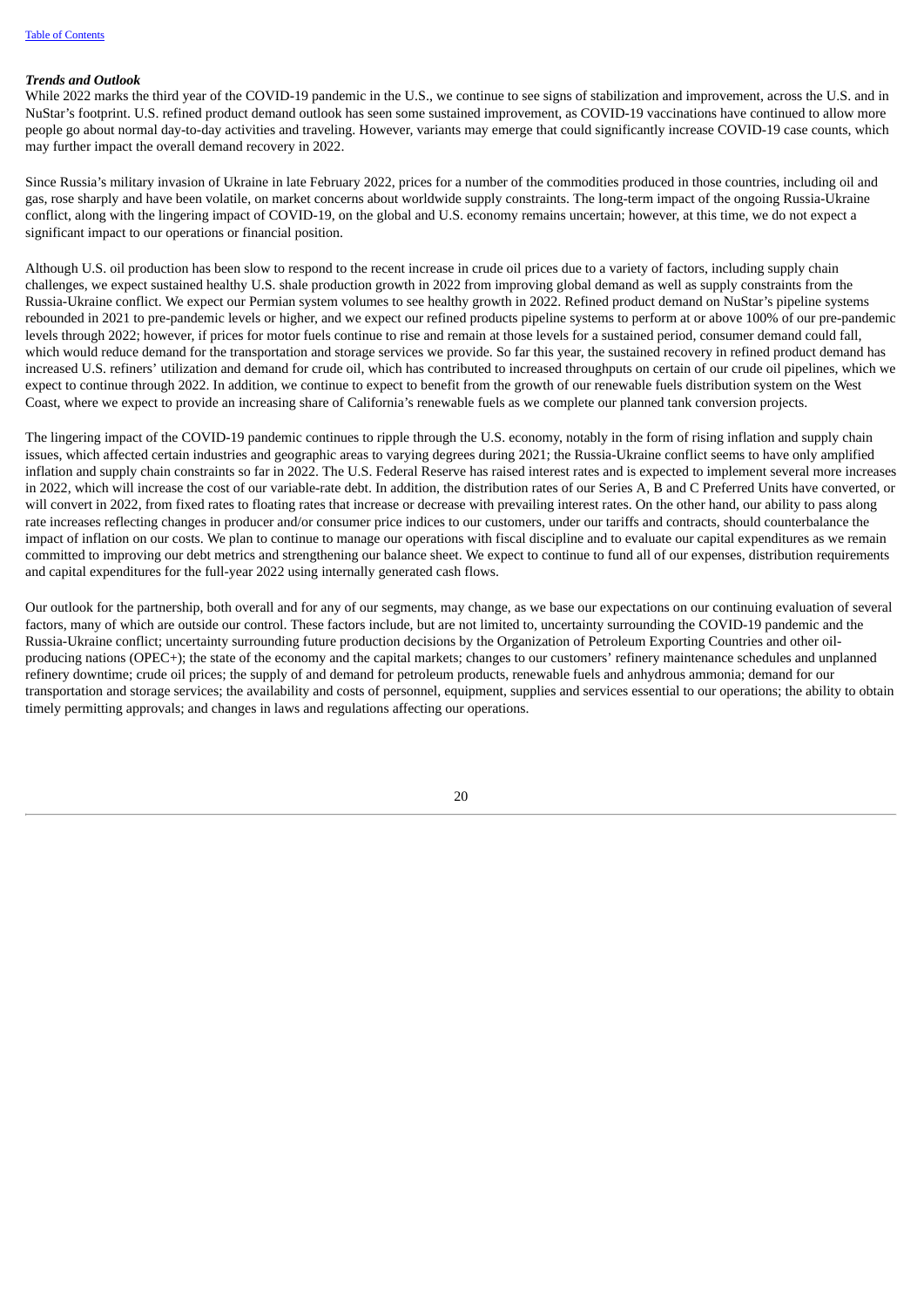### **RESULTS OF OPERATIONS** *Consolidated Results of Operations*

#### **Three Months Ended March 31, 2022 Compared to Three Months Ended March 31, 2021**

|                                                     | <b>Three Months Ended March 31,</b> |     |                                                         |     |           |
|-----------------------------------------------------|-------------------------------------|-----|---------------------------------------------------------|-----|-----------|
|                                                     | 2022                                |     | 2021                                                    |     | Change    |
|                                                     |                                     |     | (Unaudited, Thousands of Dollars, Except Per Unit Data) |     |           |
| <b>Statement of Income Data:</b>                    |                                     |     |                                                         |     |           |
| <b>Revenues:</b>                                    |                                     |     |                                                         |     |           |
| Service revenues                                    | \$<br>265,305                       | \$  | 271,883                                                 | -\$ | (6,578)   |
| Product sales                                       | 144,558                             |     | 89,763                                                  |     | 54,795    |
| <b>Total revenues</b>                               | 409,863                             |     | 361,646                                                 |     | 48,217    |
|                                                     |                                     |     |                                                         |     |           |
| <b>Costs and expenses:</b>                          |                                     |     |                                                         |     |           |
| Costs associated with service revenues              | 149,705                             |     | 155,705                                                 |     | (6,000)   |
| Costs associated with product sales                 | 126,715                             |     | 81,113                                                  |     | 45,602    |
| <b>Impairment</b> loss                              | 46,122                              |     |                                                         |     | 46,122    |
| General and administrative expenses                 | 27,071                              |     | 24,492                                                  |     | 2,579     |
| Other depreciation and amortization expense         | 1,824                               |     | 2,047                                                   |     | (223)     |
| <b>Total costs and expenses</b>                     | 351,437                             |     | 263,357                                                 |     | 88,080    |
|                                                     |                                     |     |                                                         |     |           |
| <b>Operating income</b>                             | 58,426                              |     | 98,289                                                  |     | (39, 863) |
| Interest expense, net                               | (49, 818)                           |     | (54, 918)                                               |     | 5,100     |
| Other income, net                                   | 3,671                               |     | 398                                                     |     | 3,273     |
| Income before income tax (benefit) expense          | 12,279                              |     | 43,769                                                  |     | (31, 490) |
| Income tax (benefit) expense                        | (33)                                |     | 1,512                                                   |     | (1,545)   |
| <b>Net income</b>                                   | 12,312                              | \$  | 42,257                                                  | \$  | (29, 945) |
|                                                     |                                     |     |                                                         |     |           |
| Basic and diluted net (loss) income per common unit | \$<br>(0.22)                        | -\$ | 0.05                                                    | \$  | (0.27)    |

*Consolidated Overview.* Net income decreased \$29.9 million for the three months ended March 31, 2022, compared to the three months ended March 31, 2021, mainly due to a non-cash pre-tax impairment loss of \$46.1 million recorded in the first quarter of 2022 related to our Point Tupper Terminal Operations and lower operating income from our storage segment, excluding the impairment loss. These decreases were partially offset by higher operating income from our pipeline segment.

*Corporate Items.* General and administrative expenses increased \$2.6 million for the three months ended March 31, 2022, compared to the three months ended March 31, 2021, mainly due to higher compensation costs.

Interest expense, net, decreased \$5.1 million for the three months ended March 31, 2022, compared to the three months ended March 31, 2021, primarily due to lower overall debt balances following the repayment of outstanding debt, partially with the proceeds from October 2021 and December 2020 asset sales.

Other income, net increased \$3.3 million for the three months ended March 31, 2022, compared to the three months ended March 31, 2021, primarily due to foreign exchange rate fluctuations.

### *Pipeline Segment*

As of March 31, 2022, our pipeline assets consist of 9,940 miles of pipeline with 33 terminals and 13.0 million barrels of storage capacity. Our Central West System includes 3,205 miles of refined product pipelines and 2,235 miles of crude oil pipelines. In addition, our Central East System includes 2,500 miles of refined product pipelines, consisting of the East and North Pipelines, and a 2,000-mile ammonia pipeline (the Ammonia Pipeline). We charge tariffs on a per barrel basis for transportation in our refined product and crude oil pipelines and on a per ton basis for transportation in the Ammonia Pipeline. Other revenues include product sales of surplus pipeline loss allowance (PLA) volumes.

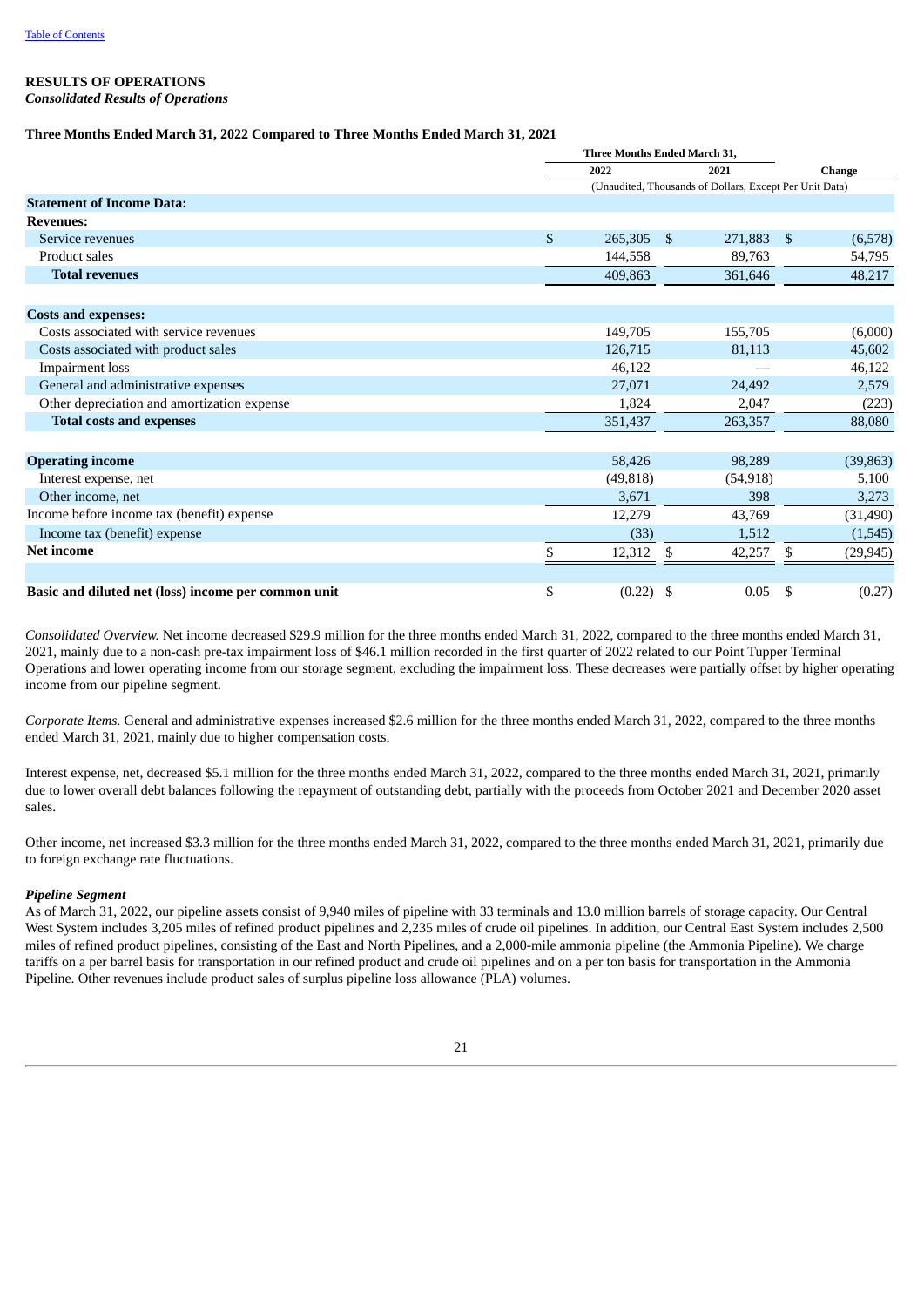## **Three Months Ended March 31, 2022 Compared to Three Months Ended March 31, 2021**

|                                                                 | <b>Three Months Ended March 31.</b> |      |                                                        |  |         |
|-----------------------------------------------------------------|-------------------------------------|------|--------------------------------------------------------|--|---------|
|                                                                 | 2022                                | 2021 |                                                        |  | Change  |
| <b>Pipeline Segment:</b>                                        |                                     |      | (Thousands of Dollars, Except Barrels/Day Information) |  |         |
| Crude oil pipelines throughput (barrels/day)                    | 1,309,085                           |      | 1,101,327                                              |  | 207,758 |
| Refined products and ammonia pipelines throughput (barrels/day) | 563,248                             |      | 508,726                                                |  | 54,522  |
| Total throughput (barrels/day)                                  | 1,872,333                           |      | 1,610,053                                              |  | 262,280 |
| Throughput and other revenues                                   | \$<br>188,683                       |      | 169,228 \$                                             |  | 19,455  |
| <b>Operating expenses</b>                                       | 48.103                              |      | 45,055                                                 |  | 3,048   |
| Depreciation and amortization expense                           | 44,828                              |      | 44,794                                                 |  | 34      |
| Segment operating income                                        | 95,752                              |      | 79,379                                                 |  | 16,373  |
|                                                                 |                                     |      |                                                        |  |         |

Pipeline segment revenues increased \$19.5 million and throughputs increased 262,280 barrels per day for the three months ended March 31, 2022, compared to the three months ended March 31, 2021. The results for the first quarter of 2021 were negatively affected by Winter Storm Uri, which brought snow and damaging ice and caused widespread power outages in Texas and surrounding states in February 2021, as well as the lingering effects from the COVID-19 pandemic, as demand did not recover to pre-pandemic levels until the second quarter of 2021. Revenues and throughputs increased primarily due to the following:

- an increase in revenues of \$13.2 million and an increase in throughputs of 118,660 barrels per day on our Permian Crude System, mainly due to the negative impacts on the first quarter of 2021 described above, as well as an increase of \$4.9 million in sales of PLA volumes in the first quarter of 2022 compared to the first quarter of 2021;
- an increase in revenues of \$2.9 million and an increase in throughputs of 12,516 barrels per day on our North and East pipelines combined, due to supply disruptions from the conversion of a Wyoming refinery, resulting in higher volumes on our East Pipeline and a rebound in demand in 2022, compared to lower demand in 2021 due to the lingering impacts from COVID-19;
- an increase in revenues of \$1.5 million and an increase in throughputs of 14,183 barrels per day on our McKee System pipelines, mainly due to the negative impacts in the first quarter of 2021 described above;
- an increase in revenues of \$1.4 million and an increase in throughputs of 15,090 barrels per day on our Three Rivers System, primarily due to an increase in demand on our Nuevo Laredo and San Antonio pipelines;
- an increase in revenues of \$1.1 million and an increase in throughputs of 13,899 barrels per day on our Houston Pipeline due to a new contract with a customer that began at the end of March 2021; and
- although revenues remained comparable as a result of minimum volume commitments, throughputs increased 65,421 barrels per day on our Corpus Christi Crude Pipeline System, mainly due to a rebound in demand.

These increases were partially offset by a decrease in revenues of \$1.3 million on our Ardmore System, despite an increase in throughputs of 22,227 barrels per day. Revenues decreased mainly due to the expiration of a customer contract at the end of the first quarter of 2021, while throughputs increased primarily due to the negative impacts in the first quarter of 2021 described above.

Operating expenses increased \$3.0 million for the three months ended March 31, 2022, compared to the three months ended March 31, 2021, mainly due to an increase in power costs of \$2.5 million, primarily due to higher throughputs.

#### *Storage Segment*

Our storage segment is comprised of our facilities that provide storage, handling and other services for refined products, crude oil, specialty chemicals, renewable fuels and other liquids. As of March 31, 2022, we owned and operated 29 terminal and storage facilities in the U.S., one terminal in Nuevo Laredo, Mexico and one terminal located in Point Tupper, Canada, with an aggregate storage capacity of 44.2 million barrels. Revenues for the storage segment include fees for tank storage agreements, under which a customer agrees to pay for a certain amount of storage in a tank over a period of time (storage terminal revenues), and throughput agreements, under which a customer pays a fee per barrel for volumes moved through our terminals (throughput terminal revenues).

*Sale of Point Tupper Terminal.* In the first quarter of 2022, we recorded a non-cash pre-tax impairment loss of \$46.1 million related to our Point Tupper terminal facility, which was sold on April 29, 2022 for \$60.0 million.

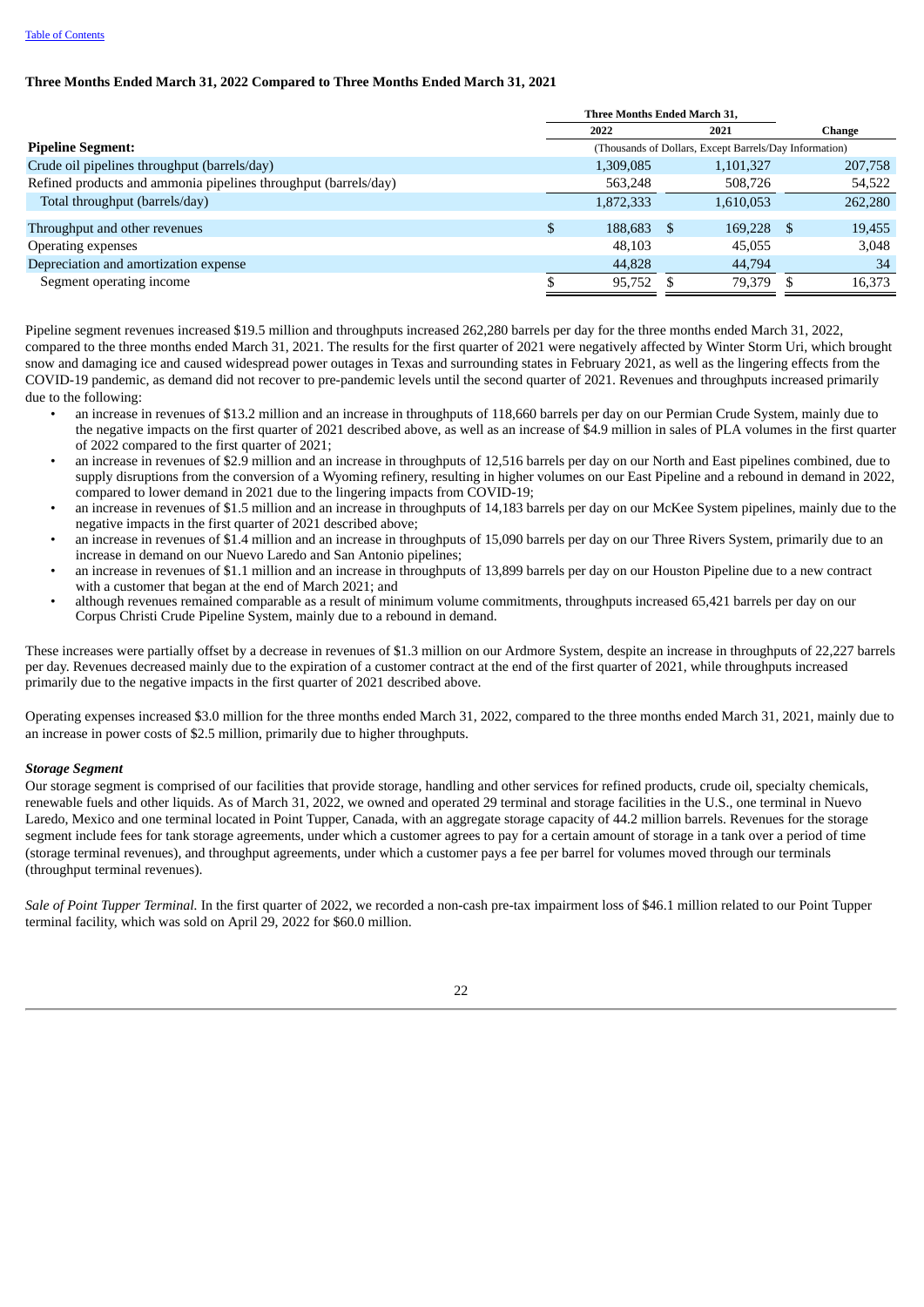*Selby Terminal Fire.* We recognized a gain from business interruption insurance of \$4.0 million for the three months ended March 31, 2021, which is included in "Operating expenses" in the condensed consolidated statements of comprehensive income and relates to a fire in October 2019 at our terminal facility in Selby, California.

### **Three Months Ended March 31, 2022 Compared to Three Months Ended March 31, 2021**

|                                       | <b>Three Months Ended March 31.</b> |      |                                                        |        |           |
|---------------------------------------|-------------------------------------|------|--------------------------------------------------------|--------|-----------|
|                                       | 2022                                | 2021 |                                                        | Change |           |
| <b>Storage Segment:</b>               |                                     |      | (Thousands of Dollars, Except Barrels/Day Information) |        |           |
| Throughput (barrels/day)              | 395,803                             |      | 400,302                                                |        | (4, 499)  |
| Throughput terminal revenues          | \$<br>26,441                        | -S   | 24,794                                                 | - \$   | 1,647     |
| Storage terminal revenues             | 61,480                              |      | 83,780                                                 |        | (22,300)  |
| Total revenues                        | 87,921                              |      | 108,574                                                |        | (20, 653) |
| <b>Operating expenses</b>             | 38,299                              |      | 42,232                                                 |        | (3,933)   |
| Depreciation and amortization expense | 18,475                              |      | 23,624                                                 |        | (5, 149)  |
| Impairment loss                       | 46,122                              |      |                                                        |        | 46,122    |
| Segment operating (loss) income       | (14, 975)                           |      | 42,718                                                 |        | (57, 693) |

Throughput terminal revenues increased \$1.6 million for the three months ended March 31, 2022, compared to the three months ended March 31, 2021, primarily due to an increase in revenues of \$1.4 million at our Corpus Christi North beach terminal.

Storage terminal revenues decreased \$22.3 million for the three months ended March 31, 2022, compared to the three months ended March 31, 2021, primarily due to the following:

- a decrease in revenues of \$16.3 million due to the Eastern U.S. Terminals Disposition in October 2021; and
- a decrease in revenues of \$5.5 million and \$1.1 million at our St. James and Point Tupper terminals, respectively, mainly due to the expiration of customer contracts.

Operating expenses decreased \$3.9 million for the three months ended March 31, 2022, compared to the three months ended March 31, 2021, primarily due to a decrease in operating expenses of \$9.3 million due to the Eastern U.S. Terminals Disposition in October 2021. This decrease was partially offset by an increase in maintenance and regulatory expense of \$1.0 million in 2022 and a \$4.0 million recovery in the first quarter of 2021 for business interruption insurance related to the Selby terminal.

Depreciation and amortization expense decreased \$5.1 million for the three months ended March 31, 2022, compared to the three months ended March 31, 2021, mainly due to the Eastern U.S. Terminals Disposition in October 2021.

#### *Fuels Marketing Segment*

The fuels marketing segment includes our bunkering operations in the Gulf Coast, as well as certain of our blending operations associated with our Central East System. The results of operations for the fuels marketing segment depend largely on the margin between our costs and the sales prices of the products we market. Therefore, the results of operations for this segment are more sensitive to changes in commodity prices compared to the operations of the pipeline and storage segments. We enter into derivative contracts to attempt to mitigate the effects of commodity price fluctuations. The financial impacts of the derivative financial instruments associated with commodity price risk were not material for any periods presented.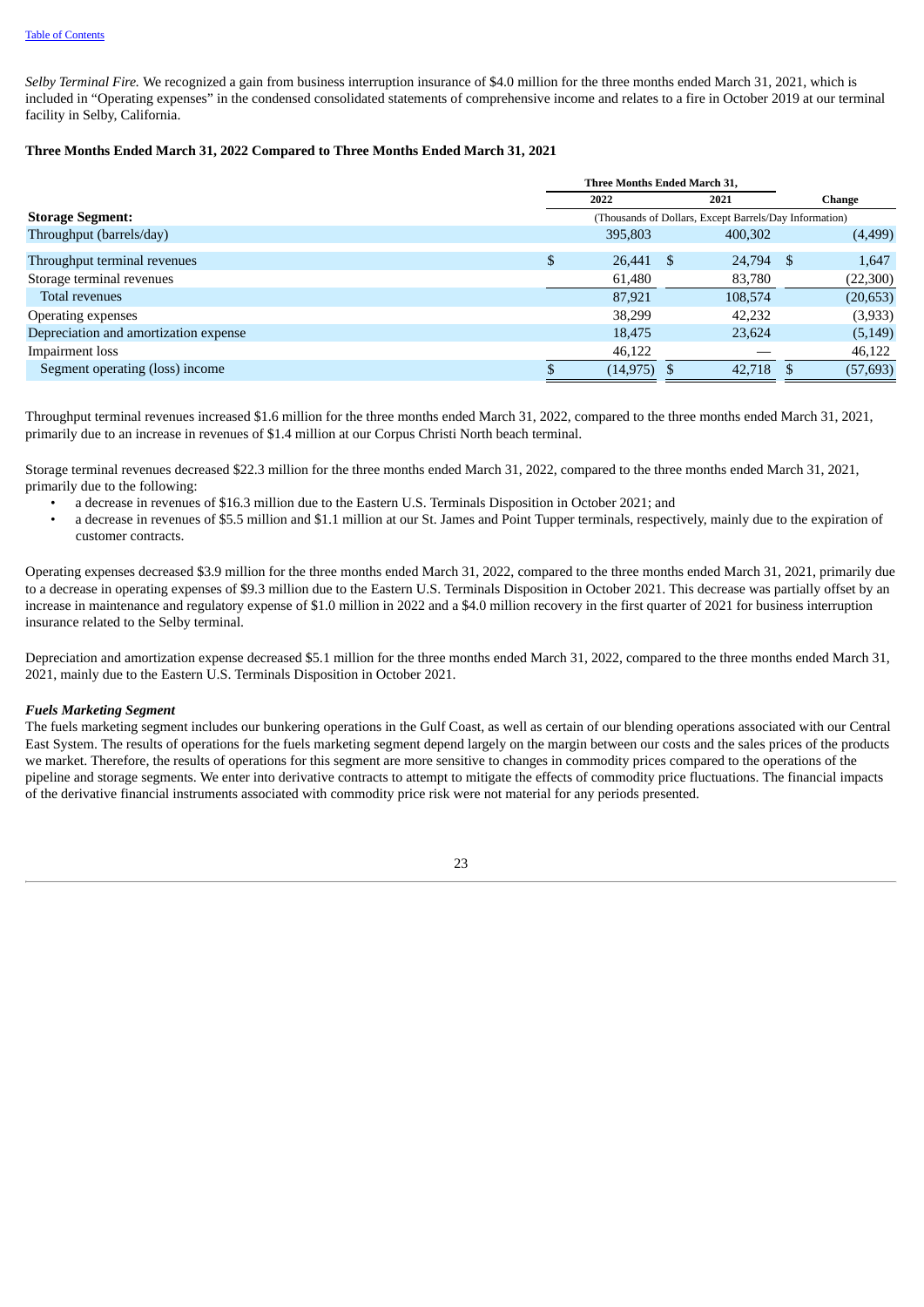### **Three Months Ended March 31, 2022 Compared to Three Months Ended March 31, 2021**

|                                 |  | 2022    |   | 2021                   | Change |
|---------------------------------|--|---------|---|------------------------|--------|
| <b>Fuels Marketing Segment:</b> |  |         |   | (Thousands of Dollars) |        |
| Product sales                   |  | 133,260 | S | 83,855 \$              | 49,405 |
| Cost of goods                   |  | 126,123 |   | 82,403                 | 43,720 |
| Gross margin                    |  | 7,137   |   | 1,452                  | 5,685  |
| Operating expenses              |  | 593     |   | (1,279)                | 1,872  |
| Segment operating income        |  | 6,544   |   | 2,731                  | 3,813  |

Segment operating income increased \$3.8 million for the three months ended March 31, 2022, compared to the three months ended March 31, 2021, mainly due to higher gross margins from our bunkering operations. We received a credit loss recovery of \$1.7 million in the first quarter of 2021, which is included in "Operating expenses."

## **LIQUIDITY AND CAPITAL RESOURCES**

#### *OVERVIEW*

Our primary cash requirements are for distributions to our partners, debt service, capital expenditures and operating expenses. Our partnership agreement requires that we distribute all "Available Cash" to our common limited partners each quarter. "Available Cash" is defined in the partnership agreement generally as cash on hand at the end of the quarter, plus certain permitted borrowings made subsequent to the end of the quarter, less cash reserves determined by our board of directors, subject to requirements for distributions for our preferred units. We may maintain our distribution level with other sources of Available Cash, as provided in our partnership agreement, including borrowings under our revolving credit agreement and proceeds from the sales of assets.

Prior to 2021, we funded our strategic capital expenditures primarily from borrowings under our revolving credit agreement, funds raised through debt or equity offerings and/or sales of non-strategic assets. However, our ability to raise funds by issuing debt or equity depends on many factors beyond our control. Our risk factors in Item 1A. "Risk Factors" of our Annual Report on Form 10-K for the year ended December 31, 2021 describe the risks inherent to these sources of funding and the availability thereof.

In the first quarter of 2022, we continued to prioritize liquidity by extending the maturity on our \$1.0 billion revolving credit agreement to April 27, 2025, extending the scheduled termination date on our \$100.0 million receivables financing agreement to January 31, 2025 and entering an agreement to sell our Point Tupper Terminal. For the full-year 2022, we expect to fund all of our expenses, distribution requirements and capital expenditures using internally generated cash flows as we did for 2021.

Beyond 2022, absent a return of access to the equity capital markets, we plan to continue to fund our expenses, distribution requirements and capital expenditures with internally generated cash flows, which could include proceeds from asset dispositions. We have no long-term debt maturities until 2025, and we have been and expect to continue to be able to access debt capital markets to refinance those maturities. Our Series D Cumulative Convertible Preferred Units (Series D Preferred Units) become redeemable, at our option, beginning in 2023, which coincides with an increase in the distribution rate of those units. Beginning in 2028, the holders of the Series D Preferred Units have the option to require us to redeem their units, and we have begun taking steps to position ourselves to redeem the Series D Preferred Units gradually over the next several years in advance of the possible mandatory redemption. By reducing our leverage, primarily through the disposition of non-strategic assets in recent years, and continuing to increase the amount by which our internally generated cash flows exceed our expenses, distribution requirements and capital expenditures, we are increasing our financial flexibility. Beyond those items, we will also continue to evaluate other sources of liquidity to manage the optional or mandatory redemption of the Series D Preferred Units.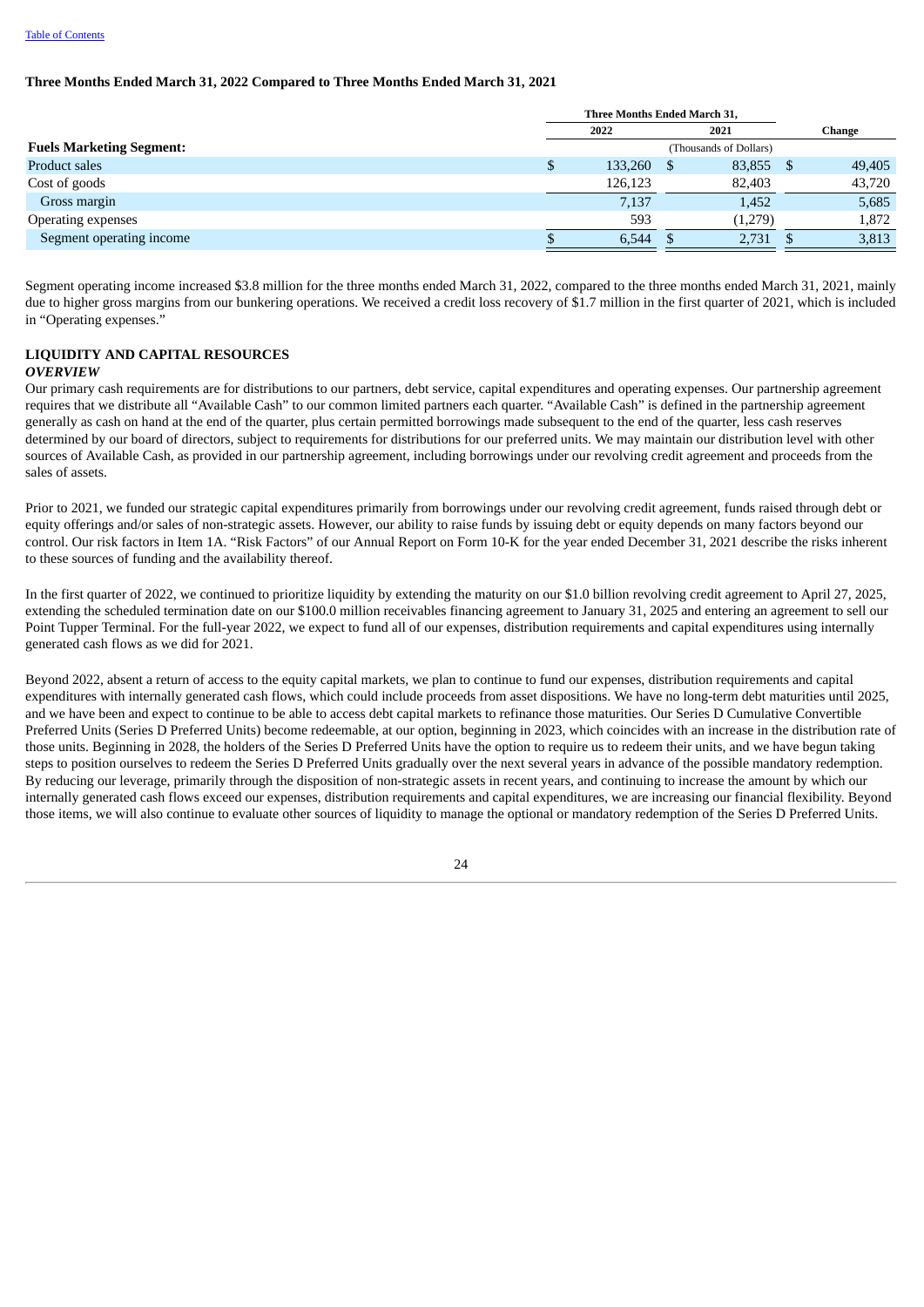### *CASH FLOWS FOR THE THREE MONTHS ENDED MARCH 31, 2022 AND 2021*

The following table summarizes our cash flows from operating, investing and financing activities (please refer to our Consolidated Statements of Cash Flows in Item 1. "Financial Statements"):

|                                                                       | Three Months Ended March 31, |  |            |  |  |  |  |
|-----------------------------------------------------------------------|------------------------------|--|------------|--|--|--|--|
|                                                                       | 2022                         |  | 2021       |  |  |  |  |
|                                                                       | (Thousands of Dollars)       |  |            |  |  |  |  |
| Net cash provided by (used in):                                       |                              |  |            |  |  |  |  |
| Operating activities                                                  | 145.830                      |  | 145,657    |  |  |  |  |
| Investing activities                                                  | (41, 102)                    |  | (45,782)   |  |  |  |  |
| Financing activities                                                  | (99,714)                     |  | (225, 729) |  |  |  |  |
| Effect of foreign exchange rate changes on cash                       | 176                          |  | 475        |  |  |  |  |
| Net increase (decrease) in cash, cash equivalents and restricted cash | 5,190                        |  | (125, 379) |  |  |  |  |

Net cash provided by operating activities was comparable for the three months ended March 31, 2022, compared to the three months ended March 31, 2021, as lower net income in the first quarter of 2022 was driven by a non-cash impairment loss and offset by changes in working capital.

Our working capital decreased \$17.5 million for the three months ended March 31, 2022, compared to a decrease of \$24.4 million for the three months ended March 31, 2021. Working capital requirements are mainly affected by our accounts receivable and accounts payables balances, which vary depending on the timing of payments. Cash flows from operating activities for the three months ended March 31, 2021 include \$20.5 million related to cleanup costs and business interruption for the 2019 Selby terminal fire. Additionally, the timing of payments related to accrued interest payable changed due to the \$250.0 million of 4.75% senior notes repaid on November 1, 2021 and the \$300.0 million of 6.75% senior notes repaid February 1, 2021.

For the three months ended March 31, 2022, net cash provided by operating activities exceeded our distributions to unitholders and capital expenditures.

Net cash used in investing activities decreased by \$4.7 million for the three months ended March 31, 2022, compared to the three months ended March 31, 2021, primarily due to proceeds from insurance recoveries of \$5.8 million received in the first quarter of 2022.

Net cash used in financing activities decreased \$126.0 million for the three months ended March 31, 2022, compared to the three months ended March 31, 2021, mainly due to a decrease in net debt repayments. For the three months ended March 31, 2022, we had net debt repayments of \$15.8 million, compared to \$147.7 million in net debt repayments for the three months ended March 31, 2021.

## *SOURCES OF LIQUIDITY*

#### *Revolving Credit Agreement*

On January 28, 2022, we amended and restated our unsecured \$1.0 billion revolving credit agreement (the Revolving Credit Agreement) to, among other things: (i) extend the maturity date from October 27, 2023 to April 27, 2025; (ii) increase the maximum amount of letters of credit capable of being issued from \$400.0 million to \$500.0 million; (iii) replace LIBOR benchmark provisions with customary secured overnight financing rate, or SOFR, benchmark provisions; (iv) remove the 0.50x increase permitted in our consolidated debt coverage ratio for certain rolling periods in which an acquisition for aggregate net consideration of at least \$50.0 million occurs; and (v) add baskets and exceptions to certain negative covenants.

The Revolving Credit Agreement is subject to maximum consolidated debt coverage ratio and minimum consolidated interest coverage ratio requirements, which may limit the amount we can borrow to an amount that is less than the total amount available for borrowing. For a rolling period of four quarters, the consolidated debt coverage ratio (as defined in the Revolving Credit Agreement) cannot exceed 5.00-to-1.00, and the consolidated interest coverage ratio (as defined in the Revolving Credit Agreement) must not be less than 1.75-to-1.00. As of March 31, 2022, our consolidated debt coverage ratio was 3.92x and our consolidated interest coverage ratio was 2.16x. As of March 31, 2022, we had \$888.7 million available for borrowing. Letters of credit issued under the Revolving Credit Agreement totaled \$4.8 million as of March 31, 2022 and limit the amount we can borrow under the Revolving Credit Agreement.

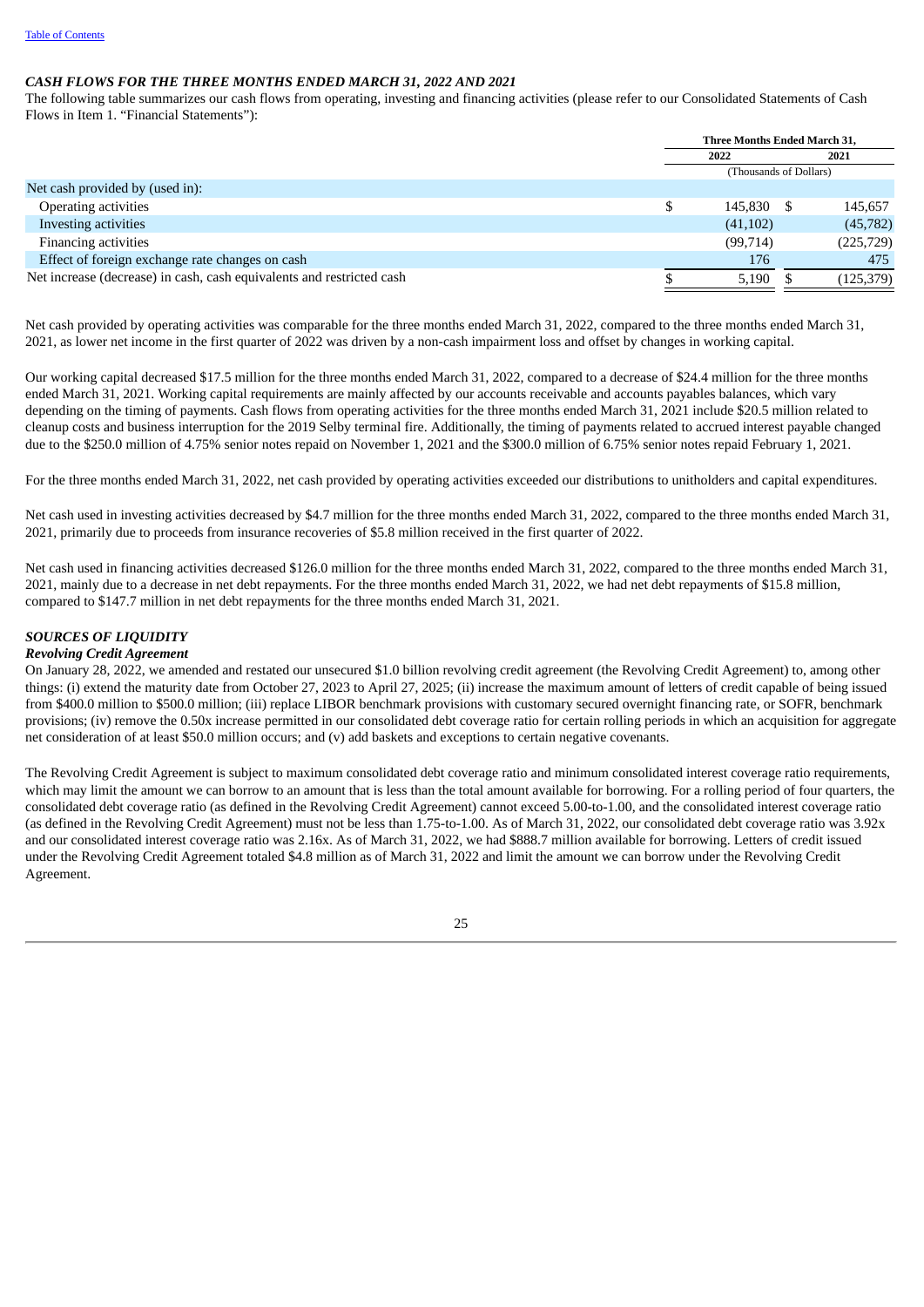#### *Receivables Financing Agreement*

NuStar Energy and NuStar Finance LLC (NuStar Finance), a special purpose entity and wholly owned subsidiary of NuStar Energy, are parties to a \$100.0 million receivables financing agreement with a third-party lender (the Receivables Financing Agreement) and agreements with certain of NuStar Energy's wholly owned subsidiaries. As of March 31, 2022, \$132.2 million of our accounts receivable was included in the Securitization Program and the amount of borrowings outstanding under the Receivables Financing Agreement totaled \$72.0 million. The amount available for borrowing under the Receivables Financing Agreement is based on the availability of eligible receivables and other customary factors and conditions.

On January 28, 2022, the Receivables Financing Agreement was amended to, among other things: (i) extend the scheduled termination date from September 20, 2023 to January 31, 2025; (ii) reduce the floor rate in the calculation of our borrowing rates; and (iii) replace provisions related to the LIBOR rate of interest with references to SOFR rates of interest. Following the amendment, borrowings under the Receivables Financing Agreement bear interest, at NuStar Finance's option, at a base rate or a SOFR rate, each as defined in the Receivables Financing Agreement.

The interest rate on the Revolving Credit Agreement and certain fees under the Receivables Financing Agreement are the only debt arrangements that are subject to adjustment if our debt rating is downgraded (or upgraded) by certain credit rating agencies. Please refer to Note 5 of the Condensed Notes to Consolidated Financial Statements in Item 1. "Financial Statements" for further discussion of certain of our debt agreements.

#### *Asset Sale*

We expect to utilize the proceeds from the sale of our Point Tupper terminal to reduce debt and thereby improve our debt metrics. We closed the sale on April 29, 2022.

#### *MATERIAL CASH REQUIREMENTS*

#### *Capital Expenditures*

Our operations require significant investments to maintain, upgrade or enhance the operating capacity of our existing assets. Our capital expenditures consist of:

- strategic capital expenditures, such as those to expand or upgrade the operating capacity, increase efficiency or increase the earnings potential of existing assets, whether through construction or acquisition, as well as certain capital expenditures related to support functions; and
- reliability capital expenditures, such as those required to maintain the current operating capacity of existing assets or extend their useful lives, as well as those required to maintain equipment reliability and safety.

The following table summarizes our capital expenditures:

|                                                      | <b>Strategic Capital Expenditures</b> |           |      | <b>Reliability Capital</b><br><b>Expenditures</b> |  | <b>Total</b> |
|------------------------------------------------------|---------------------------------------|-----------|------|---------------------------------------------------|--|--------------|
|                                                      |                                       |           |      | (Thousands of Dollars)                            |  |              |
| For the three months ended March 31:                 |                                       |           |      |                                                   |  |              |
| 2022                                                 |                                       | 26,041 \$ |      | $6,709$ \$                                        |  | 32,750       |
| 2021                                                 |                                       | 31,974    | - \$ | 8,489 \$                                          |  | 40,463       |
|                                                      |                                       |           |      |                                                   |  |              |
| <b>Expected for the year ended December 31, 2022</b> | $$115,000 - 145,000$                  |           |      | $$35,000 - 45,000$                                |  |              |

Strategic capital expenditures for the three months ended March 31, 2022 and 2021 mainly consisted of expansion projects on our Permian Crude System and Central West Refined Products Pipelines, as well as our West Coast bio-fuels terminal projects. Reliability capital expenditures for the three months ended March 31, 2022 and 2021 primarily related to maintenance upgrade projects at our terminals.

We continue to evaluate our capital budget and internal growth projects can be accelerated or scaled back depending on market conditions or customer demand. Therefore, our actual capital expenditures for 2022 may increase or decrease from the expected amounts noted above. We expect to self-fund all of our capital expenditures in 2022.

#### *Distributions*

*Preferred Units*. Distributions on our preferred units are payable out of any legally available funds, accrue and are cumulative from the original issuance dates, and are payable on the 15th day (or next business day) of each of March, June, September and December of each year to holders of record on the first business day of each payment month.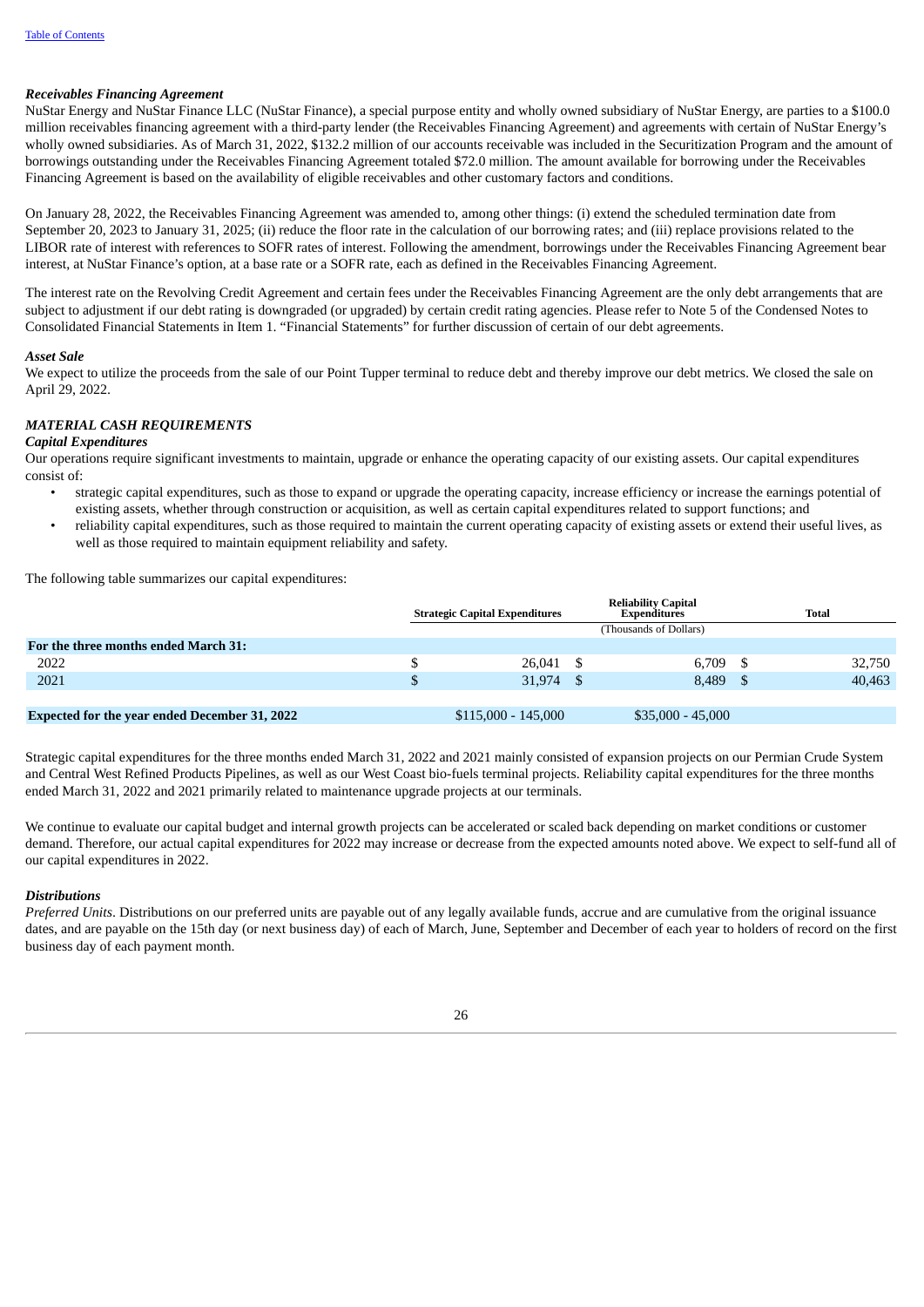The following table provides the terms related to distributions for our Series B and Series C Fixed-to-Floating Rate Cumulative Redeemable Perpetual Preferred Units (collectively, the Series B and C Preferred Units):

| <b>Units</b>                    | <b>Fixed Distribution Rate Per</b><br>Annum (as a Percentage of<br>the \$25.00 Liquidation<br><b>Preference Per Unit)</b> | <b>Fixed Distribution</b><br><b>Fixed Distribution</b><br><b>Rate Per Unit Per</b><br>Per Annum<br>Annum |                 |  | Optional Redemption<br>Date/Date at Which<br><b>Distribution Rate Becomes</b><br>Floating | <b>Floating Annual Rate (as a</b><br>Percentage of the<br>\$25.00 Liquidation<br><b>Preference Per Unit)</b> |                                  |
|---------------------------------|---------------------------------------------------------------------------------------------------------------------------|----------------------------------------------------------------------------------------------------------|-----------------|--|-------------------------------------------------------------------------------------------|--------------------------------------------------------------------------------------------------------------|----------------------------------|
|                                 |                                                                                                                           |                                                                                                          |                 |  | (Thousands of<br>Dollars)                                                                 |                                                                                                              |                                  |
| <b>Series B Preferred Units</b> | $7.625\%$ \$                                                                                                              |                                                                                                          | 1.90625         |  | 29.357                                                                                    | June 15, 2022                                                                                                | Three-month LIBOR plus<br>5.643% |
| Series C Preferred Units        | $9.00\%$ \$                                                                                                               |                                                                                                          | $2.25 \quad$ \$ |  | 15.525                                                                                    | December 15, 2022                                                                                            | Three-month LIBOR plus<br>6.88%  |

The distribution rate on our Series A Preferred Units converted from a fixed rate to a floating rate of the three-month LIBOR plus 6.766% on December 15, 2021. Distribution information for our Series A Preferred Units is as follows:

| Period                             | Distribution Rate per Unit | <b>Total Distribution</b> |
|------------------------------------|----------------------------|---------------------------|
|                                    |                            | (Thousands of Dollars)    |
| March 15, 2022 - June 14, 2022     | 0.47817                    | 4.332                     |
| December 15, 2021 - March 14, 2022 | $0.43606$ \$               | 3,951                     |

The distribution rates on the Series D Cumulative Convertible Preferred Units (Series D Preferred Units) are as follows: (i) 9.75%, or \$57.6 million, per annum (\$0.619 per unit per distribution period) for the first two years (beginning with the September 17, 2018 distribution); (ii) 10.75%, or \$63.4 million, per annum (\$0.682 per unit per distribution period) for years three through five; and (iii) the greater of 13.75%, or \$81.1 million, per annum (\$0.872 per unit per distribution period) or the distribution per common unit thereafter. The number of Series D Preferred Units issued and outstanding as of March 31, 2022 and December 31, 2021 totaled 23,246,650. While the Series D Preferred Units are outstanding, the Partnership will be prohibited from paying distributions on any junior securities, including the common units, unless full cumulative distributions on the Series D Preferred Units (and any parity securities) have been, or contemporaneously are being, paid or set aside for payment through the most recent Series D Preferred Unit distribution payment date. Any Series D Preferred Unit distributions in excess of \$0.635 may be paid, in the Partnership's sole discretion, in additional Series D Preferred Units, with the remainder paid in cash.

In April 2022, our board of directors declared distributions with respect to the Series A, B and C Preferred Units and the Series D Preferred Units to be paid on June 15, 2022.

*Common Units*. Distribution payments are made to our common limited partners within 45 days after the end of each quarter as of a record date that is set after the end of each quarter. In April 2022, our board of directors declared distributions with respect to our common units for the quarter ended March 31, 2022. The following table summarizes information about quarterly cash distributions to our common limited partners applicable to the period in which the distributions were earned:

| Ouarter Ended     | <b>Cash Distributions</b><br>Per Unit | <b>Total Cash</b><br><b>Distributions</b> | <b>Record Date</b> | <b>Payment Date</b> |
|-------------------|---------------------------------------|-------------------------------------------|--------------------|---------------------|
|                   |                                       | (Thousands of Dollars)                    |                    |                     |
| March 31, 2022    | 0.40                                  | 44.165                                    | May 9, 2022        | May 13, 2022        |
| December 31, 2021 | 0.40                                  | 44.008                                    | February 8, 2022   | February 14, 2022   |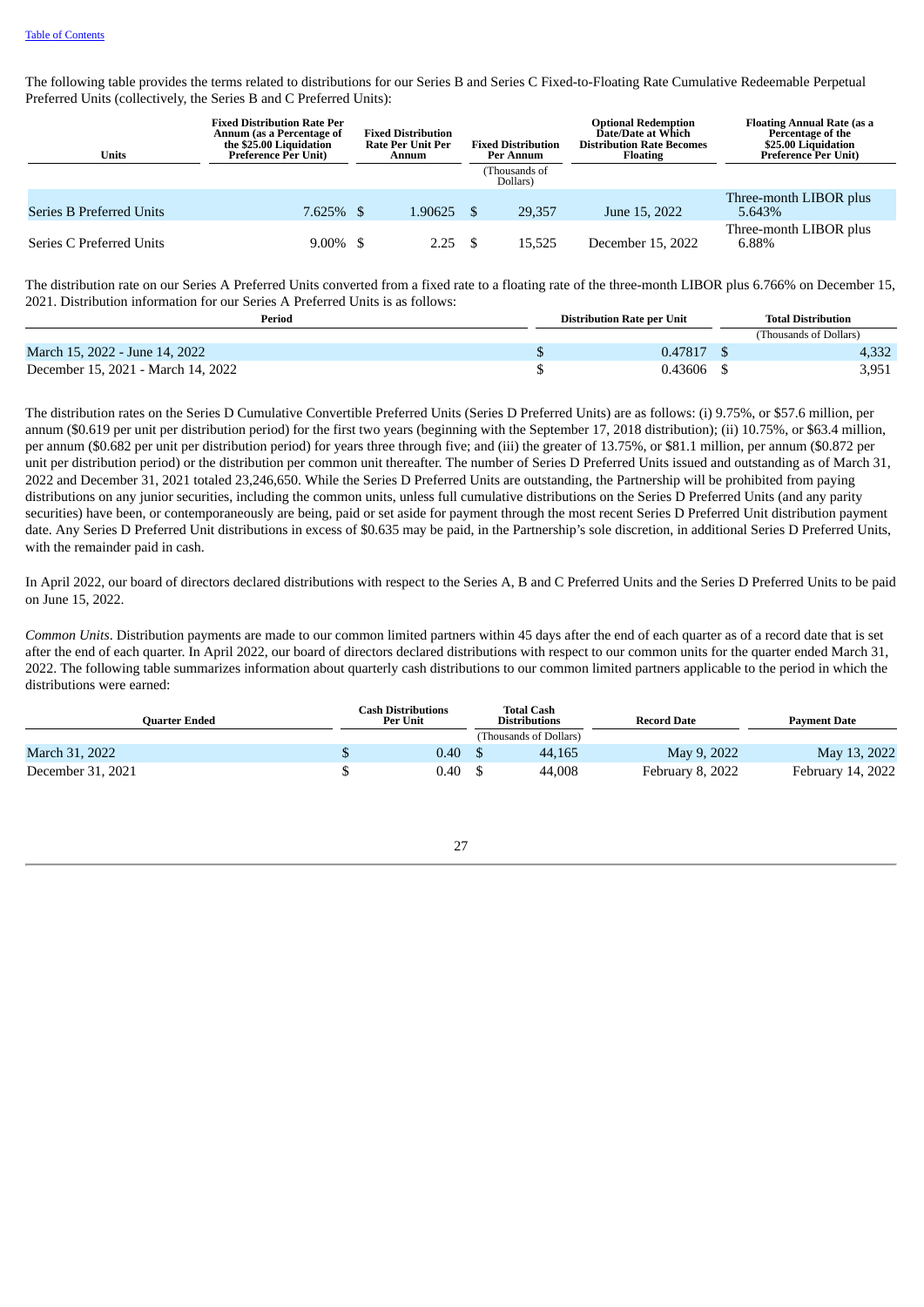#### *Debt Obligations*

The following table summarizes our debt obligations:

|                                                            | Maturity         |    | <b>Outstanding Obligations as</b><br>of March 31, 2022 |
|------------------------------------------------------------|------------------|----|--------------------------------------------------------|
|                                                            |                  |    | (Thousands of Dollars)                                 |
| Receivables Financing Agreement, 1.9% as of March 31, 2022 | January 31, 2025 | S  | 72,000                                                 |
| Revolving Credit Agreement, 3.0% as of March 31, 2022      | April 27, 2025   | S  | 106,500                                                |
| 5.75% senior notes                                         | October 1, 2025  |    | 600,000                                                |
| 6.00% senior notes                                         | June 1, 2026     |    | 500,000                                                |
| 5.625% senior notes                                        | April 28, 2027   | \$ | 550,000                                                |
| 6.375% senior notes                                        | October 1, 2030  |    | 600,000                                                |
| GoZone Bonds 5.85% - 6.35%                                 | 2038 thru 2041   | S  | 322,140                                                |
| Subordinated Notes, 7.0% as of March 31, 2022              | January 15, 2043 | \$ | 402,500                                                |

**Outstanding Obligations as**

We believe that, as of March 31, 2022, we are in compliance with the ratios and covenants applicable to our debt obligations. A default under certain of our debt obligations would be considered an event of default under other of our debt obligations. Please refer to Note 5 of the Condensed Notes to Consolidated Financial Statements in Item 1. "Financial Statements" for a discussion of certain of our debt obligations.

*Guarantor Summarized Financial Information.* NuStar Energy has no operations, and its assets consist mainly of its 100% ownership interest in its indirectly owned subsidiaries, NuStar Logistics and NuPOP. The senior and subordinated notes issued by NuStar Logistics are fully and unconditionally guaranteed by NuStar Energy and NuPOP. Each guarantee of the senior notes by NuStar Energy and NuPOP ranks equally in right of payment with all other existing and future unsecured senior indebtedness of that guarantor, is structurally subordinated to all existing and any future indebtedness and obligations of any subsidiaries of that guarantor that do not guarantee the notes and ranks senior to its guarantee of our subordinated indebtedness. Each guarantee of the subordinated notes by NuStar Energy and NuPOP ranks equal in right of payment with all other existing and future subordinated indebtedness of that guarantor and subordinated in right of payment and upon liquidation to the prior payment in full of all other existing and future senior indebtedness of that guarantor. NuPOP will be released from its guarantee when it no longer guarantees any obligations of NuStar Energy or any of its subsidiaries, including NuStar Logistics, under any bank credit facility or public debt instrument. The rights of holders of our senior and subordinated notes may be limited under the U.S. Bankruptcy Code or state fraudulent transfer or conveyance law. Please refer to Note 5 of the Condensed Notes to Consolidated Financial Statements in Item 1. "Financial Statements" for a discussion of certain of our debt obligations.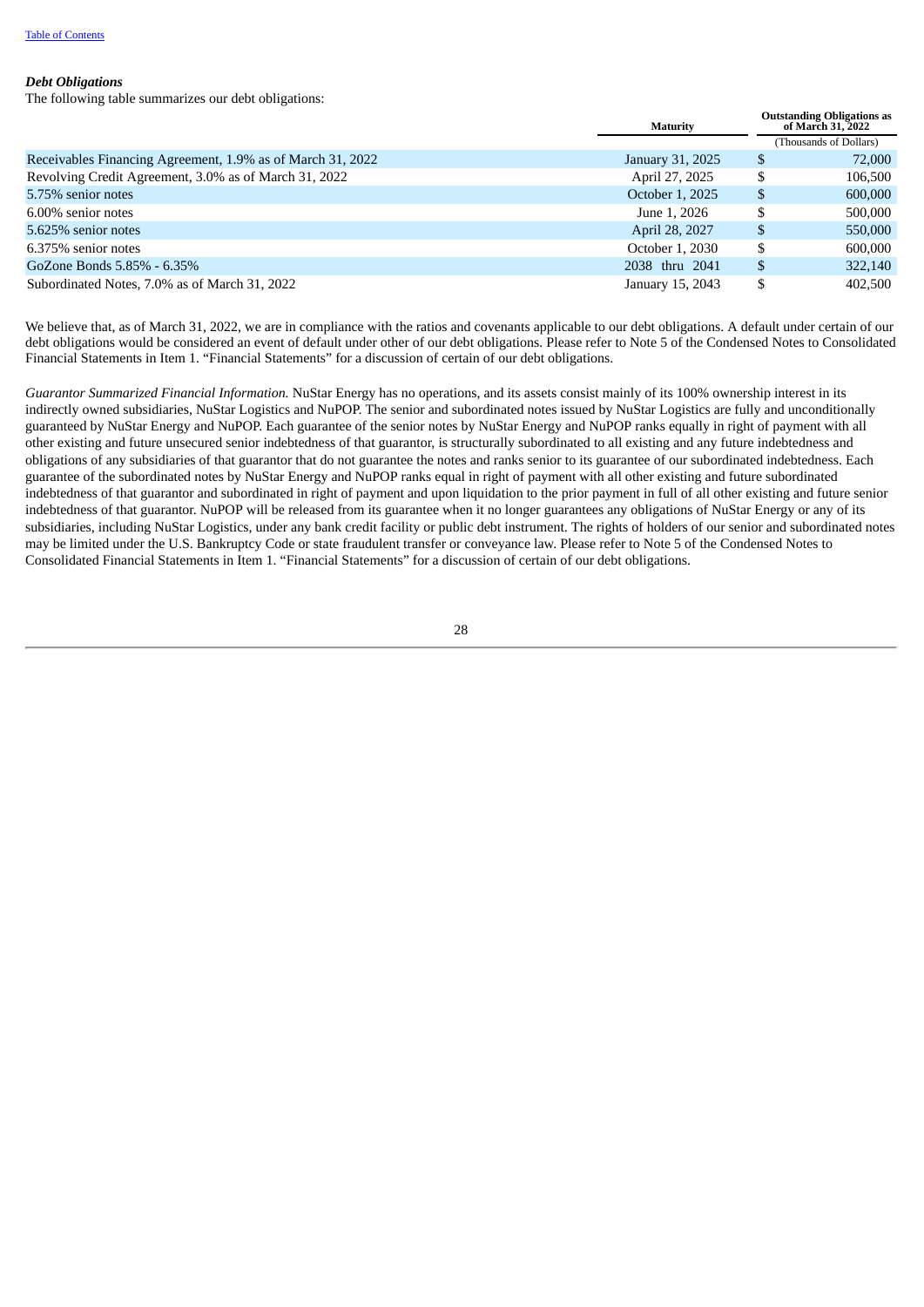The following table presents summarized combined income statement and balance sheet information for NuStar Energy, NuStar Logistics and NuPOP (collectively, the Guarantor Issuer Group). Intercompany items among the Guarantor Issuer Group have been eliminated in the summarized combined financial information below, as well as intercompany balances and activity for the Guarantor Issuer Group with non-guarantor subsidiaries, including the Guarantor Issuer Group's investment balances in non-guarantor subsidiaries.

|                                                 | <b>March 31, 2022</b>  |  | <b>December 31, 2021</b> |  |
|-------------------------------------------------|------------------------|--|--------------------------|--|
|                                                 | (Thousands of Dollars) |  |                          |  |
| Summarized Combined Balance Sheet Information:  |                        |  |                          |  |
| Current assets                                  | 27.791 \$              |  | 33.645                   |  |
| Long-term assets                                | 2,770,973              |  | 2,791,481                |  |
| Current liabilities (a)                         | 147.145                |  | 119.841                  |  |
| Long-term liabilities, including long-term debt | 3,158,526              |  | 3,162,351                |  |
| Series D preferred limited partners interests   | 621,018                |  | 616.439                  |  |

**Three Months Ended March 31, 2022**

|                                                   | <b>LULL</b>            |
|---------------------------------------------------|------------------------|
|                                                   | (Thousands of Dollars) |
| Summarized Combined Income Statement Information: |                        |
| Revenues                                          | 195,218                |
| Operating income                                  | \$<br>67,575           |
| Interest expense, net                             | (49, 877)              |
| Net income                                        | 18,825                 |

(a) Excludes \$1,003.5 million and \$1,004.5 million of net intercompany payables as of March 31, 2022 and December 31, 2021, respectively, due to the nonguarantor subsidiaries from the Guarantor Issuer Group.

Long-term assets for the non-guarantor subsidiaries totaled \$2,087.2 million and \$2,180.3 million as of March 31, 2022 and December 31, 2021, respectively. Revenue and net loss for the non-guarantor subsidiaries totaled \$214.6 million and \$6.5 million, respectively, for the three months ended March 31, 2022.

#### *Series D Preferred Units Redemption Features*

We may redeem all or any portion of the 23,246,650 Series D Preferred Units issued and outstanding in an amount not less than \$50.0 million for cash at a redemption price equal to, as applicable: (i) \$31.73 per Series D Preferred Unit, or up to \$737.6 million, at any time on or after June 29, 2023 but prior to June 29, 2024; (ii) \$30.46 per Series D Preferred Unit, or up to \$708.1 million, at any time on or after June 29, 2024 but prior to June 29, 2025; (iii) \$29.19 per Series D Preferred Unit, or up to \$678.6 million, at any time on or after June 29, 2025; plus, in each case, the sum of any unpaid distributions on the applicable Series D Preferred Unit plus the distributions prorated for the number of days elapsed (not to exceed 90) in the period of redemption (Series D Partial Period Distributions). The holders have the option to convert the units prior to such redemption.

Additionally, at any time on or after June 29, 2028, each holder of Series D Preferred Units will have the right to require us to redeem all of the Series D Preferred Units held by such holder at a redemption price equal to \$29.19 per Series D Preferred Unit, or approximately \$678.6 million if all Series D Preferred Units are tendered, plus any unpaid Series D distributions plus the Series D Partial Period Distributions. If a holder of Series D Preferred Units exercises its redemption right, we may elect to pay up to 50% of such amount in common units (which shall be valued at 93% of a volume-weighted average trading price of the common units); provided, that the common units to be issued do not, in the aggregate, exceed 15% of NuStar Energy's common equity market capitalization at the time.

#### *Environmental, Health and Safety*

Our operations are subject to extensive international, federal, state and local environmental laws and regulations, in the U.S. and in the other countries in which we operate, including those relating to the discharge of materials into the environment, waste management, remediation, the characteristics and composition of fuels, climate change and greenhouse gases. Our operations are also subject to extensive health, safety and security laws and regulations, including those relating to worker and pipeline safety, pipeline and storage tank integrity and operations security. Because more stringent environmental and safety laws and regulations are continuously being enacted or proposed, the level of expenditures required for environmental, health and safety matters is expected to increase in the future.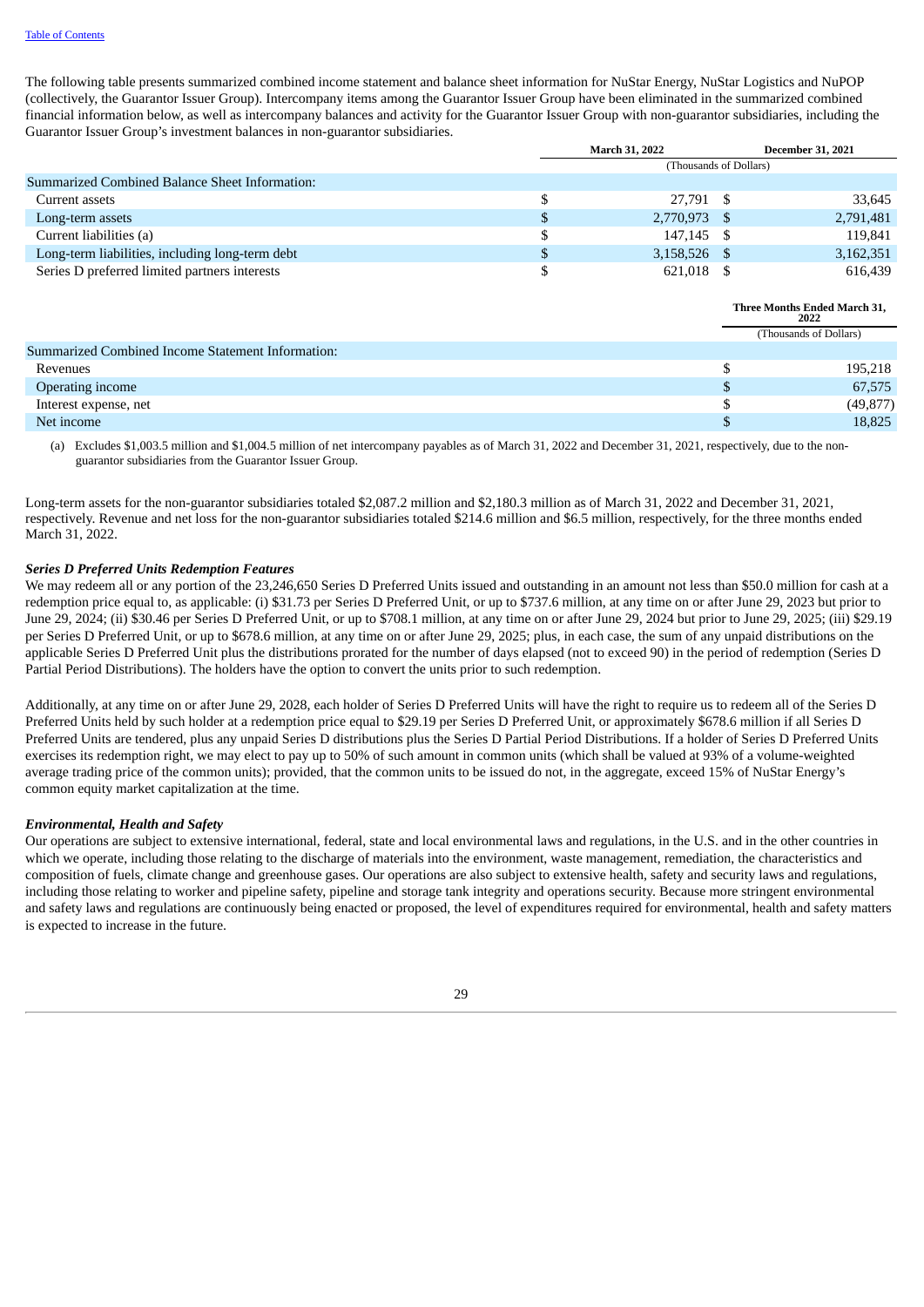#### *Contingencies*

We are subject to certain loss contingencies, and we believe that the resolution of any particular claim or proceeding, or all matters in the aggregate, would not have a material adverse effect on our results of operations, financial position or liquidity, as further disclosed in Note 6 of the Condensed Notes to Consolidated Financial Statements in Item 1. "Financial Statements."

## **CRITICAL ACCOUNTING POLICIES**

The preparation of financial statements in accordance with U.S. generally accepted accounting principles requires management to make estimates and assumptions related thereto that affect the amounts reported in the consolidated financial statements and accompanying notes. Actual results could differ from those estimates. Our critical accounting policies are disclosed in our Annual Report on Form 10-K for the year ended December 31, 2021.

## **NEW ACCOUNTING PRONOUNCEMENTS**

<span id="page-29-0"></span>Please refer to Note 2 of the Condensed Notes to Consolidated Financial Statements in Item 1. "Financial Statements" for a discussion of new accounting pronouncements.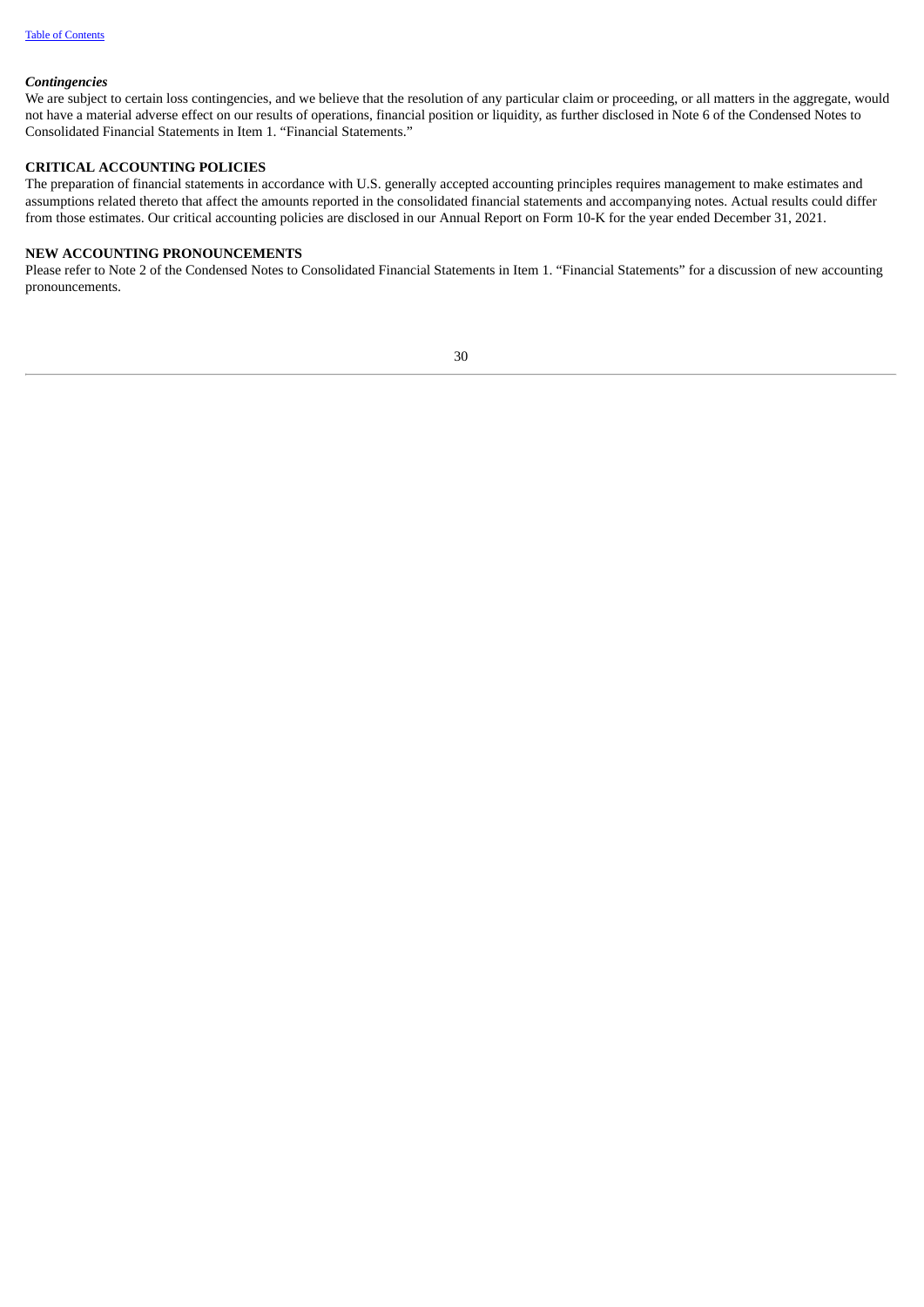#### **Item 3. Quantitative and Qualitative Disclosures About Market Risk**

We manage our exposure to changing interest rates principally through the use of a combination of fixed-rate debt and variable-rate debt. Borrowings under our variable-rate debt expose us to increases in interest rates.

On January 28, 2022, we amended and restated our \$1.0 billion unsecured revolving credit agreement to extend the maturity to April 27, 2025, replace the LIBOR-based interest rate and modify other terms. Also on January 28, 2022, we amended our \$100.0 million receivables financing agreement to extend the scheduled termination date to January 31, 2025, replace the LIBOR-based interest rate and modify other terms. Please refer to Note 5 of the Condensed Notes to Consolidated Financial Statements in Item 1. "Financial Statements" for more information.

The following tables present principal cash flows and related weighted-average interest rates by expected maturity dates for our long-term debt, excluding finance leases:

|                          |                                |                   |        |                                 |    |                                |    | March 31, 2022                                |                 |              |    |               |
|--------------------------|--------------------------------|-------------------|--------|---------------------------------|----|--------------------------------|----|-----------------------------------------------|-----------------|--------------|----|---------------|
|                          |                                |                   |        |                                 |    | <b>Expected Maturity Dates</b> |    |                                               |                 |              |    |               |
|                          | 2022                           | 2023              |        | 2024                            |    | 2025                           |    | 2026                                          | Thereafter      | <b>Total</b> |    | Fair<br>Value |
|                          |                                |                   |        |                                 |    |                                |    | (Thousands of Dollars, Except Interest Rates) |                 |              |    |               |
| Fixed-rate debt          | \$<br>$\overline{\phantom{m}}$ | $\hspace{0.05cm}$ | \$     | $\hspace{0.1mm}-\hspace{0.1mm}$ | S  | 600,000                        | S. | 500,000                                       | \$<br>1,472,140 | 2,572,140    | S. | 2,641,192     |
| Weighted-average<br>rate |                                |                   |        |                                 |    | 5.8%                           |    | 6.0 $%$                                       | 6.0 $%$         | 6.0 $%$      |    |               |
| Variable-rate debt       | \$<br>$\overline{\phantom{a}}$ |                   | $-$ \$ | $\overline{\phantom{m}}$        | -S | 178,500                        | S  |                                               | 402,500         | 581,000      | S  | 581,325       |
| Weighted-average<br>rate |                                |                   |        |                                 |    | $2.6\%$                        |    |                                               | 7.0 %           | 5.6 $%$      |    |               |

|                          |     |                                               |         |    |                                       |                                |     | <b>December 31, 2021</b> |              |            |   |              |               |               |
|--------------------------|-----|-----------------------------------------------|---------|----|---------------------------------------|--------------------------------|-----|--------------------------|--------------|------------|---|--------------|---------------|---------------|
|                          |     |                                               |         |    |                                       | <b>Expected Maturity Dates</b> |     |                          |              |            |   |              |               |               |
|                          |     | 2022                                          | 2023    |    | 2024                                  | 2025                           |     | 2026                     |              | Thereafter |   | <b>Total</b> |               | Fair<br>Value |
|                          |     | (Thousands of Dollars, Except Interest Rates) |         |    |                                       |                                |     |                          |              |            |   |              |               |               |
| Fixed-rate debt          |     | -S<br>$\hspace{0.1mm}-\hspace{0.1mm}$         |         |    | -S<br>$\hspace{0.1mm}-\hspace{0.1mm}$ | 600,000                        | \$. | 500,000                  | $\mathbf{S}$ | 1,472,140  | S | 2,572,140    | \$.           | 2,858,794     |
| Weighted-average<br>rate |     |                                               |         |    |                                       | 5.8 %                          |     | 6.0%                     |              | 6.0 $%$    |   | 6.0 $%$      |               |               |
| Variable-rate debt       | \$. | $\overline{\phantom{m}}$<br>ъ                 | 194,300 | \$ | $\overline{\phantom{0}}$              |                                |     |                          |              | 402,500    | S | 596,800      | <sup>\$</sup> | 600,359       |
| Weighted-average<br>rate |     |                                               | $2.5\%$ |    |                                       |                                |     |                          |              | 6.9 $%$    |   | 5.4 %        |               |               |

Distributions on our 8.50% Series A, 7.625% Series B and 9.00% Series C Fixed-to-Floating Rate Cumulative Redeemable Perpetual Preferred Units (collectively, the Series A, B and C Preferred Units) are payable out of any legally available funds, accrue and are cumulative from the original issuance dates, and are payable on the 15th day (or the next business day) of each of March, June, September and December of each year to holders of record on the first business day of each payment month. The Series A, B and C Preferred Units expose us to changes in interest rates as the distribution rate on our Series A Preferred Units converted to a floating rate of the applicable LIBOR plus a spread on December 15, 2021, and the distribution rates on our Series B and C Preferred Units convert from fixed rates to floating rates of the applicable LIBOR plus a spread on June 15, 2022 and December 15, 2022, respectively. Based upon the 9,060,000 Series A Preferred Units outstanding at March 31, 2022 and the \$25.00 liquidation preference per unit, an increase of 100 basis points, or 1.0%, in interest rates would increase the annual distributions on our Series A Preferred Units by \$2.3 million. Please see Note 9 of the Condensed Notes to Consolidated Financial Statements in Item 1. "Financial Statements" for additional information on our Series A, B and C Preferred Units.

<span id="page-30-0"></span>Since the operations of our fuels marketing segment expose us to commodity price risk, we also use derivative instruments to attempt to mitigate the effects of commodity price fluctuations. Derivative financial instruments associated with commodity price risk were not material for any periods presented.

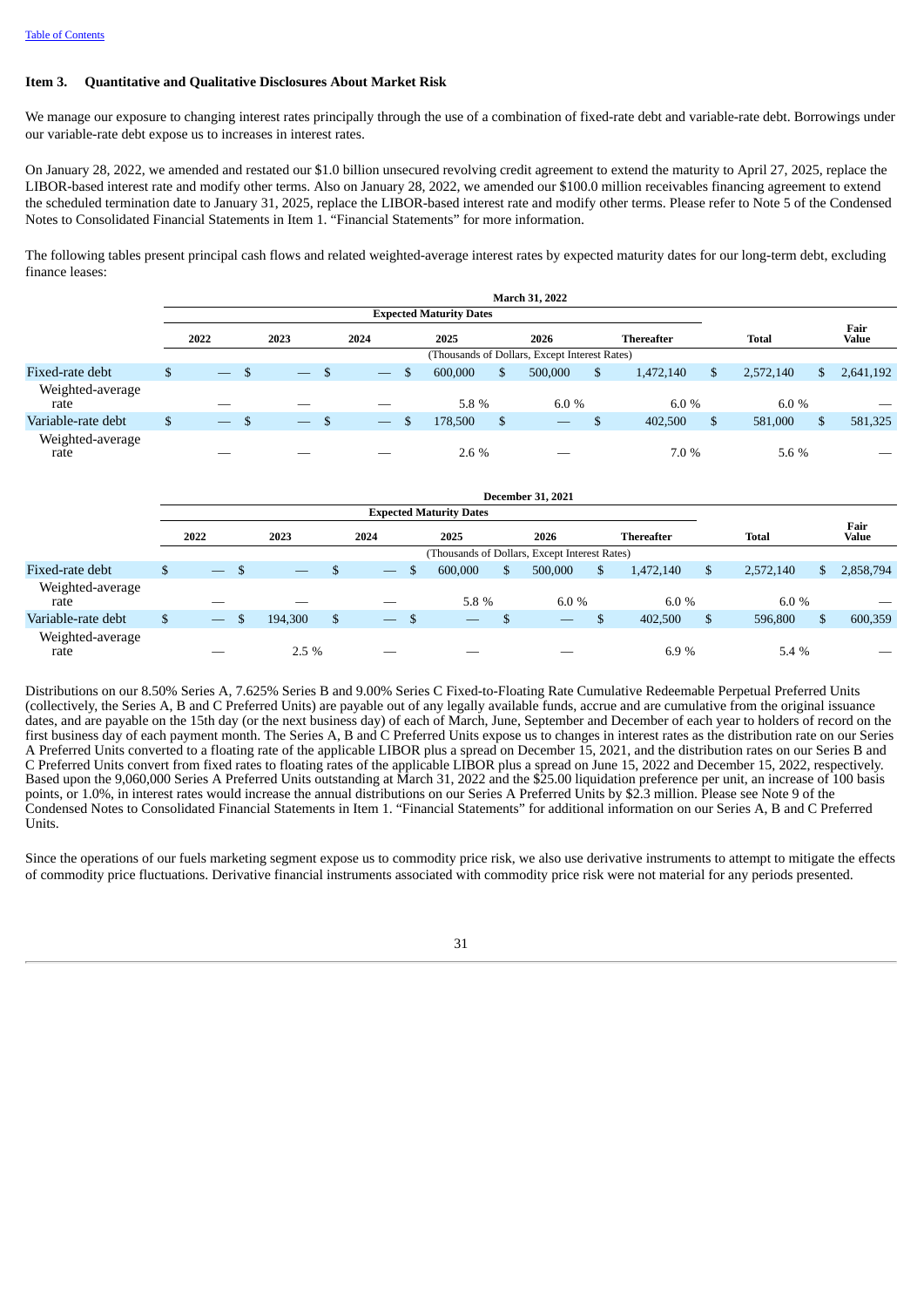#### **Item 4. Controls and Procedures**

#### *(a) Evaluation of disclosure controls and procedures.*

Our management has evaluated, with the participation of the principal executive officer and principal financial officer of NuStar GP, LLC, the effectiveness of our disclosure controls and procedures (as defined in Rule 13a-15(e) under the Securities Exchange Act of 1934) as of the end of the period covered by this report, and has concluded that our disclosure controls and procedures were effective as of March 31, 2022.

*(b) Changes in internal control over financial reporting.*

<span id="page-31-0"></span>There has been no change in our internal control over financial reporting that occurred during our last fiscal quarter that has materially affected, or is reasonably likely to materially affect, our internal control over financial reporting.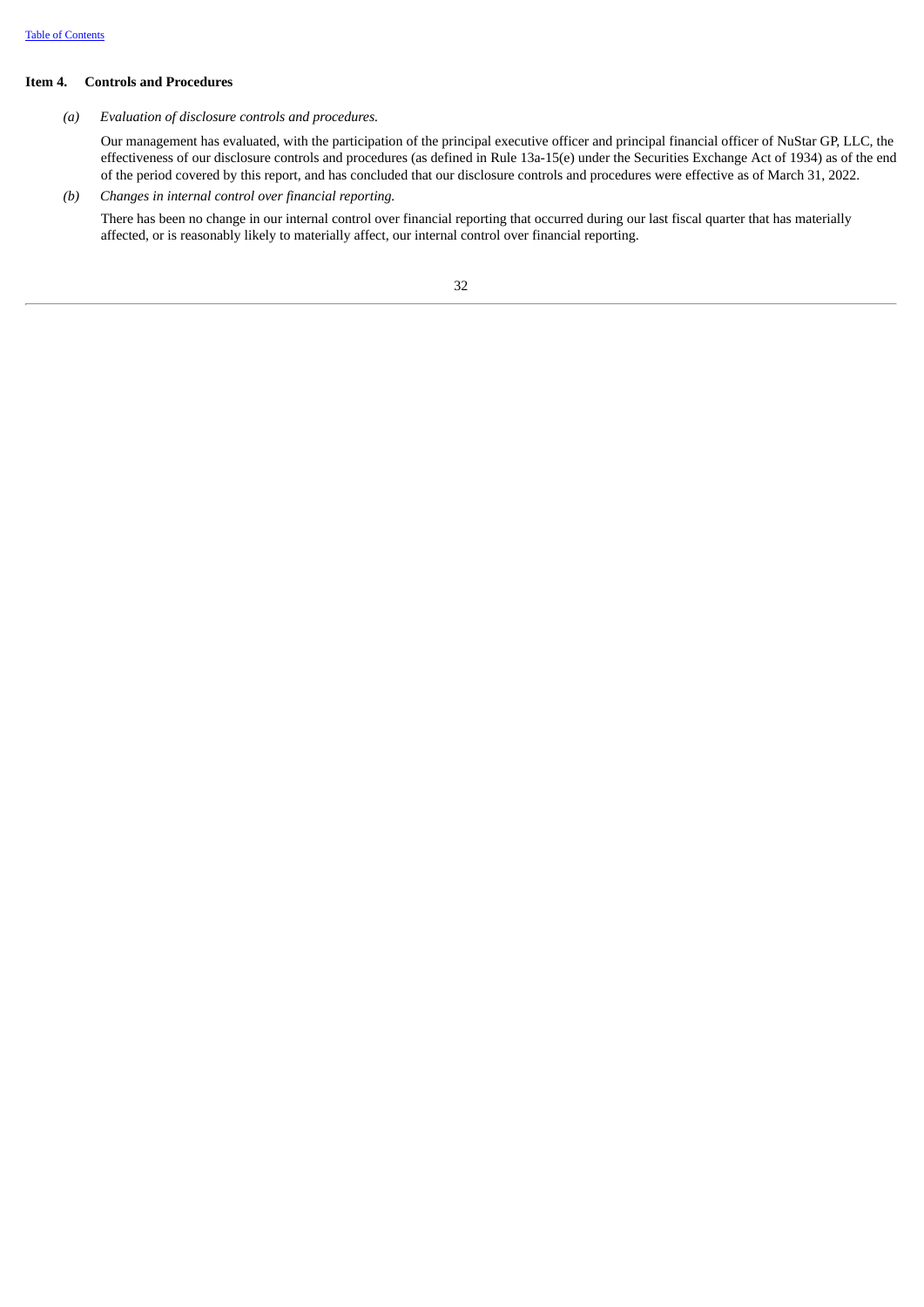## **PART II - OTHER INFORMATION**

## <span id="page-32-0"></span>**Item 6. Exhibits Exhibit Description** 10.01 Second Amended and Restated 5-Year Revolving Credit Agreement, dated as of January 28, 2022, among NuStar Logistics, L.P., NuStar Energy L.P., NuStar Pipeline Operating Partnership L.P., Wells Fargo Bank, National Association, as [Administrative](https://www.sec.gov/Archives/edgar/data/0001110805/000114036122003192/brhc10033259_ex10-1.htm) Agent, and the lenders party thereto (incorporated by reference to Exhibit 10[.1](https://www.sec.gov/Archives/edgar/data/0001110805/000114036122003192/brhc10033259_ex10-1.htm) to NuStar Energy L.P.'s Current Report on Form 8-K filed January [31,](https://www.sec.gov/Archives/edgar/data/0001110805/000114036122003192/brhc10033259_ex10-1.htm) 2022 (File No. [001-16417\)\)](https://www.sec.gov/Archives/edgar/data/0001110805/000114036122003192/brhc10033259_ex10-1.htm) 10.02 Sixth Amendment to Receivables Financing Agreement, dated as of January 28, 2022, by and among NuStar Finance, LLC, as Borrower, NuStar Energy L.P., as initial Servicer, and PNC Bank, National Association [\(incorporated](https://www.sec.gov/Archives/edgar/data/0001110805/000114036122003192/brhc10033259_ex10-2.htm) by reference to Exhibit <u>10[.2](https://www.sec.gov/Archives/edgar/data/0001110805/000114036122003192/brhc10033259_ex10-2.htm) to NuStar Energy L.P.'s Current Report on Form 8-K filed [January](https://www.sec.gov/Archives/edgar/data/0001110805/000114036122003192/brhc10033259_ex10-2.htm) [31,](https://www.sec.gov/Archives/edgar/data/0001110805/000114036122003192/brhc10033259_ex10-2.htm) 2022 (File No. 001-16417)</u> \*10.03 Form of 2022 [Performance](#page-34-0) Cash Award Agreement under the Amended and Restated NuStar Energy L.P. 2019 Long-Term Incentive Plan 22.01 Subsidiary Guarantors and Issuers of [Guaranteed](https://www.sec.gov/Archives/edgar/data/1110805/000111080522000008/ns2021ex2201.htm) Securitie[s](https://www.sec.gov/Archives/edgar/data/1110805/000111080522000008/ns2021ex2201.htm) [\(incorporated](https://www.sec.gov/Archives/edgar/data/1110805/000111080522000008/ns2021ex2201.htm) by reference to Exhibit 22.01 to NuStar Energy [L.P.'s](https://www.sec.gov/Archives/edgar/data/1110805/000111080522000008/ns2021ex2201.htm) Annual Report on Form 10-K for year ended December 31, 2021 (File No. [001-16417\)\)](https://www.sec.gov/Archives/edgar/data/1110805/000111080522000008/ns2021ex2201.htm) \*31.01 Rule 13a-14(a) Certification (under Section 302 of the [Sarbanes-Oxley](#page-44-0) Act of 2002) of principal executive officer \*31.02 Rule 13a-14(a) Certification (under Section 302 of the [Sarbanes-Oxley](#page-45-0) Act of 2002) of principal financial officer \*\*32.01 Section 1350 Certification (under Section 906 of the [Sarbanes-Oxley](#page-46-0) Act of 2002) of principal executive officer \*\*32.02 Section 1350 Certification (under Section 906 of the [Sarbanes-Oxley](#page-47-0) Act of 2002) of principal financial officer \*101.INS Inline XBRL Instance Document - The instance document does not appear in the Interactive Data File because its XBRL tags are embedded within the Inline XBRL document. \*101.SCH Inline XBRL Taxonomy Extension Schema Document \*101.CAL Inline XBRL Taxonomy Extension Calculation Linkbase Document \*101.DEF Inline XBRL Taxonomy Extension Definition Linkbase Document \*101.LAB Inline XBRL Taxonomy Extension Label Linkbase Document \*101.PRE Inline XBRL Taxonomy Extension Presentation Linkbase Document \*104 Cover Page Interactive Data File - Formatted in Inline XBRL and contained in Exhibit 101 \* Filed herewith.

<span id="page-32-1"></span>\*\* Furnished herewith.

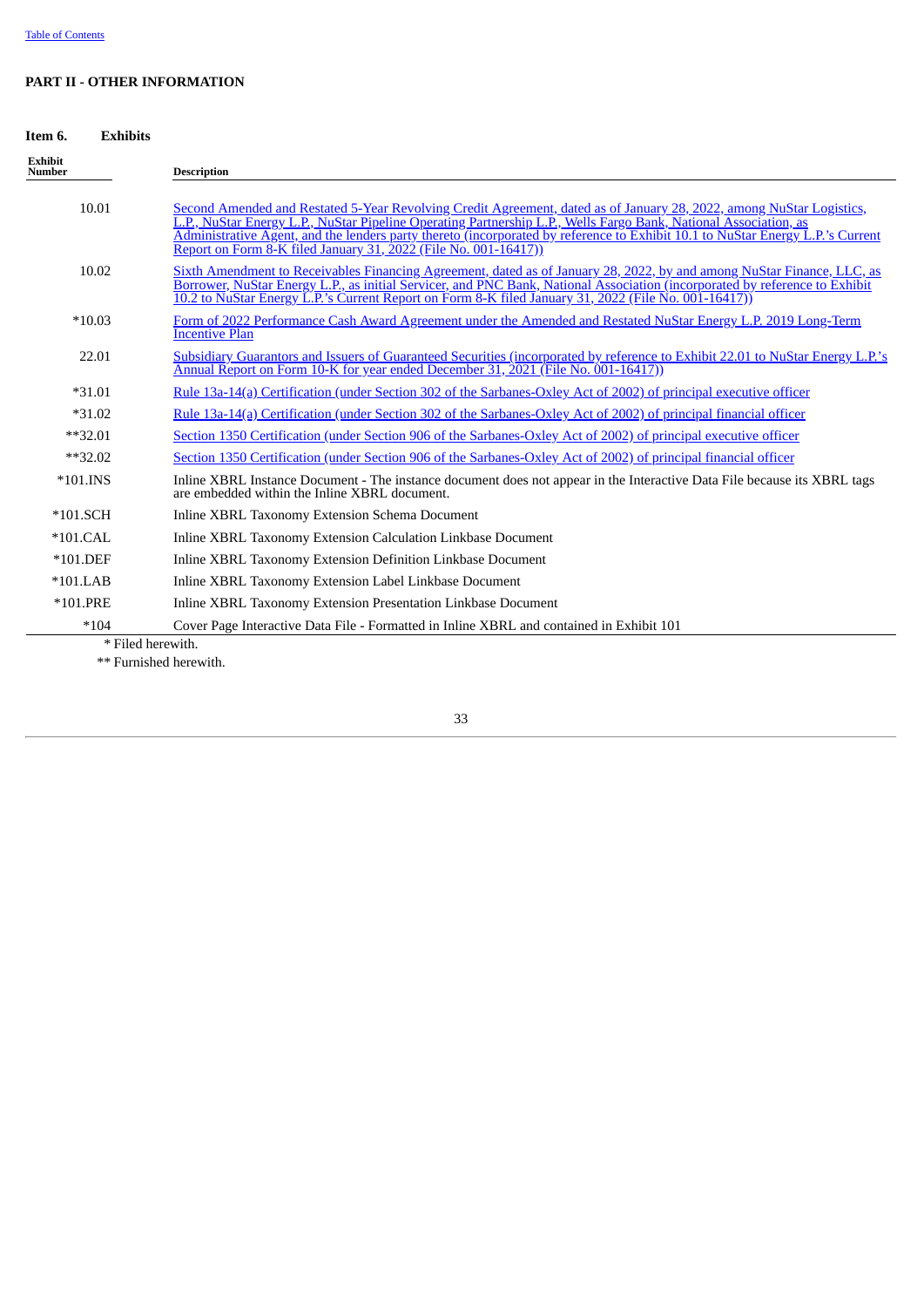## **SIGNATURES**

Pursuant to the requirements of the Securities Exchange Act of 1934, the registrant has duly caused this report to be signed on its behalf by the undersigned, thereunto duly authorized.

**NUSTAR ENERGY L.P. (Registrant)**

- **By: Riverwalk Logistics, L.P., its general partner By: NuStar GP, LLC, its general partner**
- **By: /s/ Bradley C. Barron**

**Bradley C. Barron President and Chief Executive Officer May 6, 2022**

**By: /s/ Thomas R. Shoaf**

**Thomas R. Shoaf Executive Vice President and Chief Financial Officer May 6, 2022**

**By: /s/ Jorge A. del Alamo**

**Jorge A. del Alamo Senior Vice President and Controller May 6, 2022**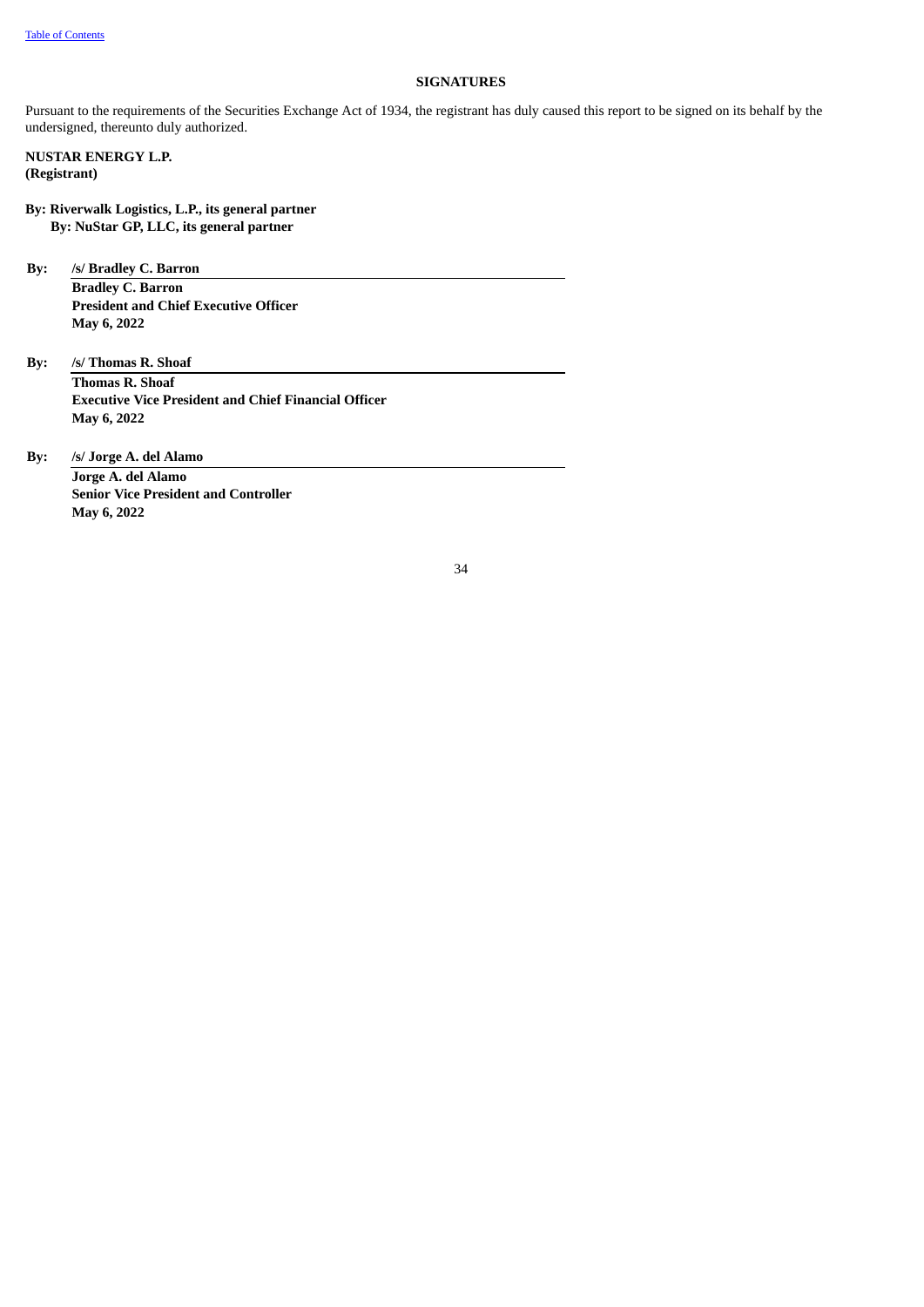## **PERFORMANCE CASH AWARD AGREEMENT**

<span id="page-34-0"></span>This Performance Cash Award Agreement ("**Agreement**"), effective as of April 28, 2022 ("**Grant Date**"), is between NuStar Energy L.P. (the "**Partnership**") and the recipient of this Agreement ("**Participant**"), a participant in the **Amended and Restated NuStar Energy L.P. 2019 Long-Term Incentive Plan**, as the same may be amended (the "**Plan**"), pursuant to and subject to the provisions of the Plan. All capitalized terms contained in this Agreement shall have the same definitions as are set forth in the Plan unless otherwise defined herein. The terms governing this Award are set forth below. Certain provisions applicable to this Agreement are set forth on Appendix A.

- 1. **Grant of Performance Cash**. The Compensation Committee (the "**Committee**") of the Board of Directors of NuStar GP, LLC (the "**Company**") hereby grants, pursuant to Section 6.3 of the Plan, to Participant the amount of Performance Cash under the Plan communicated to Participant by Participant's manager, which represents the target amount of Performance Cash subject to this Agreement, which grant is subject to the terms and conditions of this Agreement and the Plan. "**Performance Cash**" is an unfunded, unsecured contractual right which, upon vesting, entitles Participant to receive the amount of Performance Cash subject to this Agreement.
- 2. **Performance Period**. Except as provided below with respect to a Change of Control and as the Committee may provide with respect to TUR (as defined in Section 4A), the performance period for any Performance Cash eligible to vest on any given Vesting Date (as defined below) shall be the calendar year ending on the December 31 immediately preceding such Vesting Date (each, a "**Performance Period**" and specifically, with respect to each of 2022, 2023 and 2024, the "**Year 1 Performance Period**," the "**Year 2 Performance Period**," and the "**Year 3 Performance Period**," respectively).

## 3. **Vesting and Payment**.

- A. **Vesting**. Except as otherwise provided in this Agreement, the Performance Cash granted hereunder shall be eligible to vest, subject to Section 4, over a period of three years in equal, one-third increments (each increment, an "**Annual Tranche**" and specifically, with respect to the applicable Performance Period for each of the periods ending on December 31, 2022, 2023 and 2024, the "**Year 1 Annual Tranche**," the "**Year 2 Annual Tranche**," and the "**Year 3 Annual Tranche,**" respectively). Except as otherwise provided in this Agreement, the applicable portion, if any, of each Annual Tranche shall vest on the date that the Committee certifies the attainment of the Performance Goals established by the Committee ("**Performance Measures**") for the applicable Performance Period in accordance with Section 4 following completion of the applicable Performance Period (each of these three vesting dates is referred to as a "**Vesting** Date"). Except as provided below in Section 3C, Performance Cash subject to an Annual Tranche that does not vest as of the Vesting Date for such Annual Tranche shall be automatically and immediately forfeited for no consideration. In no event shall an amount of Performance Cash be greater than 200% of the amount of Performance Cash subject to this Agreement vest under any circumstances.
- B. **Payment**. Except as provided otherwise in Section 6, any Performance Cash that vests pursuant to this Agreement shall be paid as soon as reasonably practical after the applicable Vesting Date and in all events no later than March 15 of the calendar year following the end of the applicable Performance Period. This Agreement and the Award evidenced hereby are intended to comply with or otherwise be exempt from, and shall be administered consistently in all respects with, Section 409A of the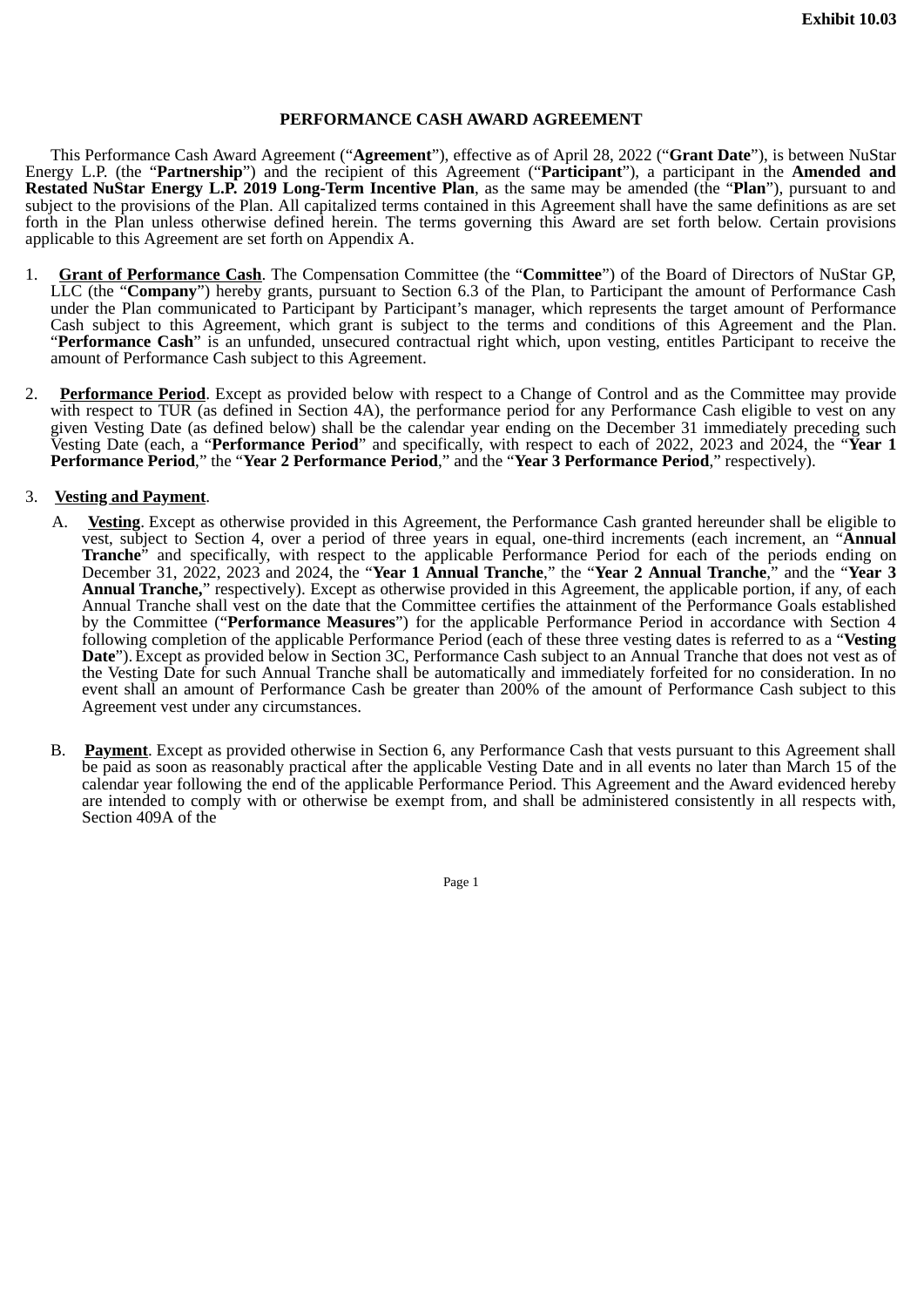Code and the regulations promulgated thereunder and each payment hereunder shall be considered a separate payment under Section 409A of the Code. If necessary in order to attempt to ensure such compliance, this Agreement may be reformed, to the extent possible, unilaterally by the Partnership consistent with guidance issued by the Internal Revenue Service. Notwithstanding anything to the contrary contained herein, the Committee, subject to applicable law, retains the discretion to settle any amount of Performance Cash that vests pursuant to this Agreement by delivery of a number of Units equal to such vested amount of Performance Cash based on the Fair Market Value of a Unit on such Vesting Date (provided, however, that if settlement of any Annual Tranche in Units would result in delivery of a fractional Unit with respect to such Annual Tranche, such fractional Unit shall be rounded to the nearest whole number such that no fractional Units will be delivered hereunder). If the Committee elects to settle any amount of Performance Cash in Units, Participant agrees that any Units to which Participant will be entitled in connection with the vesting, if any, of Performance Cash under this Agreement may be in uncertificated form and recorded with the Partnership's or its Affiliates' service provider.

**C. Additional Vesting Opportunity for Carried Forward Amount.** With respect to each Annual Tranche, any Performance Cash that does not vest at least at the target level on the original Vesting Date for such Annual Tranche and that would otherwise be forfeited pursuant to Section 3A (the "**Carried Forward Amount**") shall not be forfeited pursuant to Section 3A and shall again be eligible to vest on the Vesting Date for the immediately following Performance Period. The portion of the Carried Forward Amount that vests, if at all, shall be based on the attainment of the Performance Measures for such immediately following Performance Period; provided, however, that regardless of the level of Performance Measures achieved for the immediately following Performance Period, no more than 100% of the Carried Forward Amount shall be eligible to vest. Any Carried Forward Amount that does not vest on the Vesting Date for the immediately following Performance Period shall be automatically and immediately forfeited for no consideration.

## 4. **Performance Measures**.

A. **Performance Cash Vesting for the Year 1 Performance Period.** The amount of Performance Cash in the Year 1 Annual Tranche that will vest on the applicable Vesting Date shall be determined by multiplying (1) the average of the DCR Vesting Percentage for the Year 1 Annual Tranche and the TUR Vesting Percentage for the Year 1 Annual Tranche (each, as defined below) by (2) the amount of Performance Cash in the Year 1 Annual Tranche.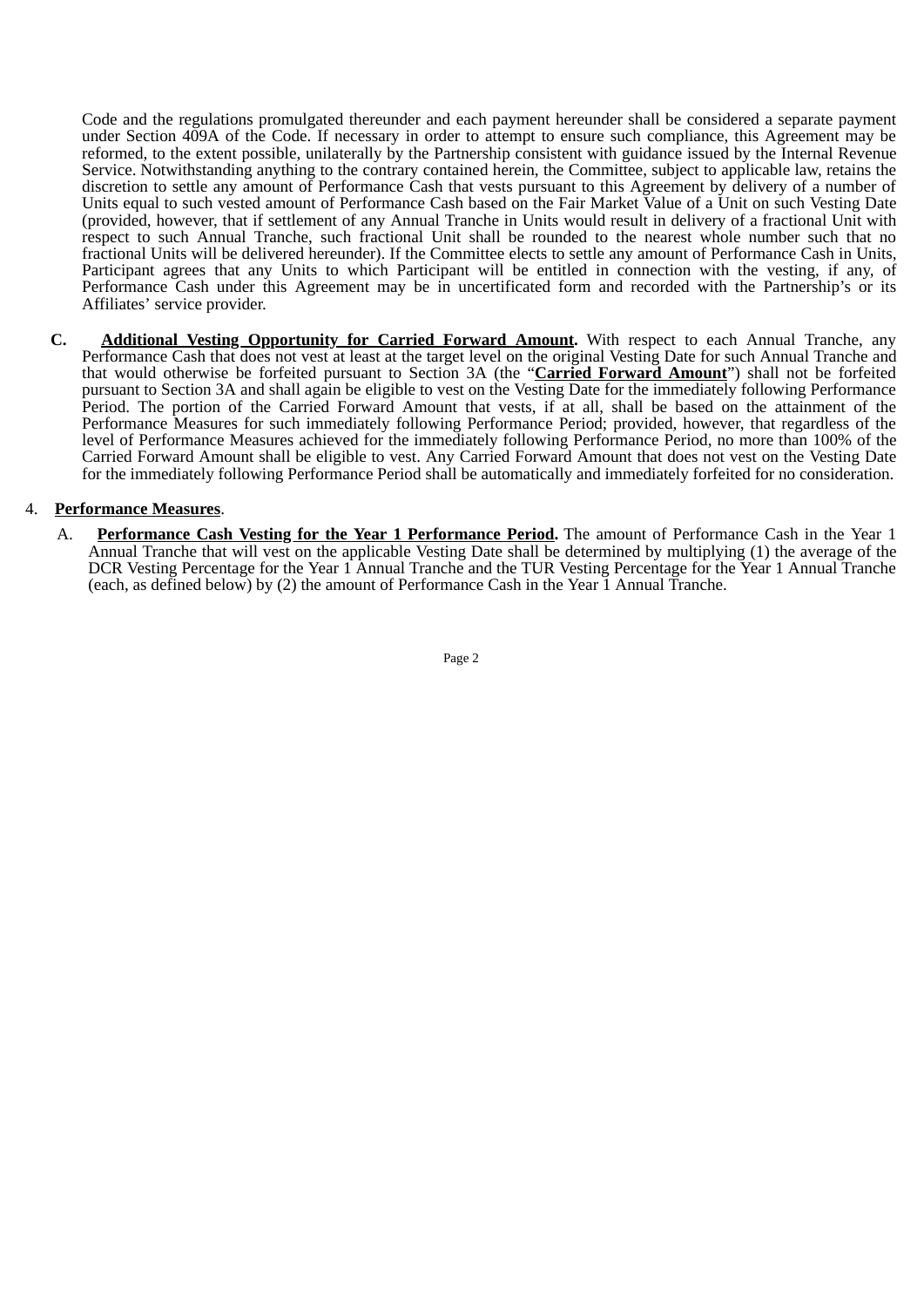I. **DCR Vesting Percentage for the Year 1 Annual Tranche**. The DCR Vesting Percentage for the Year 1 Annual Tranche shall be based on the distribution coverage ratio ("**DCR**") achieved by the Partnership during the Year 1 Performance Period as follows:

| Level                 | <b>DCR</b> | <b>DCR Vesting Percentage for Year 1</b><br><b>Annual Tranche</b> |
|-----------------------|------------|-------------------------------------------------------------------|
| Threshold             | 1.82 : 1   | 50%                                                               |
| <b>Target</b>         | 2.03:1     | 100%                                                              |
| <b>Exceeds Target</b> | 2.13:1     | 150%                                                              |
| Maximum               | 2.17:1     | 200%                                                              |

If the actual performance is between performance levels, the DCR Vesting Percentage will be interpolated on a straight line basis for achievement between performance levels. Notwithstanding the foregoing, the Committee has full discretion to apply a DCR Vesting Percentage between 0% and 200% to the Year 1 Annual Tranche.

- II. **TUR Vesting Percentage for the Year 1 Annual Tranche**. The TUR Vesting Percentage for the Year 1 Annual Tranche shall be based on the Partnership's total unitholder return ("**TUR**") relative to the TURs of the peer group of companies set forth on Appendix B (the "**Target Group**") for the period beginning on January 1, 2020 and ending on December 31, 2022 ("**Year 1 TUR Period**").
	- **a**. **Total Unitholder Return (TUR)**. The TUR for each company in the Target Group (including the Partnership) is measured by dividing the sum of (i) the cash distributions on the common shares or common units of such company during the Year 1 TUR Period, assuming cash distribution reinvestment and (ii) the difference between the Closing Average Price as of the last day of the Year 1 TUR Period and the Closing Average Price for the trading day immediately prior to the first day of the Year 1 TUR Period (appropriately adjusted for any share or unit dividend, share or unit split, spin-off, merger or other similar corporate events) by (iii) the Closing Average Price for the trading day immediately prior to the first day of the Year 1 TUR Period. For purposes of this Agreement, the "Closing Average Price" shall be determined based on the average of the closing price of a common share or common unit of such company for the twenty (20) consecutive trading days ending on (and including) the applicable measurement date.
	- **b. Performance Ranking**. The TUR for the Year 1 TUR Period for the Partnership and each company in the Target Group shall be arranged by rank from best to worst according to the TUR achieved by each company. The total number of companies so ranked shall then be divided into four groups ("**Quartiles**" and each a "**Quartile**"). For purposes of assigning companies to Quartiles (with the  $1<sup>st</sup>$  Quartile being the best and the  $4<sup>th</sup>$  Quartile being the worst), the total number of companies ranked (including the Partnership) shall be divided into four groups as nearly equal in number as possible. The number of companies in each group shall be the total number contained in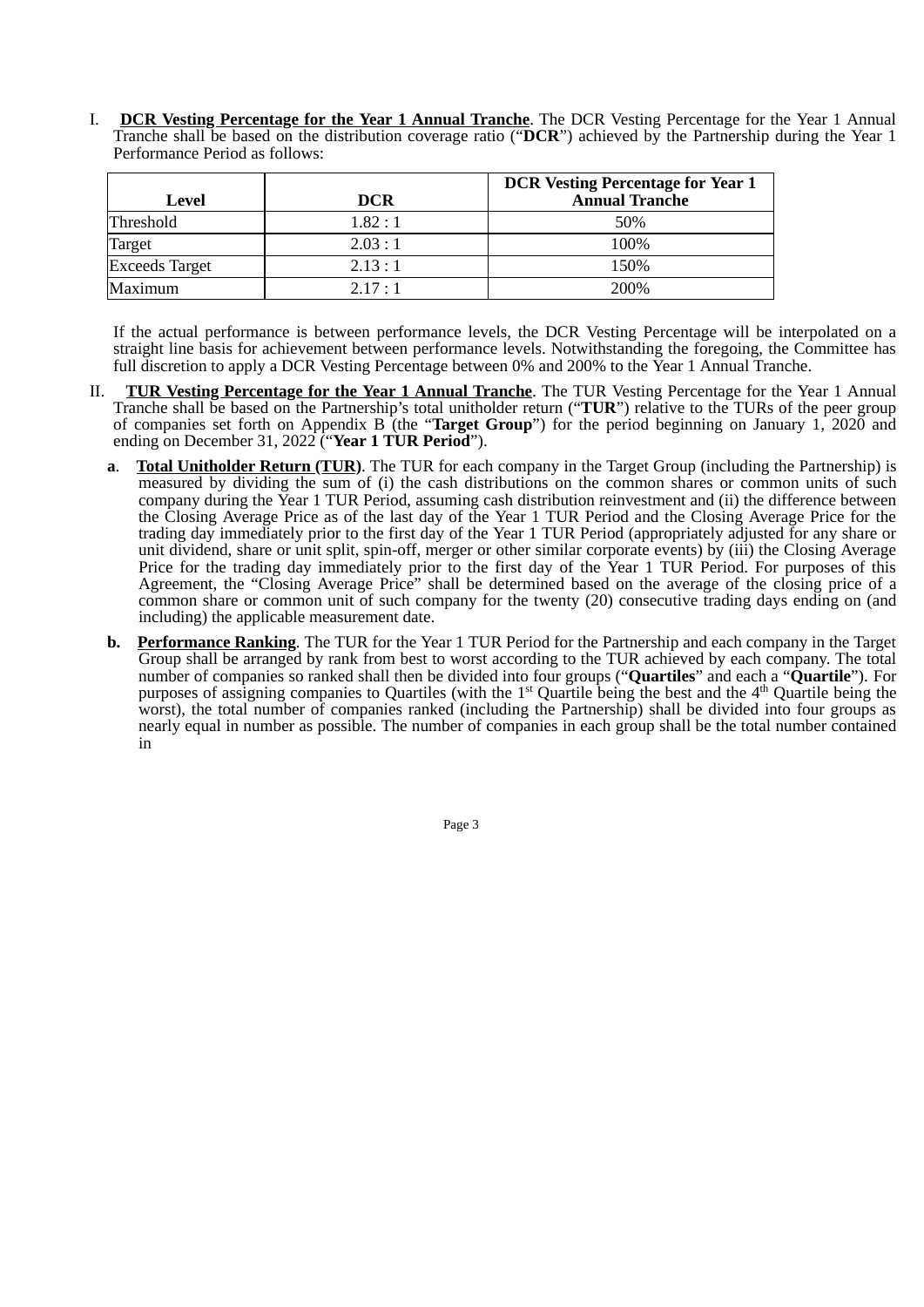the Target Group divided by four. If the total number of companies is not evenly divisible by four, so that there is a fraction contained in such quotient, the extra company(ies) represented by such fraction will be included in one or more Quartiles as follows:

| <b>Fraction</b> | <b>Extra Company(ies)</b>                    |
|-----------------|----------------------------------------------|
| $\frac{1}{4}$   | 1st Quartile                                 |
|                 | 1st Quartile<br>2nd Quartile                 |
| $\frac{3}{4}$   | 1st Quartile<br>2nd Quartile<br>3rd Quartile |

**c. Vesting Percentage**. The TUR Vesting Percentage for the Year 1 Annual Tranche shall be determined based on where the Partnership's TUR during the Year 1 TUR Period falls within the following ranges:

| <b>Partnership TUR Position</b>                                      | <b>TUR Vesting Percentage for</b><br><b>Year 1 Annual Tranche</b> |
|----------------------------------------------------------------------|-------------------------------------------------------------------|
| $4th$ Quartile                                                       | $0\%$                                                             |
| 3 <sup>rd</sup> Quartile                                             | 50%                                                               |
| $2nd$ Quartile                                                       | 100%                                                              |
| $1st$ Quartile                                                       | 150%                                                              |
| If the Partnership's TUR is the highest achieved in the 1st Quartile | 200%                                                              |

Notwithstanding the foregoing, the Committee has full discretion to apply a TUR Vesting Percentage between 0% and 200% to the Year 1 Annual Tranche.

B. **Performance Cash Vesting for the Year 2 and Year 3 Performance Periods.** The Committee will designate the Performance Measures that will apply for the Year 2 Performance Period and the Year 3 Performance Period (the "**Year 2 Performance Measures**" and the "**Year 3 Performance Measures**," respectively) during the applicable year. Within the Committee's discretion, the Year 2 Performance Measures and the Year 3 Performance Measures may result in the vesting of greater than 100% (up to 200%) of the Year 2 Annual Tranche and the Year 3 Annual Tranche, respectively. The Year 2 Performance Measures and the Year 3 Performance Measures shall be applied to the Year 2 Annual Tranche and the Year 3 Annual Tranche, respectively, to determine the Performance Cash that vests with respect to the applicable Performance Period. Notwithstanding the foregoing, the Committee has full discretion to vest between 0% and 200% of the applicable Annual Tranche, regardless of the level of Performance Measures achieved for the applicable year.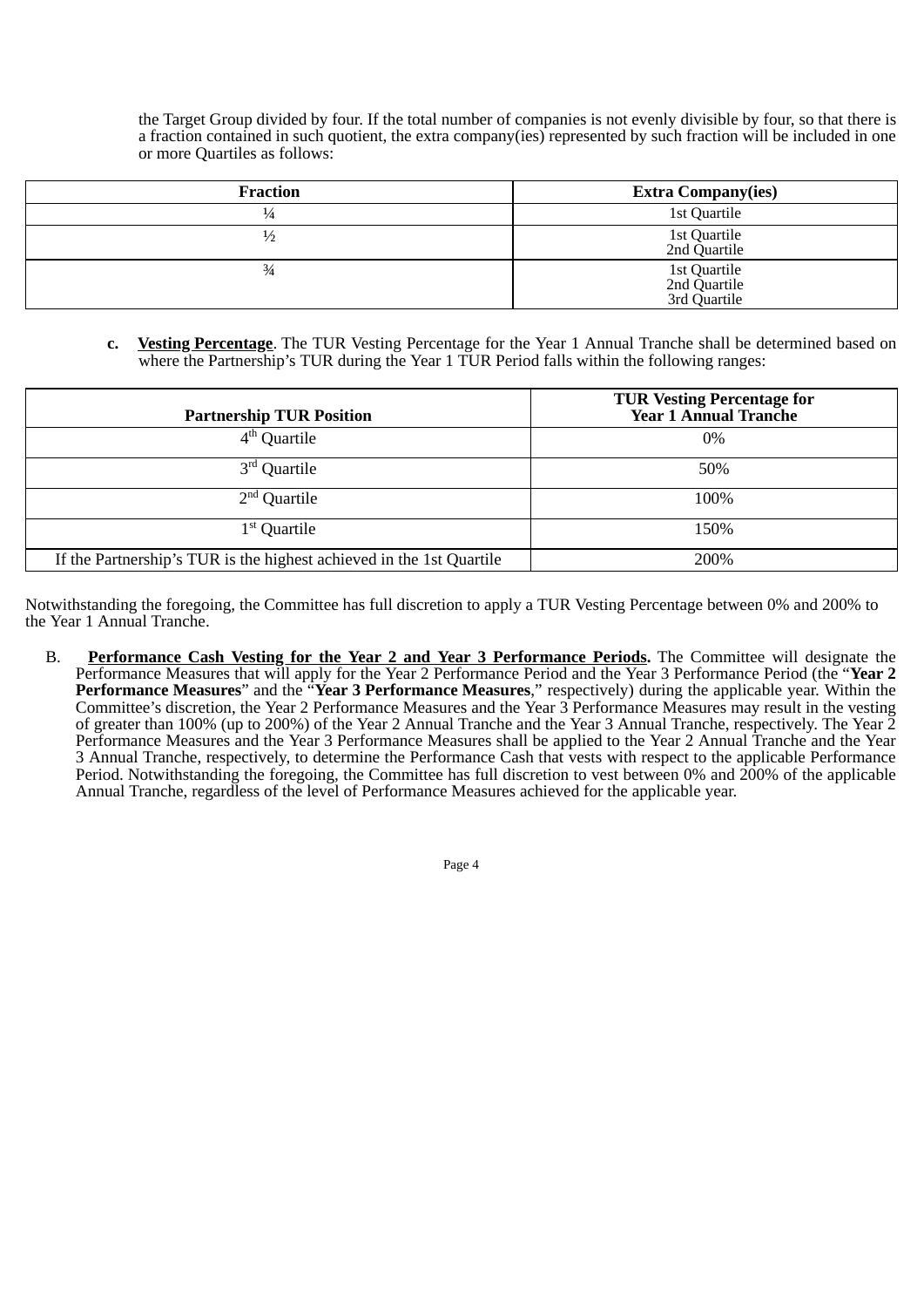## 5. **Termination of Employment**.

- A. **Voluntary Termination and Termination for Cause.** Except for a Change of Control, if Participant's employment is voluntarily terminated by Participant (other than through Participant's death), or is terminated by the Company, the Partnership or any of their respective Affiliates for Cause, any Annual Tranche for a Performance Period not completed as of the date of termination shall be automatically forfeited for no consideration; provided, however, that a Participant who remains continuously employed with the Company, the Partnership or any of their respective Affiliates from the Grant Date through the last day of a Performance Period will be entitled to the Performance Cash (i.e., the Performance Cash in the Annual Tranche for such completed Performance Period in accordance with Section 4 and any Carried Forward Amount from the immediately preceding Performance Period which is eligible to vest with respect to such completed Performance Period), whether or not Participant remains employed by the Company, the Partnership or any of their respective Affiliates until the Vesting Date applicable to the completed Performance Period.
- B. **Death, Disability and Termination Other Than for Cause**. Except for a Change of Control, if Participant experiences a Disability (as defined below) or if Participant's employment with the Company, the Partnership or any of their respective Affiliates is terminated by the Company, the Partnership or such Affiliate other than for Cause (at a time when Participant is otherwise willing and able to continue providing services) or as a result of Participant's death (each, a "**Triggering Event**"), and the then-current Performance Period will be completed in fewer than 30 days after such Triggering Event, the Annual Tranche applicable to the then-current Performance Period (and any Carried Forward Amount which is eligible to vest with respect to the then-current Performance Period) shall vest and be paid in accordance with Sections 3 and 4 as if Participant had remained employed through the last day of the Performance Period. Any Performance Cash (including any Carried Forward Amount) that fails to vest for the then-current Performance Period after the application of the previous sentence, including any Performance Cash for any Performance Periods that would otherwise have commenced following the Triggering Date, shall be automatically and immediately forfeited for no consideration. Any Performance Cash that vests pursuant to this Section 5B shall be paid as soon as administratively practicable after the Vesting Date for the then-current Performance Period and in all events no later than March 15 of the calendar year following the end of the calendar year in which the applicable Triggering Event occurs. For purposes of this Agreement, "**Disabled**" or "**Disability**" means (i) the inability of Participant to engage in any substantial gainful activity by reason of any medically determinable physical or mental impairment that can be expected to result in death or can be expected to last for a continuous period of not less than twelve (12) months or (ii) the receipt of income replacements by Participant, by reason of any medically determinable physical or mental impairment that can be expected to result in death or can be expected to last for a continuous period of not less than twelve  $(12)$  months, for a period of not less than three (3) months under the accident and health plan of the Company, the Partnership or an applicable Affiliate thereof.
- 6. **Change of Control**. Upon a Change of Control, with respect to then-outstanding amount of Performance Cash, all applicable Performance Measures will be deemed achieved at the maximum levels applicable to such Performance Cash and all such Performance Cash shall automatically vest in full. Any Performance Cash that vests pursuant to this Section 6 shall be paid as soon as administratively practicable after the Change of Control and in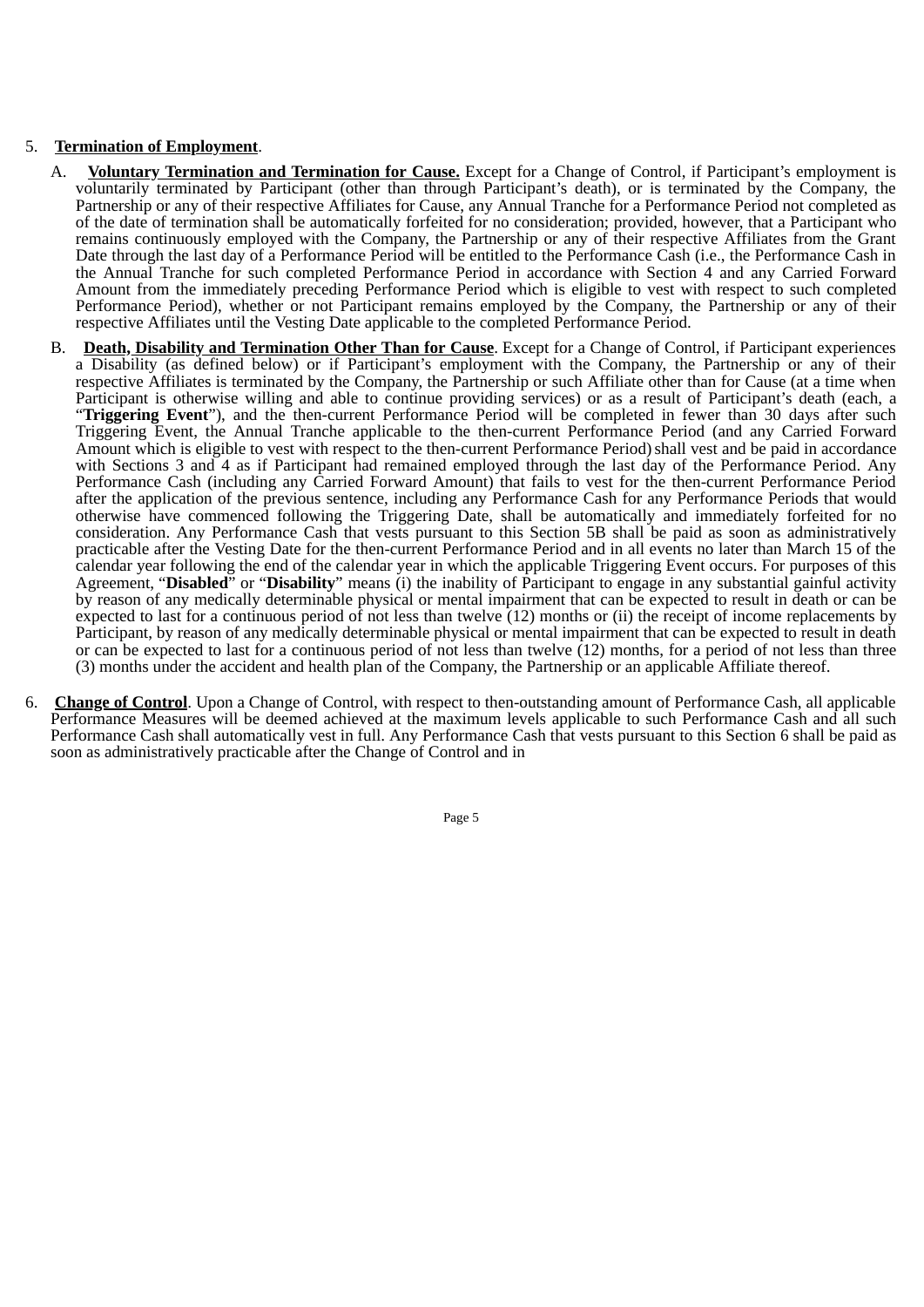all events no later than March 15 of the calendar year following the end of the calendar year in which the Change of Control occurs.

- 7. **Withholding**. The Company, the Partnership or an applicable Affiliate will withhold any taxes due from Participant's grant as the Company, the Partnership or an applicable Affiliate determines is required by law, which, in the sole discretion of the Committee, may include withholding cash or a number of Units that would otherwise be delivered in settlement thereof or otherwise payable to Participant.
- 8. **Acceptance and Acknowledgement**. Participant hereby accepts and agrees to be bound by all of the terms, provisions, conditions and limitations of the Plan and any subsequent amendment or amendments thereto, as if it had been set forth verbatim in this Award. Participant shall be deemed to have timely accepted this Agreement and the terms hereof if Participant has not explicitly rejected this Agreement in writing to the Partnership within sixty (60) days after the Grant Date. Participant hereby acknowledges receipt of a copy of the Plan, this Agreement and Appendix A. Participant has read and understands the terms and provisions thereof, and accepts the Performance Cash subject to all of the terms and conditions of the Plan and this Agreement. Participant acknowledges that there may be adverse tax consequences upon the vesting or payment of the Performance Cash or disposition of any Units that may be delivered in settlement of the vesting of Performance Cash and that Participant has been advised to consult a tax advisor prior to such vesting, payment or disposition.
- 9. **Plan and Appendix Incorporated by Reference**. The Plan and Appendix A are incorporated into this Agreement by this reference and are made a part hereof for all purposes; provided, however, that, in the event of a conflict between the Plan and this Agreement or between the Plan and Appendix A, the Plan shall control.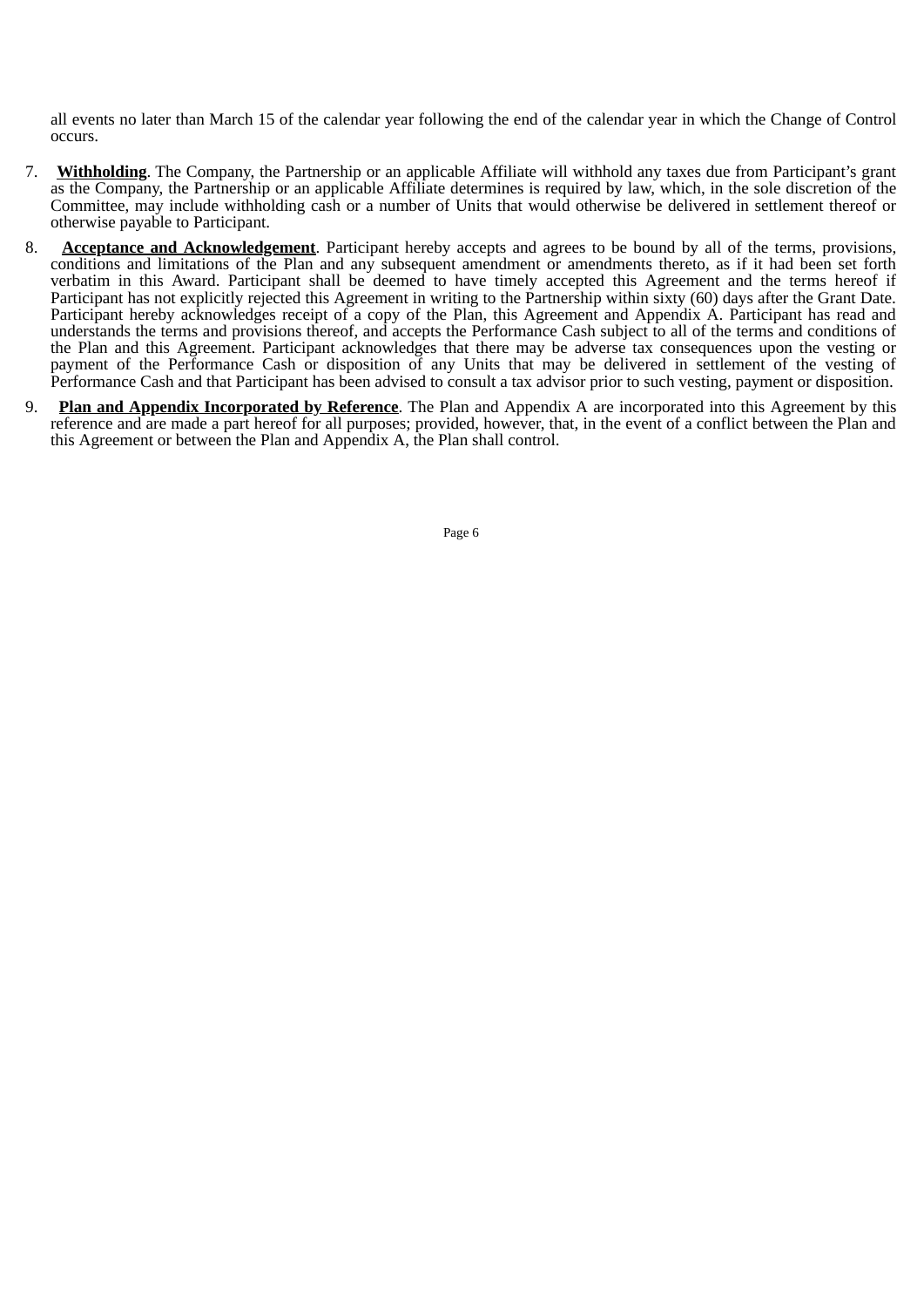10. **Restrictions**. This Agreement and Participant's interest in the Performance Cash granted by this Agreement are of a personal nature and, except as expressly provided in this Agreement or the Plan, Participant's rights with respect thereto may not be sold, mortgaged, pledged, assigned, alienated, transferred, conveyed or otherwise disposed of or encumbered in any manner by Participant. Any such attempted sale, mortgage, pledge, assignment, alienation, transfer, conveyance, disposition or encumbrance shall be void, and the Partnership and its Affiliates shall not be bound thereby.

> NUSTAR ENERGY L.P. By: Riverwalk Logistics, L.P., its general partner By: NuStar GP, LLC, its general partner

By:

Bradley C. Barron President & Chief Executive Officer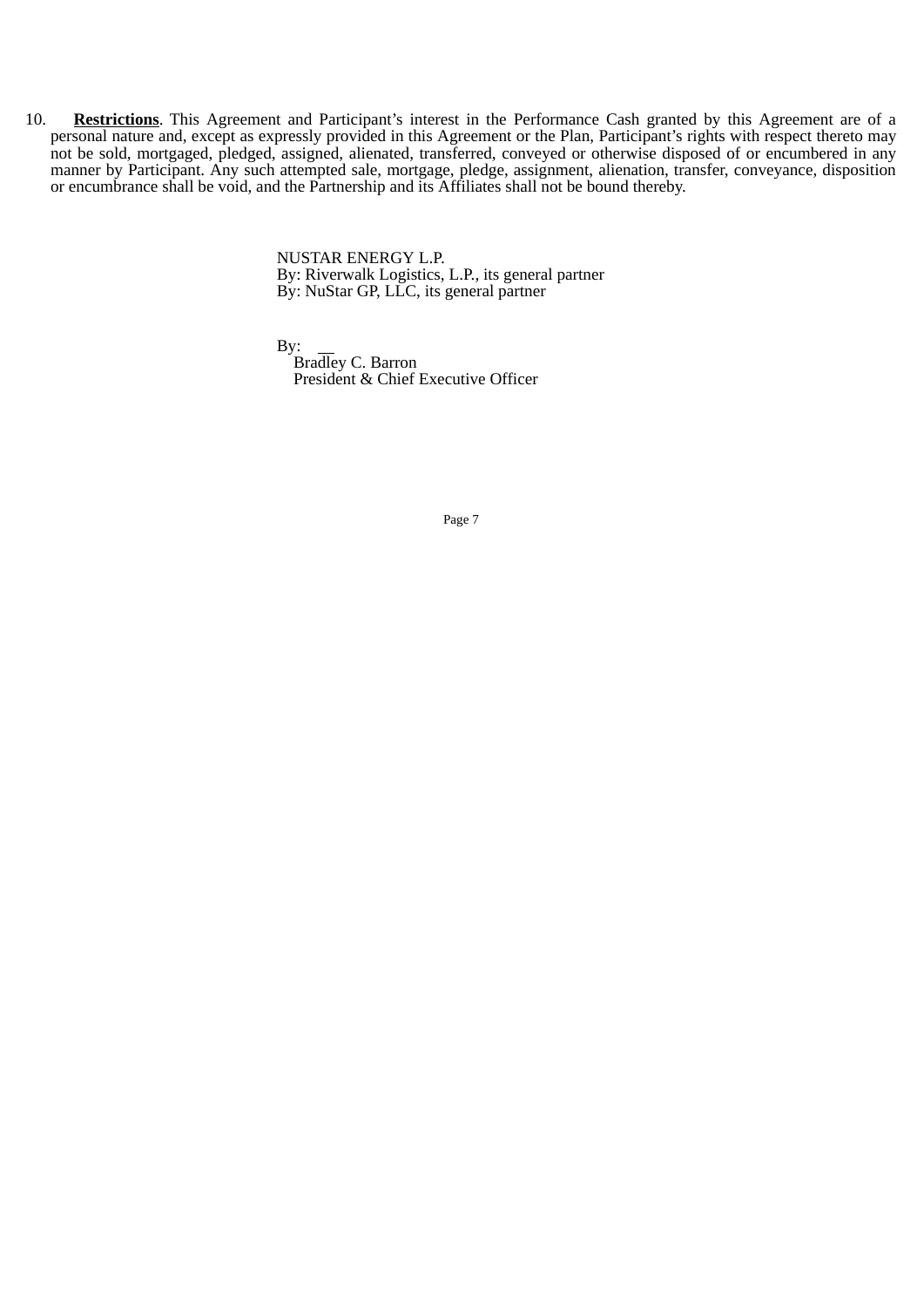## **APPENDIX A**

- 1. **No Guarantee of Tax Consequences**. None of the Board, the Company, the Partnership or any Affiliate of any of the foregoing makes any commitment or guarantee that any federal, state, local or other tax treatment will (or will not) apply or be available to Participant (or to any person claiming through or on behalf of Participant) or assumes any liability or responsibility with respect to taxes and penalties and interest thereon arising hereunder with respect to Participant (or to any person claiming through or on behalf of Participant).
- 2. **Successors and Assigns**. The Partnership and its Affiliates may assign any of their respective rights under this Agreement and it shall be binding and inure to the benefit of such successors and assigns. Subject to the restrictions on transfer set forth herein, this Agreement will be binding upon Participant and Participant's beneficiaries, executors, administrators and the person(s) to whom the Performance Cash may be transferred by will or the laws of descent or distribution.
- 3. **Governing Law**. The validity, construction and effect of this Agreement shall be determined by the laws of the State of Delaware without regard to conflict of laws principles.
- 4. **No Rights as Unitholder**. Neither Participant nor any person claiming by, through or under Participant with respect to the Performance Cash shall have any rights as a unitholder of the Partnership (including, without limitation, voting rights) unless and until the Performance Cash vests and is settled by the delivery of Units.
- 5. **Amendment**. The Committee has the right to amend or alter this Agreement and/or the Performance Cash; provided, that no such amendment shall adversely affect Participant's material rights under this Agreement without Participant's consent.
- 6. **No Right to Continued Service**. Neither the Plan nor this Agreement shall confer upon Participant any right to be retained in any position, as an Employee, Consultant or Director of the Company, the Partnership or any Affiliate thereof. Further, nothing in the Plan or this Agreement shall be construed to limit the discretion of the Company, the Partnership or any Affiliate thereof to terminate Participant's service at any time, with or without Cause.
- 7. **Notices**. Any notice required to be delivered to the Partnership under this Agreement shall be in writing and addressed to the Secretary of the Company at the Company's principal offices. Any notice required to be delivered to Participant under this Agreement shall be in writing and addressed to Participant at Participant's address as then shown in the records of the Company, the Partnership or the applicable Affiliate. Any party hereto may designate another address in writing (or by such other method approved by the Partnership) from time to time.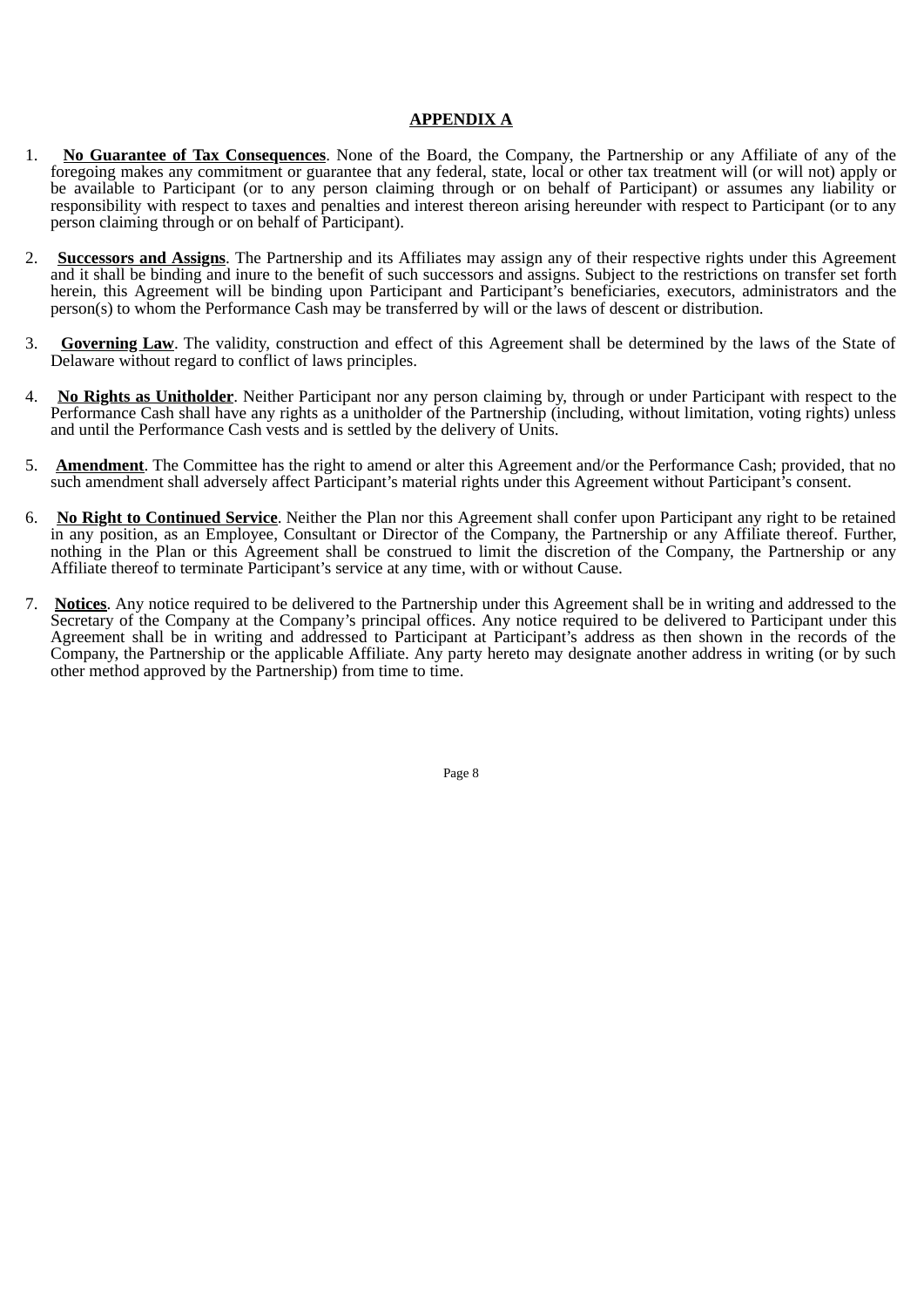- 8. **Interpretation**. Any dispute regarding the interpretation of this Agreement shall be submitted by such party to the Committee for review. The resolution of such dispute by the Committee shall be final and binding on the parties hereto.
- 9. **Severability**. The invalidity or unenforceability of any provision of the Plan or this Agreement shall not affect the validity or enforceability of any other provision of the Plan or this Agreement, and each provision of the Plan and this Agreement shall be severable and enforceable to the extent permitted by law.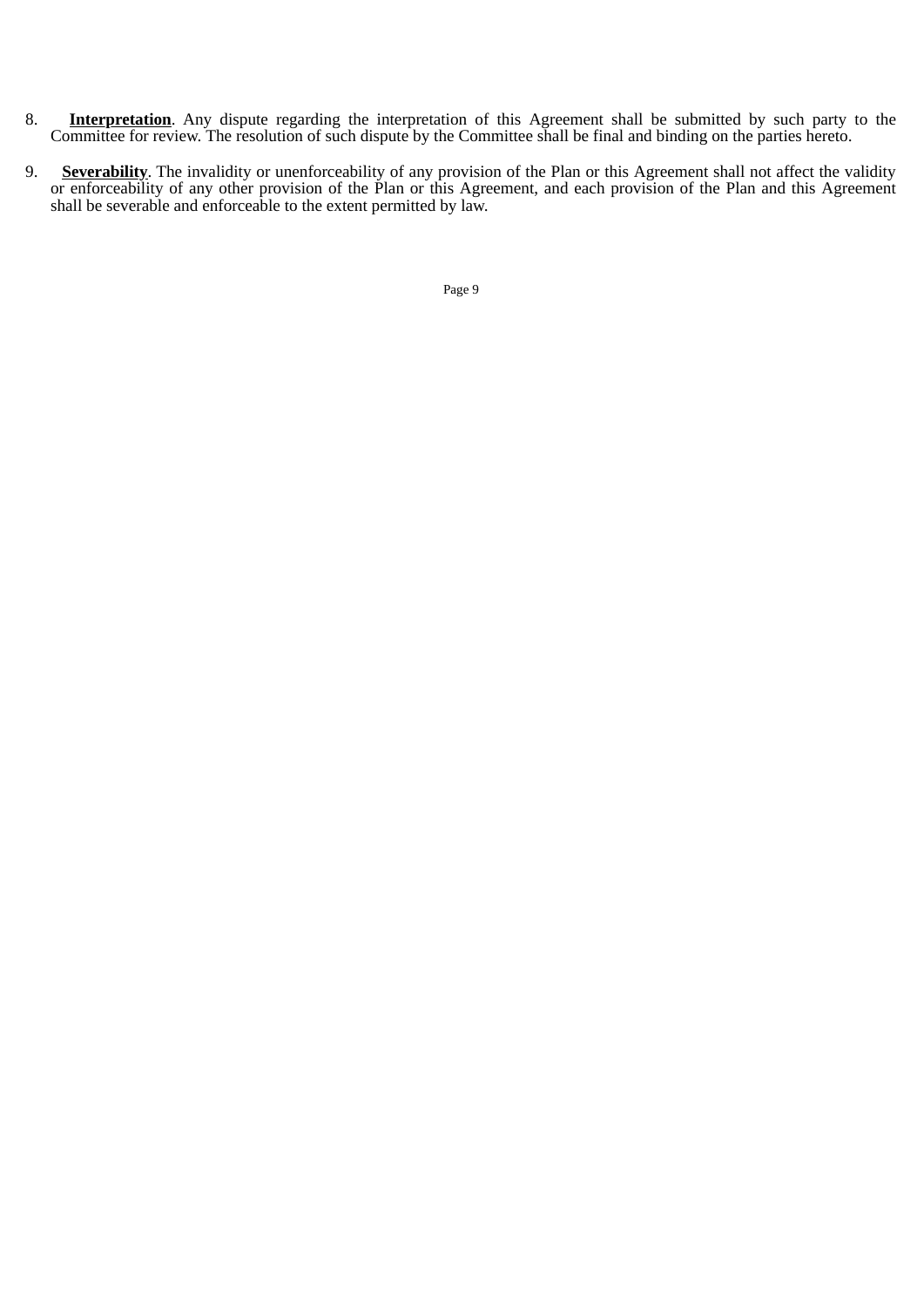## **APPENDIX B Target Group**

Crestwood Equity Partners LP DCP Midstream, LP Energy Transfer LP EnLink Midstream, LLC Enterprise Products Partners, LP Genesis Energy, L.P. Magellan Midstream Partners, L.P. MPLX LP NuStar Energy L.P. ONEOK, Inc. Plains All American Pipeline, L.P. Targa Resources Corp.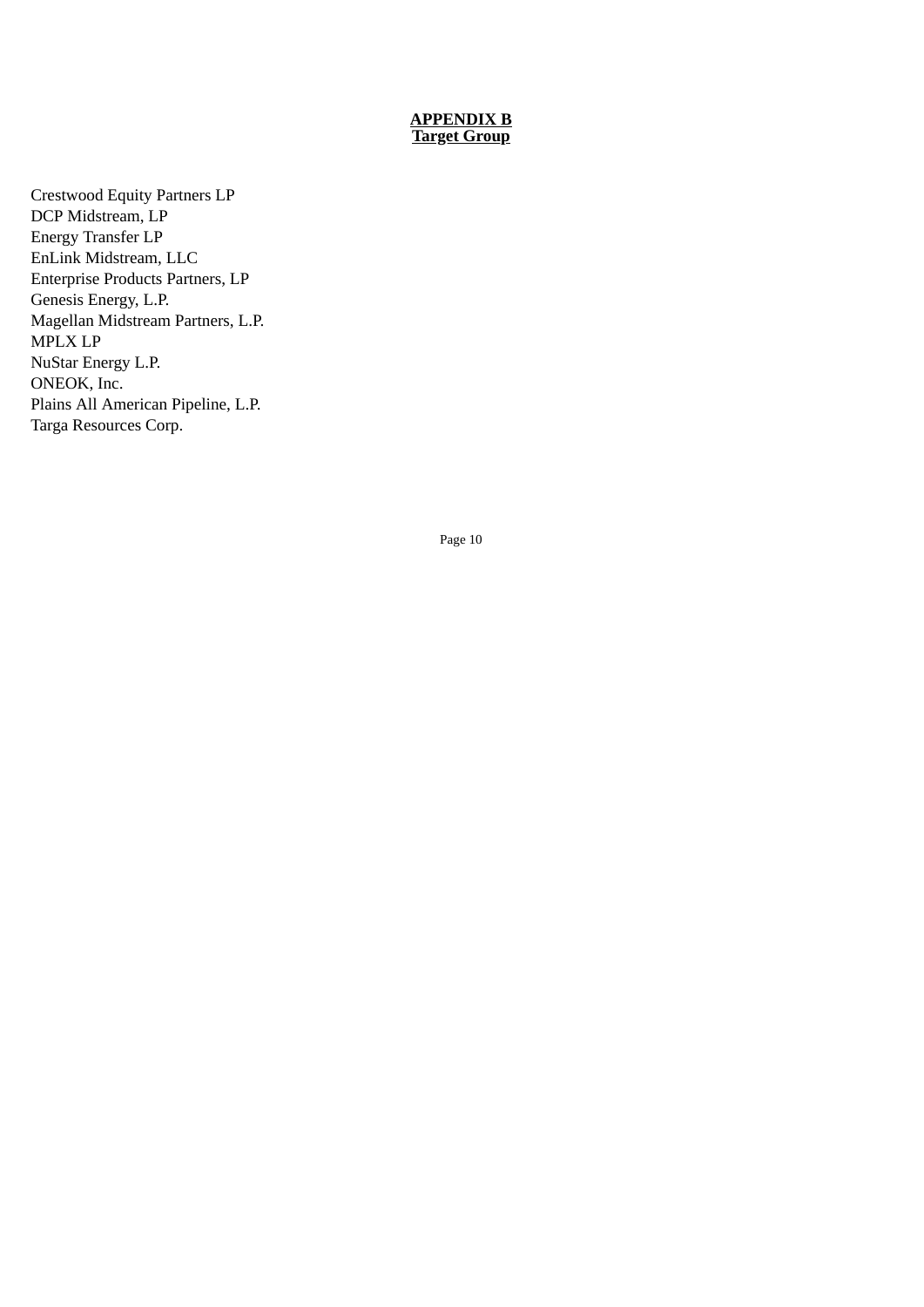#### **CERTIFICATION PURSUANT TO SECTION 302 OF THE SARBANES-OXLEY ACT OF 2002**

<span id="page-44-0"></span>I, Bradley C. Barron, certify that:

1. I have reviewed this quarterly report on Form 10-Q of NuStar Energy L.P. (the "registrant");

2. Based on my knowledge, this report does not contain any untrue statement of a material fact or omit to state a material fact necessary to make the statements made, in light of the circumstances under which such statements were made, not misleading with respect to the period covered by this report;

3. Based on my knowledge, the financial statements, and other financial information included in this report, fairly present in all material respects the financial condition, results of operations and cash flows of the registrant as of, and for, the periods presented in this report;

4. The registrant's other certifying officer and I are responsible for establishing and maintaining disclosure controls and procedures (as defined in Exchange Act Rules 13a-15(e) and 15d-15(e)) and internal control over financial reporting (as defined in Exchange Act Rules 13a-15(f) and 15d-15(f)) for the registrant and have:

(a) Designed such disclosure controls and procedures, or caused such disclosure controls and procedures to be designed under our supervision, to ensure that material information relating to the registrant, including its consolidated subsidiaries, is made known to us by others within those entities, particularly during the period in which this report is being prepared;

(b) Designed such internal control over financial reporting, or caused such internal control over financial reporting to be designed under our supervision, to provide reasonable assurance regarding the reliability of financial reporting and the preparation of financial statements for external purposes in accordance with generally accepted accounting principles;

(c) Evaluated the effectiveness of the registrant's disclosure controls and procedures and presented in this report our conclusions about the effectiveness of the disclosure controls and procedures, as of the end of the period covered by this report based on such evaluation; and

(d) Disclosed in this report any change in the registrant's internal control over financial reporting that occurred during the registrant's most recent fiscal quarter (the registrant's fourth fiscal quarter in the case of an annual report) that has materially affected, or is reasonably likely to materially affect, the registrant's internal control over financial reporting; and

5. The registrant's other certifying officer and I have disclosed, based on our most recent evaluation of internal control over financial reporting, to the registrant's auditors and the audit committee of the registrant's board of directors (or persons performing the equivalent functions):

(a) All significant deficiencies and material weaknesses in the design or operation of internal control over financial reporting which are reasonably likely to adversely affect the registrant's ability to record, process, summarize and report financial information; and

(b) Any fraud, whether or not material, that involves management or other employees who have a significant role in the registrant's internal control over financial reporting.

Date: May 6, 2022

/s/ Bradley C. Barron Bradley C. Barron President and Chief Executive Officer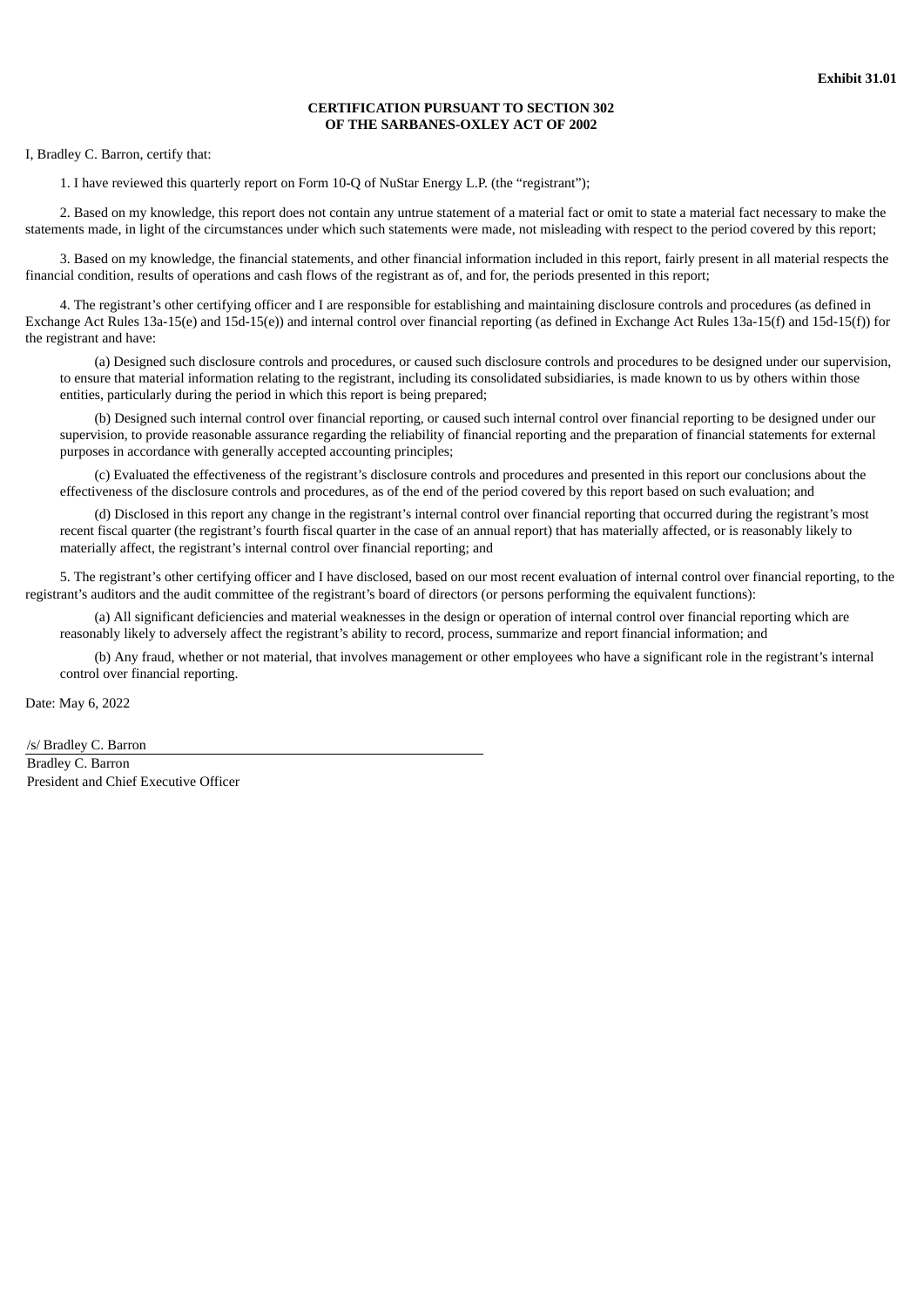#### **CERTIFICATION PURSUANT TO SECTION 302 OF THE SARBANES-OXLEY ACT OF 2002**

<span id="page-45-0"></span>I, Thomas R. Shoaf, certify that:

1. I have reviewed this quarterly report on Form 10-Q of NuStar Energy L.P. (the "registrant");

2. Based on my knowledge, this report does not contain any untrue statement of a material fact or omit to state a material fact necessary to make the statements made, in light of the circumstances under which such statements were made, not misleading with respect to the period covered by this report;

3. Based on my knowledge, the financial statements, and other financial information included in this report, fairly present in all material respects the financial condition, results of operations and cash flows of the registrant as of, and for, the periods presented in this report;

4. The registrant's other certifying officer and I are responsible for establishing and maintaining disclosure controls and procedures (as defined in Exchange Act Rules 13a-15(e) and 15d-15(e)) and internal control over financial reporting (as defined in Exchange Act Rules 13a-15(f) and 15d-15(f)) for the registrant and have:

(a) Designed such disclosure controls and procedures, or caused such disclosure controls and procedures to be designed under our supervision, to ensure that material information relating to the registrant, including its consolidated subsidiaries, is made known to us by others within those entities, particularly during the period in which this report is being prepared;

(b) Designed such internal control over financial reporting, or caused such internal control over financial reporting to be designed under our supervision, to provide reasonable assurance regarding the reliability of financial reporting and the preparation of financial statements for external purposes in accordance with generally accepted accounting principles;

(c) Evaluated the effectiveness of the registrant's disclosure controls and procedures and presented in this report our conclusions about the effectiveness of the disclosure controls and procedures, as of the end of the period covered by this report based on such evaluation; and

(d) Disclosed in this report any change in the registrant's internal control over financial reporting that occurred during the registrant's most recent fiscal quarter (the registrant's fourth fiscal quarter in the case of an annual report) that has materially affected, or is reasonably likely to materially affect, the registrant's internal control over financial reporting; and

5. The registrant's other certifying officer and I have disclosed, based on our most recent evaluation of internal control over financial reporting, to the registrant's auditors and the audit committee of the registrant's board of directors (or persons performing the equivalent functions):

(a) All significant deficiencies and material weaknesses in the design or operation of internal control over financial reporting which are reasonably likely to adversely affect the registrant's ability to record, process, summarize and report financial information; and

(b) Any fraud, whether or not material, that involves management or other employees who have a significant role in the registrant's internal control over financial reporting.

Date: May 6, 2022

/s/ Thomas R. Shoaf

Thomas R. Shoaf Executive Vice President and Chief Financial Officer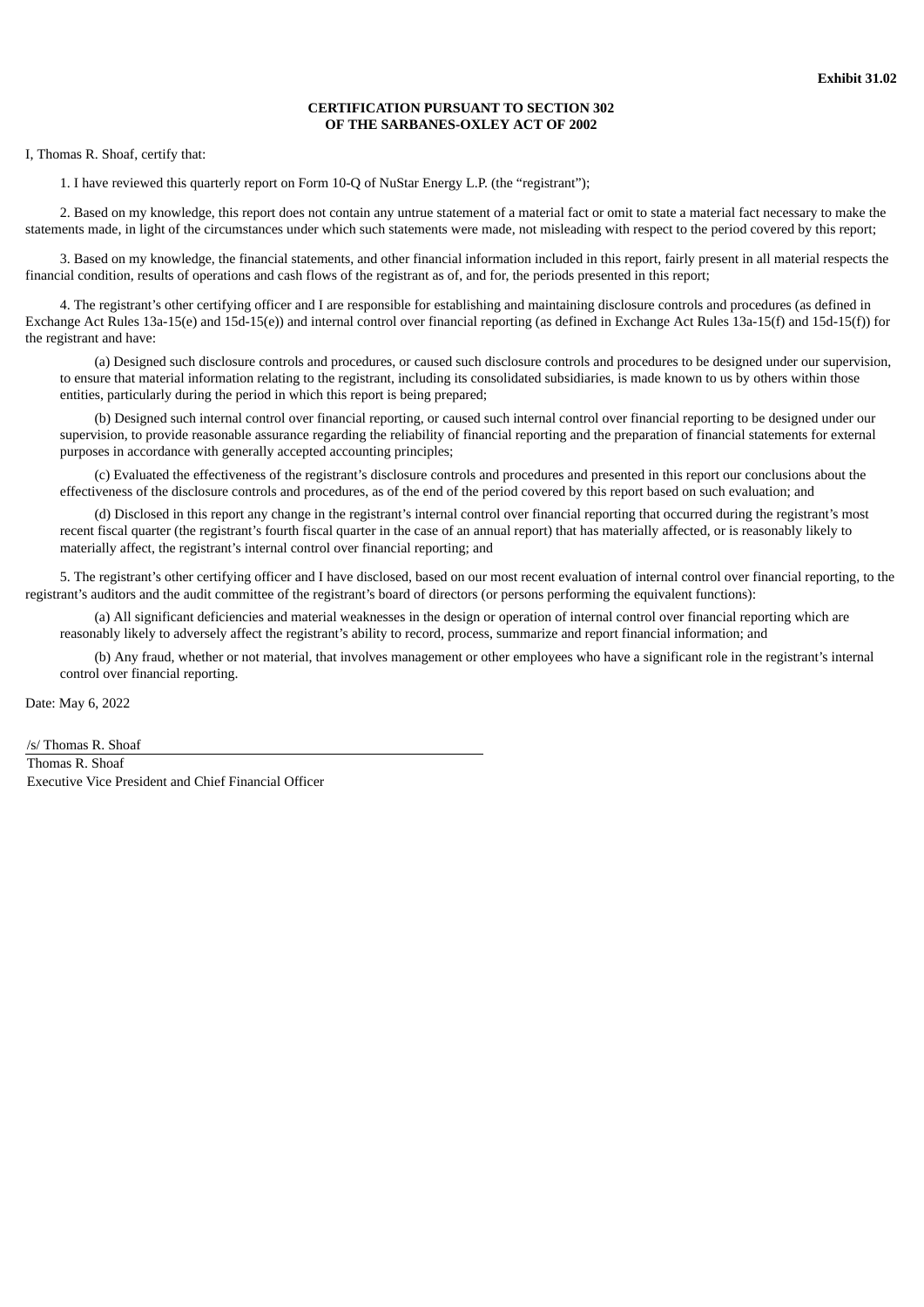#### **CERTIFICATION PURSUANT TO 18 U.S.C. SECTION 1350, AS ADOPTED PURSUANT TO SECTION 906 OF THE SARBANES-OXLEY ACT OF 2002**

<span id="page-46-0"></span>In connection with the Quarterly Report of NuStar Energy L.P. (the Partnership) on Form 10-Q for the quarter ended March 31, 2022, as filed with the Securities and Exchange Commission on the date hereof (the Report), I, Bradley C. Barron, President and Chief Executive Officer of NuStar GP, LLC, the general partner of the general partner of the Partnership, hereby certify, pursuant to 18 U.S.C. Section 1350, as adopted pursuant to Section 906 of the Sarbanes-Oxley Act of 2002, that:

- 1. The Report fully complies with the requirements of Section 13(a) or 15(d) of the Securities Exchange Act of 1934; and
- 2. The information contained in the Report fairly presents, in all material respects, the financial condition and results of operations of the Partnership.

/s/ Bradley C. Barron

Bradley C. Barron President and Chief Executive Officer May 6, 2022